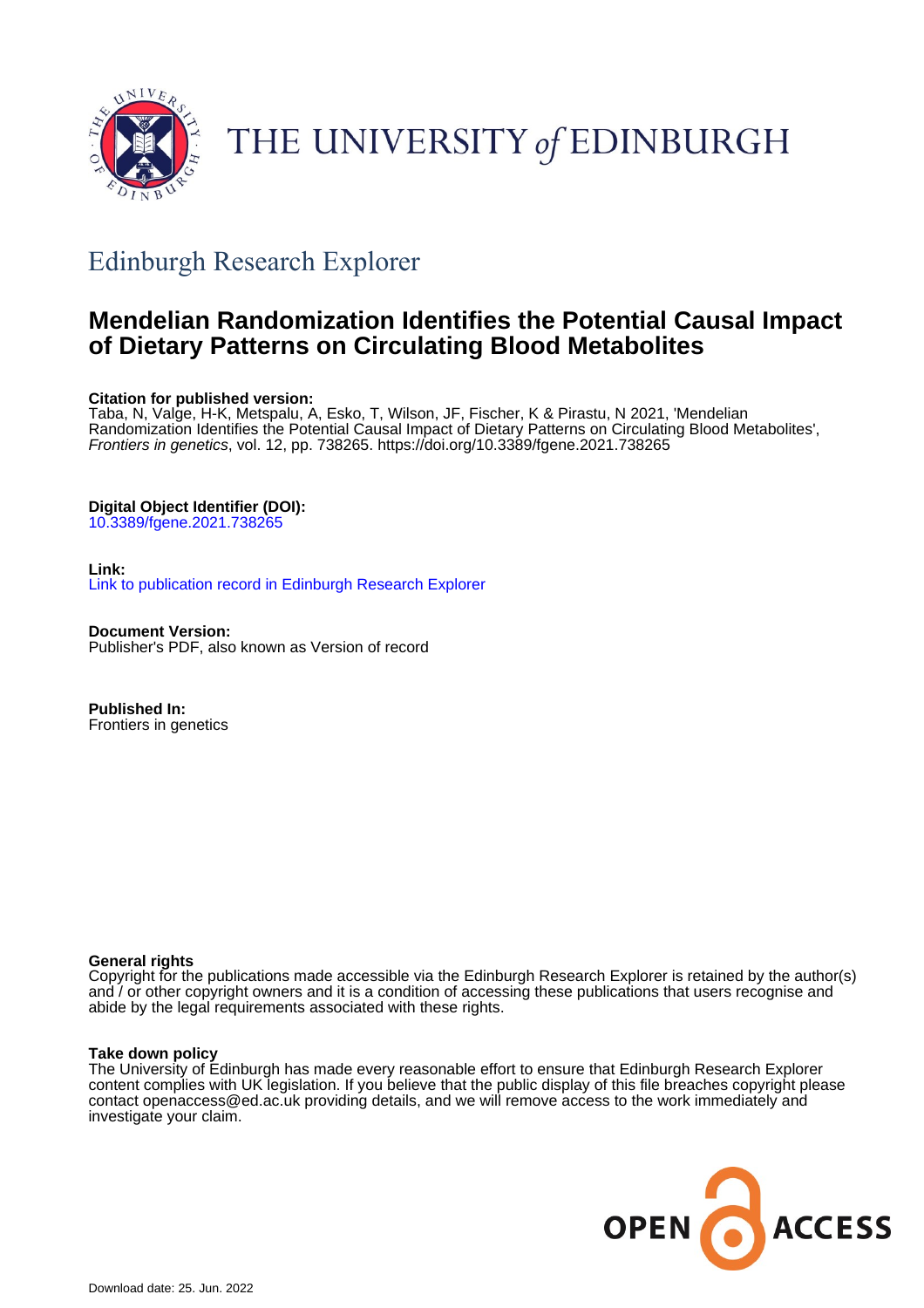## Consideration of quality of life in the health technology assessments of rare disease treatments

Elena Nicod<sup>1</sup>, PhD, Michela Meregaglia<sup>1</sup>, PhD, Amanda Whittal<sup>1</sup>, PhD, Sheela Upadhyaya<sup>2</sup>, Karen Facey<sup>3</sup>, PhD, Michael Drummond<sup>4</sup>, PhD

<sup>1</sup>SDA Bocconi School of Management, Research Centre on Health and Social Care Management (CERGAS), Milan, Italy

<sup>2</sup>National Institute for Health and Care Excellence, London, UK

<sup>3</sup>University of Edinburgh, Usher Institute for Population Health Sciences & Informatics, Edinburgh, UK

<sup>4</sup>University of York, Centre for Health Economics, York, UK

#### **Corresponding author**:

Elena Nicod Centre for Research on Health and Social Care Management (CERGAS) SDA Bocconi School of Management Via Sarfatti 10 20136 Milan, Italy Email: [elena.nicod@unibocconi.it](mailto:elena.nicod@unibocconi.it) Tel: +39 373 769 9945

#### **Declarations:**

**Funding:** This research was funded by the European Commission's Horizon 2020 research and innovation programme and was undertaken under the auspices of IMPACT-HTA (grant # 779312). The results presented here reflect the authors' views and not the views of the European Commission. The European Commission is not liable for any use of the information communicated. No funds, grants or other support was received.

**Conflicts of interest:** Michael Drummond and Karen Facey have received funding and consultancy fees from manufacturers of treatments for rare diseases outside of this work. Elena Nicod and Amanda Whittal are part-time employed by Dolon Ltd and have no conflicts with this work.

**Availability of data and material (data transparency):** Data was extracted from publicly available reports and literature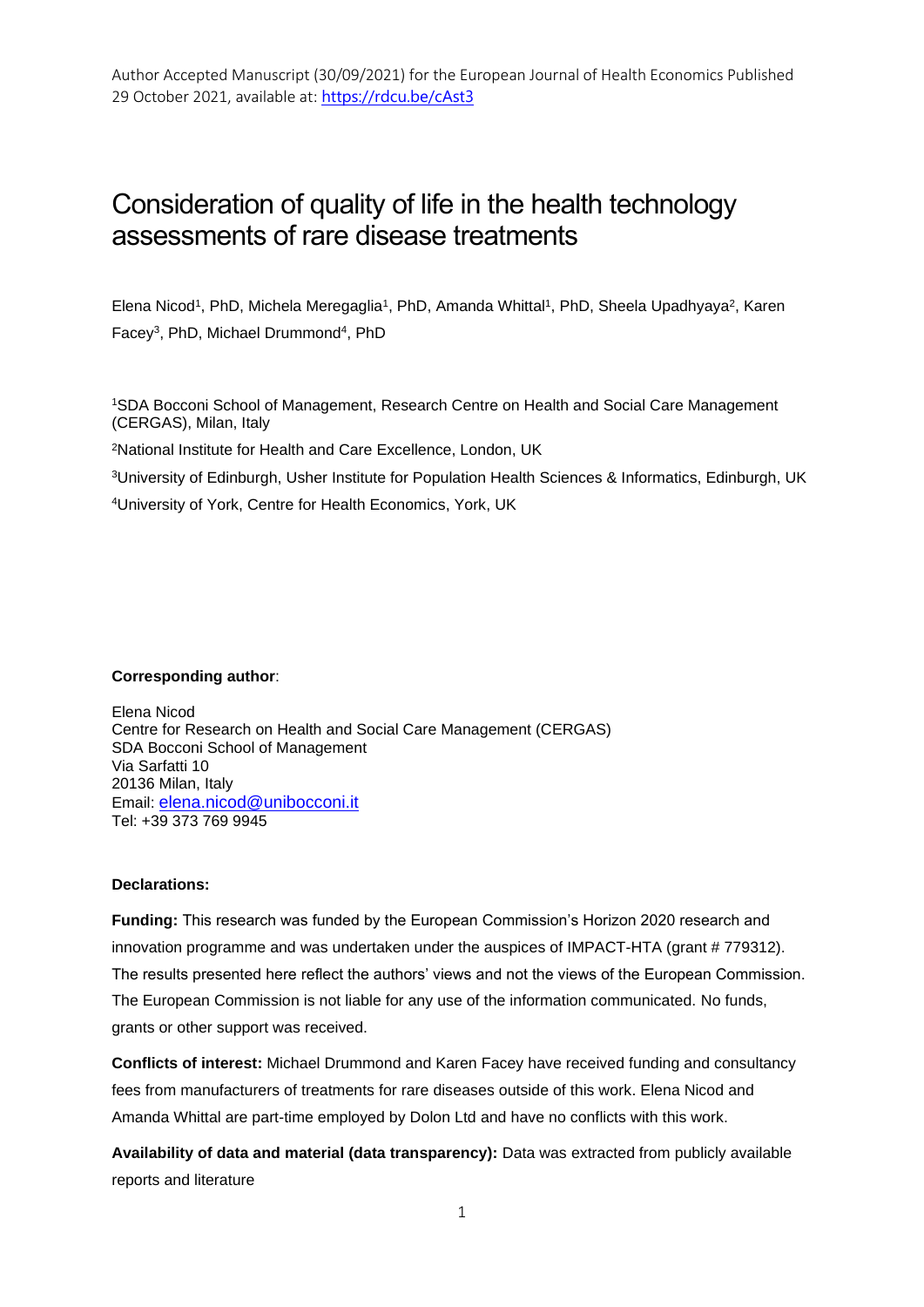**Authors' contributions:** All authors made substantial contributions to the design of the work; EN and AW collected the data, EN conducted the data analysis and drafted the work; all authors revised it critically at several occasions for important intellectual content; all authors approved the version being submitted; all authors agree to be accountable for all aspects of the work in ensuring that questions related to the accuracy or integrity of any part of the work are appropriately investigated and resolved.

**Key words:** patient-reported outcome, rare disease, orphan medicinal products, health-state utility value, health technology assessment, reimbursement

**Acknowledgments**: We would like to thank Dr. Andrew Lloyd for his time and feedback on the results.

#### **ABSTRACT**

Objectives: Challenges with patient-reported outcome (PRO) evidence and health state utility values (HSUVs) in rare diseases exist due to small, heterogeneous populations, lack of disease knowledge and early onset. To better incorporate quality of life (QoL) into Health Technology Assessment, a clearer understanding of these challenges is needed.

Methods: NICE appraisals of non-oncology treatments with an EMA orphan designation (n=24), and corresponding appraisals in the Netherlands, France, and Germany were included. Document analysis of appraisal reports investigated how PROs/HSUVs influenced decision-making and was representative of QoL impact of condition and treatment.

Results: PRO evidence was not included in 6/24 NICE appraisals. When included, it either failed to demonstrate change, capture domains important for patients, or was uncertain. In the other countries, little information was reported and evidence largely did not demonstrate change. In NICE appraisals, HSUVs were derived through the collection of EQ-5D data (7/24 cases), mapping (6/24), vignettes (5/24), and published literature or other techniques (6/24). The majority did not use data collected alongside clinical trials. Few measures demonstrated significant change due to lack of sensitivity or face validity, short-term data, or implausible health states. In 8/24 NICE appraisals, patient surveys or input during appraisal committee meetings supported the interpretation of uncertainty or provided evidence about QoL.

Conclusions: This study sheds light on the nature of PRO evidence in rare diseases and associated challenges. Results emphasise the need for improved development and use of PRO/HSUVs. Other forms of evidence and expert input are crucial to support better appraisal of uncertain or missing evidence.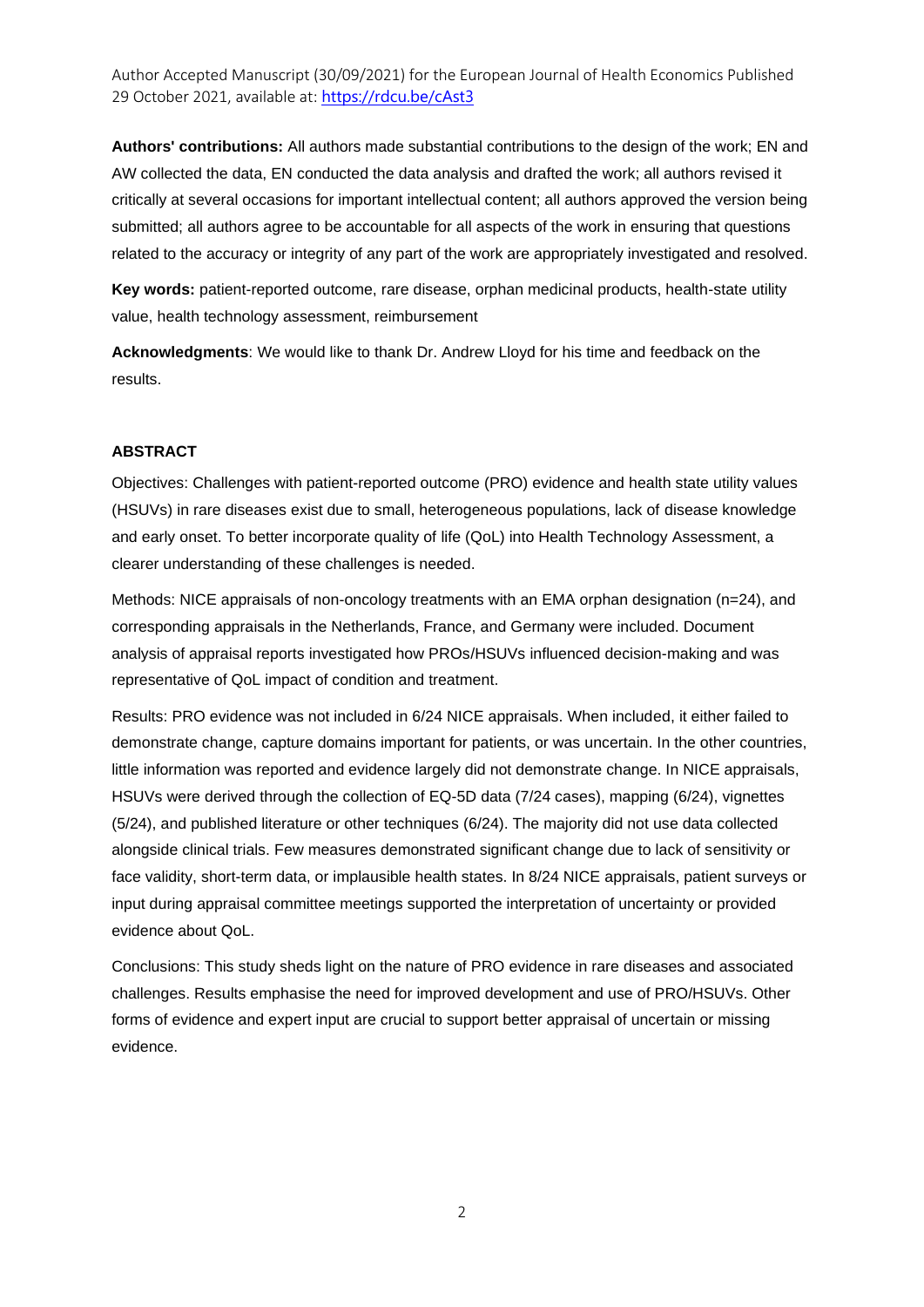#### Introduction

Rare diseases are conditions affecting a small number of patients (e.g. less than 1/2,000 people in Europe), which are life-threatening and/or chronically debilitating, frequently genetic and with an early onset [1, 2]. Quality of life (QoL) of patients living with a rare disease is often poor due to multiple aspects affecting functioning [3]. This is partly explained by issues around diagnostic delays, and/or a lack of knowledge about the disease, its treatment pathways or treatment options [3]. Given the severity of these conditions and paucity of curative treatments, understanding their impact on QoL is crucial, particularly when assessing the benefit of a new treatment.

Health Technology Assessment (HTA) aims to assess the value of a treatment to inform decisions on whether it should be provided routinely to the relevant patient population. The assessment generally relies on clinical and patient-reported outcome (PRO) endpoints, which provide evidence about health outcomes and impact on patients' wellbeing [4]. In the latter case, PRO evidence is collected directly from patients or proxies using patient-reported outcome measures (PROMs) [5]. PROMs are intended to capture aspects that matter most to patients about the impact of disease and treatment on symptoms, QoL or health status [6].

HTA relies on the critical assessment of added benefit or cost-effectiveness of a treatment. This is then appraised by a Committee, taking account of other relevant factors, who decide on reimbursement (and pricing in some cases). Added benefit is assessed by considering the magnitude and certainty of treatment benefit over existing therapies based on the clinical and PRO evidence presented. The level of benefit is then generally ranked into categories as, for example, in France, where the added benefit (ASMR) is ranked between I and V. In cost-effectiveness assessments, an economic evaluation is conducted that models the progression through health states along the care pathway, with and without the new treatment under review. In order to assist cost-effectiveness assessments, techniques have been developed to translate PRO evidence into numerical values called health state utility values (HSUVs). HSUVs represent individual preferences for given health states measured on a scale between 0, representing dead and 1, full health (with negative values implying states considered to be worse than dead). These are then merged with survival data (e.g., length of life) into a composite measure called quality-adjusted life-year (QALY). HSUVs represent the utility value associated with the different models' health states, for both treatment and comparator arms [7]. The most common way of deriving HSUVs is currently using indirect techniques, e.g. preference-based instruments such as EQ-5D that are accompanied by an algorithm (or a set of tariffs) providing HSUVs. Tariffs are pre-determined at individual country level by a sample of the general population that uses direct techniques (e.g. time trade-off) to express preferences for a subset of health states derived from the combination of instrument's dimensions and levels.

Challenges exist when developing and using PRO evidence and HSUVs for HTAs of rare diseases treatments due to the small and heterogeneous nature of the patient populations, and frequent lack of knowledge about the disease [8, 9]. Additionally, patients are often children or infants who cannot self-report and who may be cognitively impaired or unable to communicate. There may also be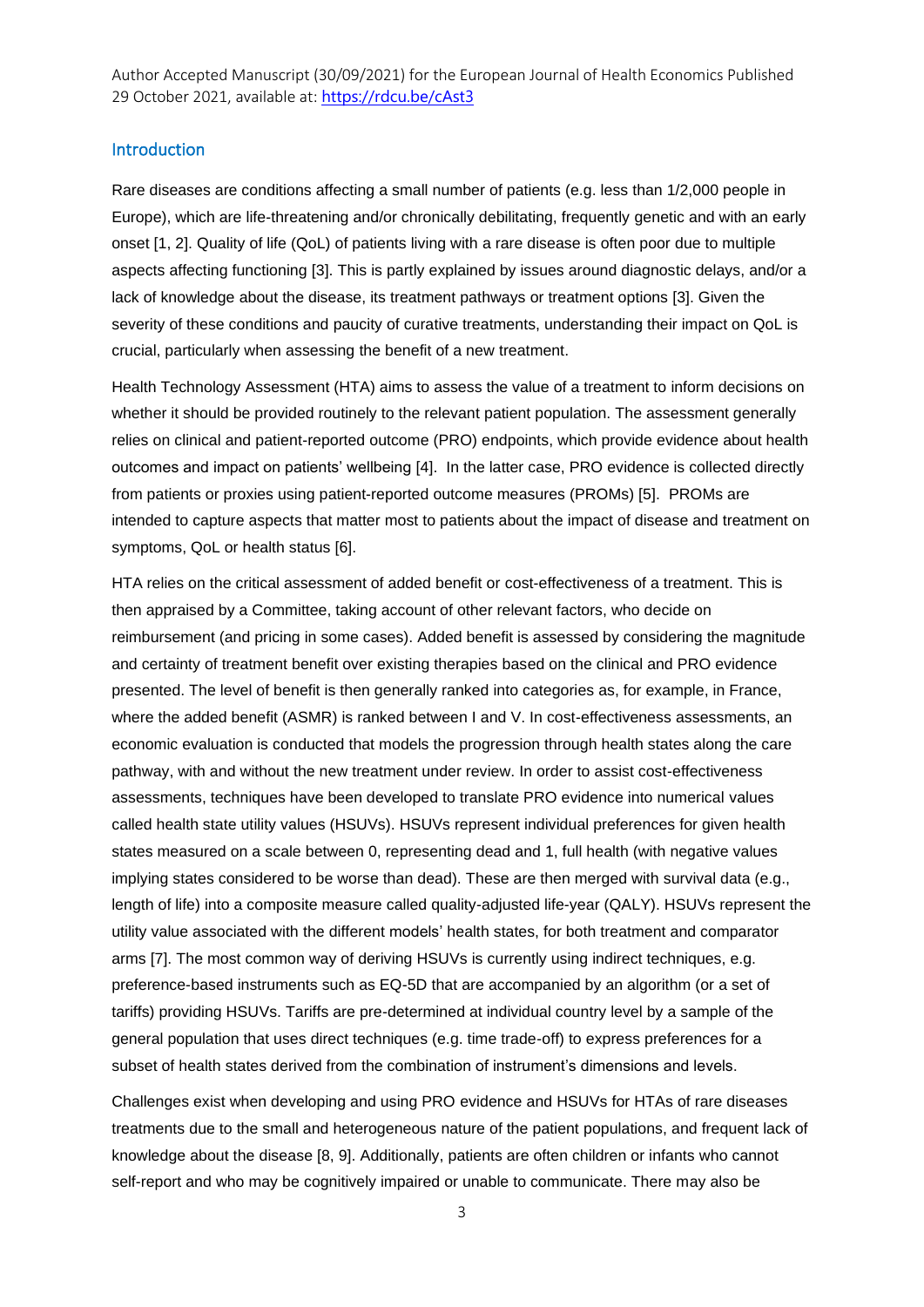distinct challenges around capturing meaningful outcomes, including: difficulty achieving concept validity through concept saturation, use of methods that may not capture aspects important for patients, or selecting the appropriate PROM when natural history is poorly understood. There are also few validated disease-specific PROMs for rare diseases, probably due to the amount of time and resources needed to develop these instruments, which are further complicated by the nature of these diseases [10].

Additional challenges frequently encountered when deriving and using HSUVs for rare diseases include the need for a large number of respondents to minimise random measurement errors (e.g. person-trade-off, development of mapping algorithms), identification of appropriate values corresponding to the model's health states from the existing literature, and QALYs being insufficiently sensitive to disease severity or changes that are important for patients [11–14].

Although these challenges in measuring QoL are common to all rare disease treatments, they are most important in treatments of non-oncological diseases, since in cancer the main value of treatment is often increased survival, and many rare disease treatments in cancer are for sub-populations of a more common cancer for which validated QoL measures may be available.

To better incorporate QoL evidence into HTA decision-making, a clearer understanding of the challenges encountered when using PRO evidence and HSUVs in rare diseases is needed. Hence this research explored how QoL evidence has been used in appraisal of non-oncology rare disease treatments in a selection of countries using different HTA approaches.

#### **Methods**

#### Study sample

For this EU Horizon2020 project, European countries were selected to represent those that make decisions based on added clinical benefit and those that focus on cost-effectiveness, and who have publicly available reports. Those selected were England (National Institute for Health and Care Excellence, NICE) and the Netherlands (National Health Care Institute, ZIN) as users of the costeffectiveness approach, and France (Haute Autorité de Santé, HAS) and Germany (Federal Joint Committee, G-BA) as users of the added benefit approach. Considering the depth of the analysis conducted, the inclusion of four countries was considered sufficient to understand the nuances between one HTA approach and another, and the types of contrasts within one approach. As only the reports from NICE presented detailed information about the committee deliberations of the QoL evidence, the analysis focused on the NICE appraisals, and other countries' appraisals were used as a contrast to highlight any different approaches.

All treatments with a European Medicines Agency (EMA) orphan medicinal product designation and appraised by NICE within its Technology Appraisal (TA) or Highly Specialised Technologies (HST) programmes before 1 June 2020 were selected (n=50). Cancer treatments (26) were excluded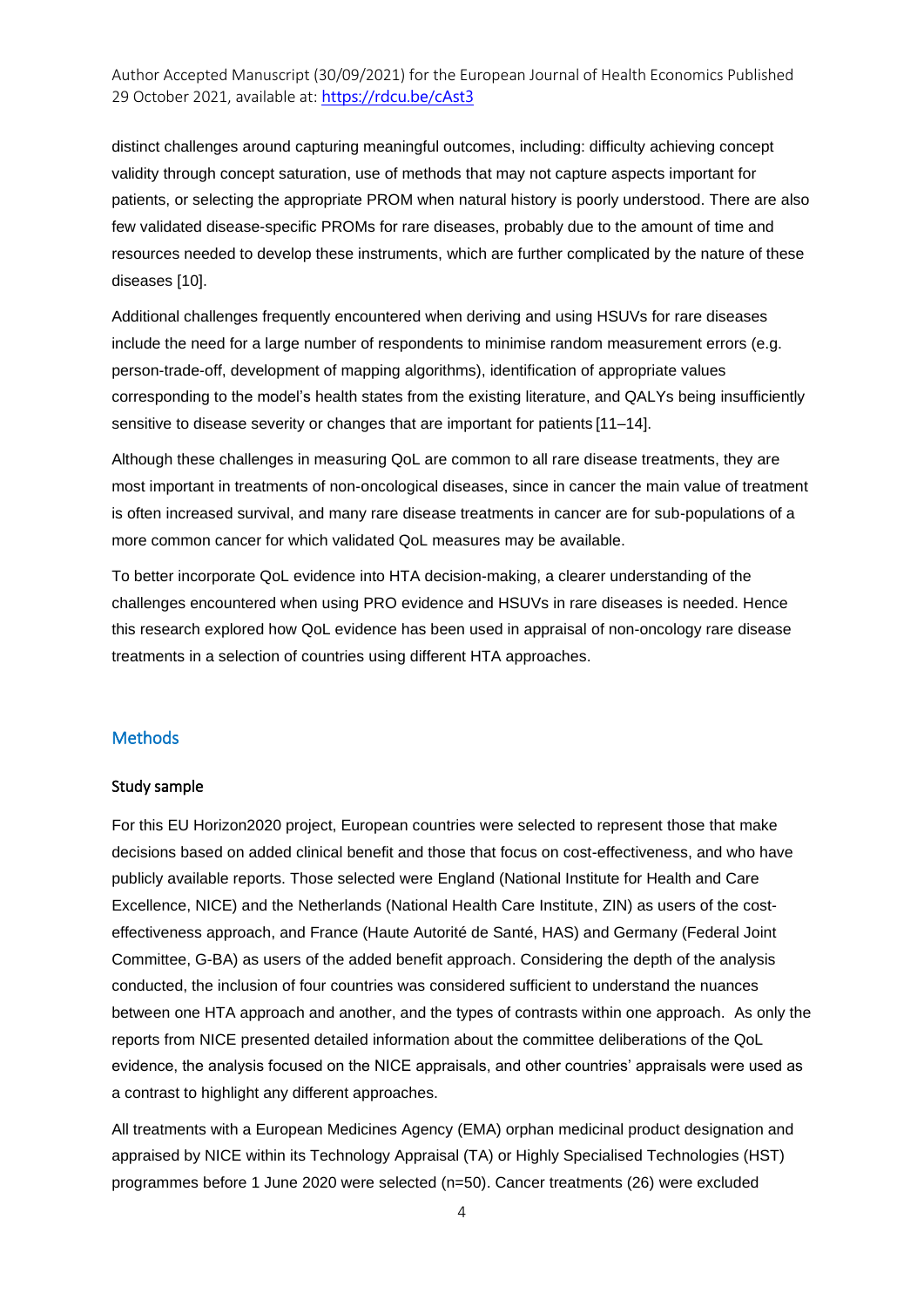because added benefit often relies on survival gains, and many rare cancers are subsets of more common cancers for which a validated PRO often exists [4, 15]. This left 24 rare disease treatments (12 TA and 12 HST) for analysis [16, 17, 26–35, 18, 36–39, 19–25] In the results section, the information reported for the individual NICE sample was extracted from these reports.

#### Data collection and analysis

Information about QoL, PROs, HSUVs and other evidence from patients about their QoL (such as patient group submissions and patient expert input) was extracted from NICE's appraisal reports. These were sufficiently detailed to enable documentation of the source of the evidence, results, issues highlighted by the appraisal committee and the influence on the decision. If needed, supporting documentation such as manufacturer submissions and Evidence Review Group (ERG) reports were reviewed. A published framework was used to extract these key aspects of the appraisal in a structured way [40]. PRO evidence was categorised on the basis of the type of PROM used (generic, disease-group (developed for a range of conditions), disease-specific or symptom-specific). HSUVs were categorised on the basis of the technique used to derive them (e.g. collection using an instrument such as EQ-5D, or mapping from other PROMs).

Thematic analysis was undertaken to identify issues arising in appraisals and their influence on decision-making based on the researchers' interpretation of the discussion reported in the published documents. The identification of themes was done iteratively and was continuously refined while the researchers familiarised themselves with the data and grouped the data in a logical way to allow for a better understanding of the decision process [41]. Once the themes were identified and categorised, the researchers assessed the level of influence of PRO evidence or patient evidence on decisions. This was categorised as "influence" when the Committee explicitly recognised and accounted for a change in QoL in their decisions, "possible influence" when PRO evidence or patient evidence was explicitly reported but considered limited by the Committee and it was therefore unclear whether it influenced the decision, and "no influence" when PRO evidence or patient evidence was reported, but inconclusive or failed to demonstrate change and did not influence the Committee's decision. HSUVs were considered in all cases to have influence on the decision, since the Committee always took note of the incremental cost per QALY ratio. The interpretation of the HSUV evidence was distinguished as "accepted" when the Committee recognised the evidence presented was acceptable, "not commented" when no issues were raised with the HSUVs presented and therefore there was a high likelihood that it was accepted, and "uncertain" when a number of issues around the HSUV were highlighted, which rendered their interpretation challenging.

The second set of extracted information related to the burden of disease and treatment impact: infant/childhood onset; progressive; heterogeneous; multi-systemic; debilitating; life-threatening; supportive care; and regarding the impact of treatment on QoL: length of life improved, QoL improved from reduced symptoms, daily living, families/carers, compared to current treatment, administration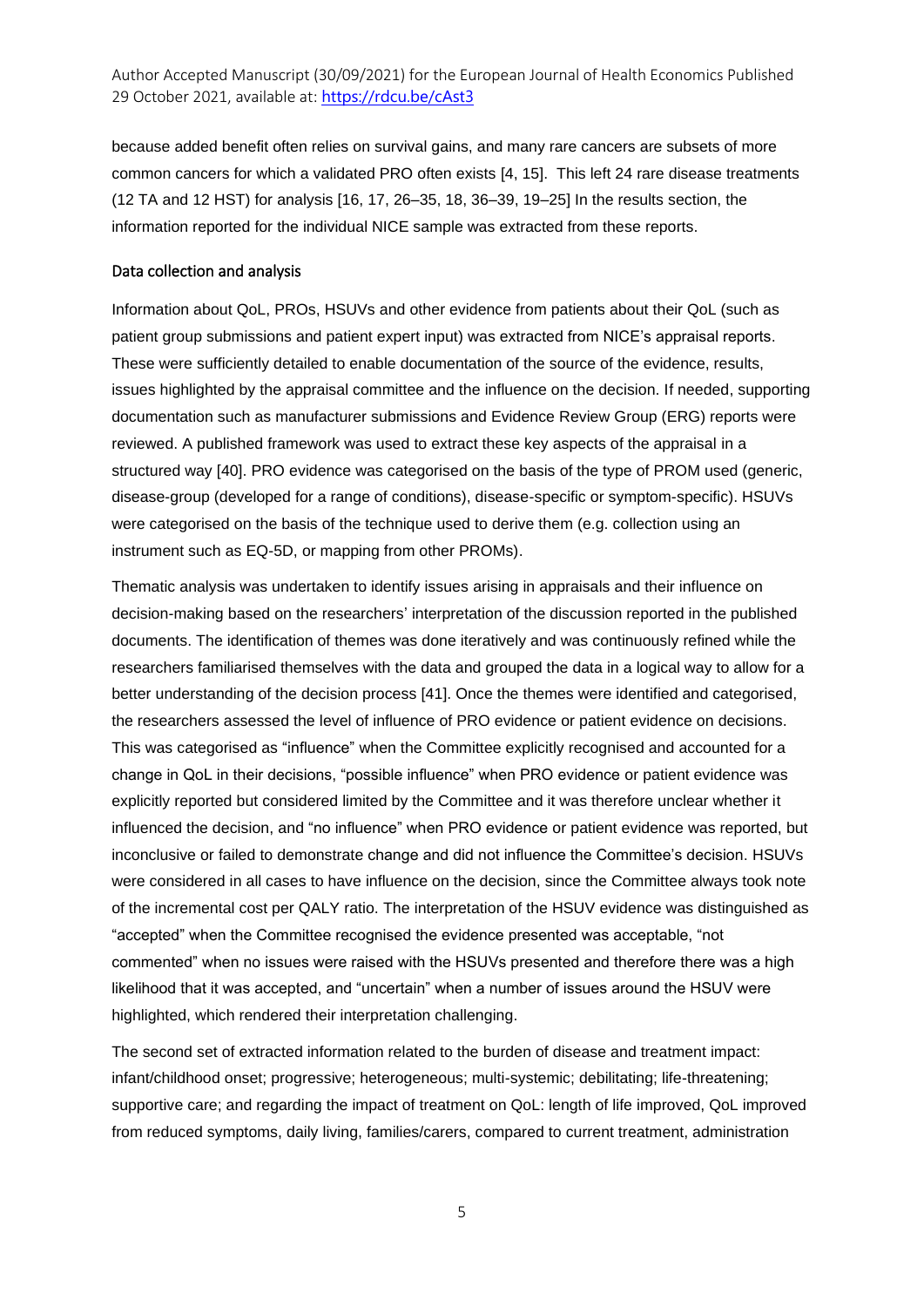mode. The burden of disease and intended impact of the treatments reported in the HST and TA programmes, respectively, were extracted and compared.

The analysis aimed to understand how QoL was appraised, and the extent to which PRO evidence and/or HSUVs were considered appropriate. The possible influence of the nature of the rare diseases on PRO evidence and HSUV estimates was also explored to generate a better understanding of what was feasible in the different contexts. In the cross-country analysis, the information reported by the other countries was scarce. The focus was therefore on the PRO evidence and HSUVs considered and their influence on the decision.

#### **Results**

#### Impact of disease and treatment on quality of life

Most of the diseases undergoing the TA and HST processes were life-threatening and/or debilitating (Figure 1). The burden of disease, however, was greater in the diseases undergoing the HST programme compared with the TA in that these diseases affect children, have a heterogeneous and progressive nature, or affect multiple organs. With the exception of the prophylaxis treatment letermovir, the symptoms of all of the diseases analysed affect patients' daily living and QoL. No previous treatments were available for 58% (7/12) and 17% (2/12) of those undergoing the HST and TA processes, respectively.

In terms of the intended effects of treatment, 67% (8/12) of HST and 83% (10/12) of TA treatments aim to improve length of life, while all improve patients' daily living and QoL by reducing symptoms (with the exception of letermovir). Six of these aim solely to improve QoL. Furthermore, all of the HST and 83% (10/12) of the TA treatments aim to improve patients' daily living and QoL over standard of care. In 50% of all cases (12/24), QoL improvement is linked to a different administration mode.

All conditions appraised by HST and half of those by TA were considered to affect carer QoL. In all cases, with the exception of letermovir, the treatment intends to improve their QoL.

The estimated yearly number of patients to be treated in England ranged between 1-50 for 10 of the 12 HST treatments [1-7 patients for 3 treatments, 20-35 for 2 treatments, 50-100 for 3 treatments, and 140-150 for 2 treatments]. No details about patient numbers were provided in all other cases.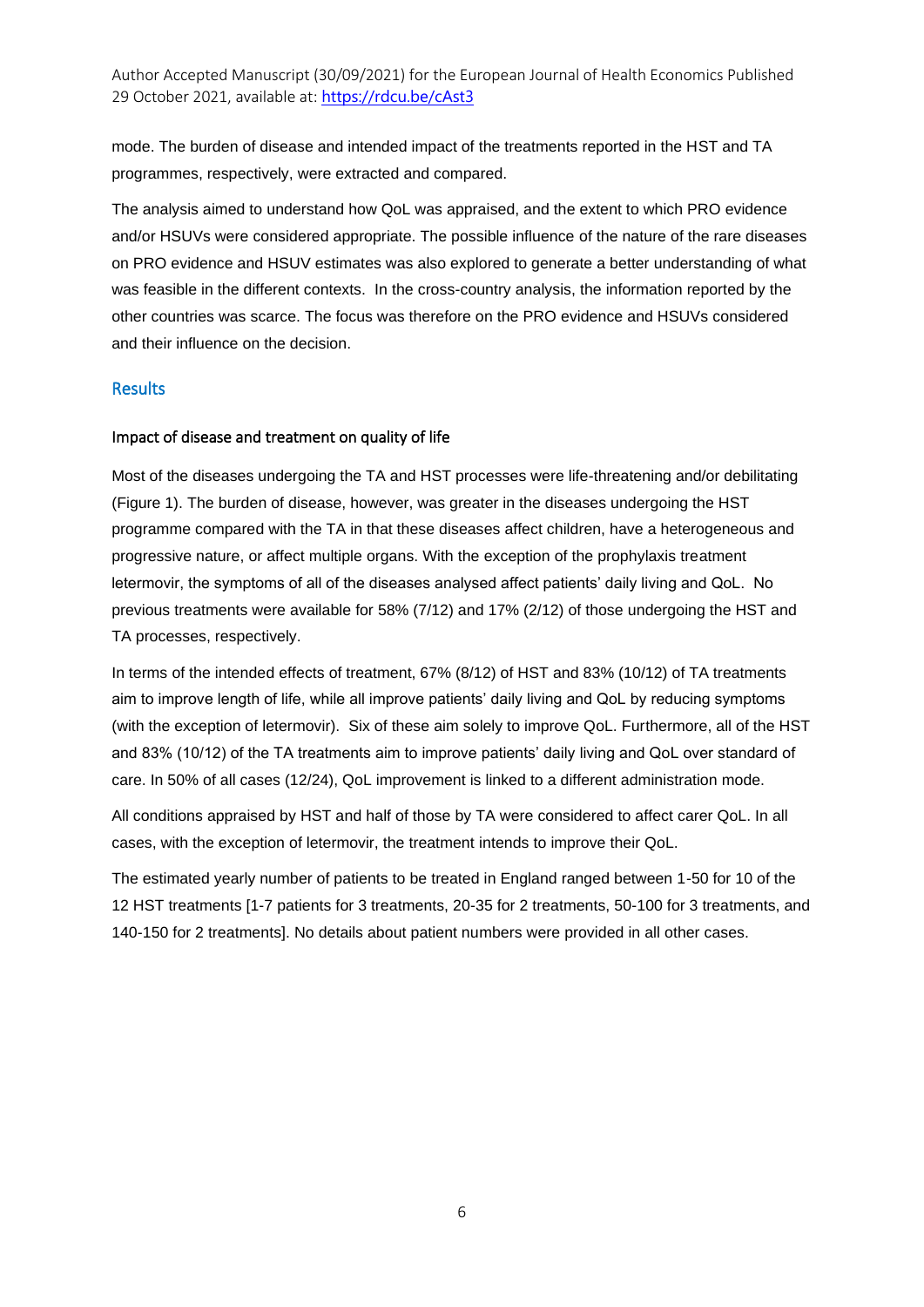

Figure 1. Proportion of appraisals for which various items of burden of disease and treatment impact are relevant in NICE Highly Specialised Technology and Technology Appraisal programmes (n=24)

#### Use and influence of PRO evidence in NICE appraisals

In NICE appraisals, PROMs can have an influence either through being considered directly and/or through their use in generating HSUVs. Across the 24 treatments appraised by NICE, 28 different PROMs were reported. This included 10 generic PROMs considered across 14 treatments, seven disease-group PROMs across seven treatments, three disease-specific PROMs across five treatments, and eight symptom-specific PROMs across seven treatments (Table 1). Several PROMs could considered for the same treatments. Examples of disease-group PROMs include the Paediatric Outcomes Data Collection Instrument (PDOCI) measuring functional outcomes in paediatric orthopedics [42], and the St George's Respiratory Questionnaire (SGRQ) measuring overall health, daily life, and perceived well-being in patients with obstructive airways disease [43]. The three disease-specific PROMs considered were for cystic fibrosis (Cystic Fibrosis Questionnaire Revised questionnaire, CFQ-R), recurrent angioedema (Angioedema Quality of Life questionnaire, AE-QoL), and neuronal ceroid lipofuscinosis type 2 (Neuronal Ceroid Lipofuscinosis Type 2 Quality of Life Instrument, CLN2-QoL). The seven symptom-specific PROMs related to pain, gastro-intestinal symptoms, diabetic neuropathy, fatigue, asthma, and anxiety and depression (Table 2).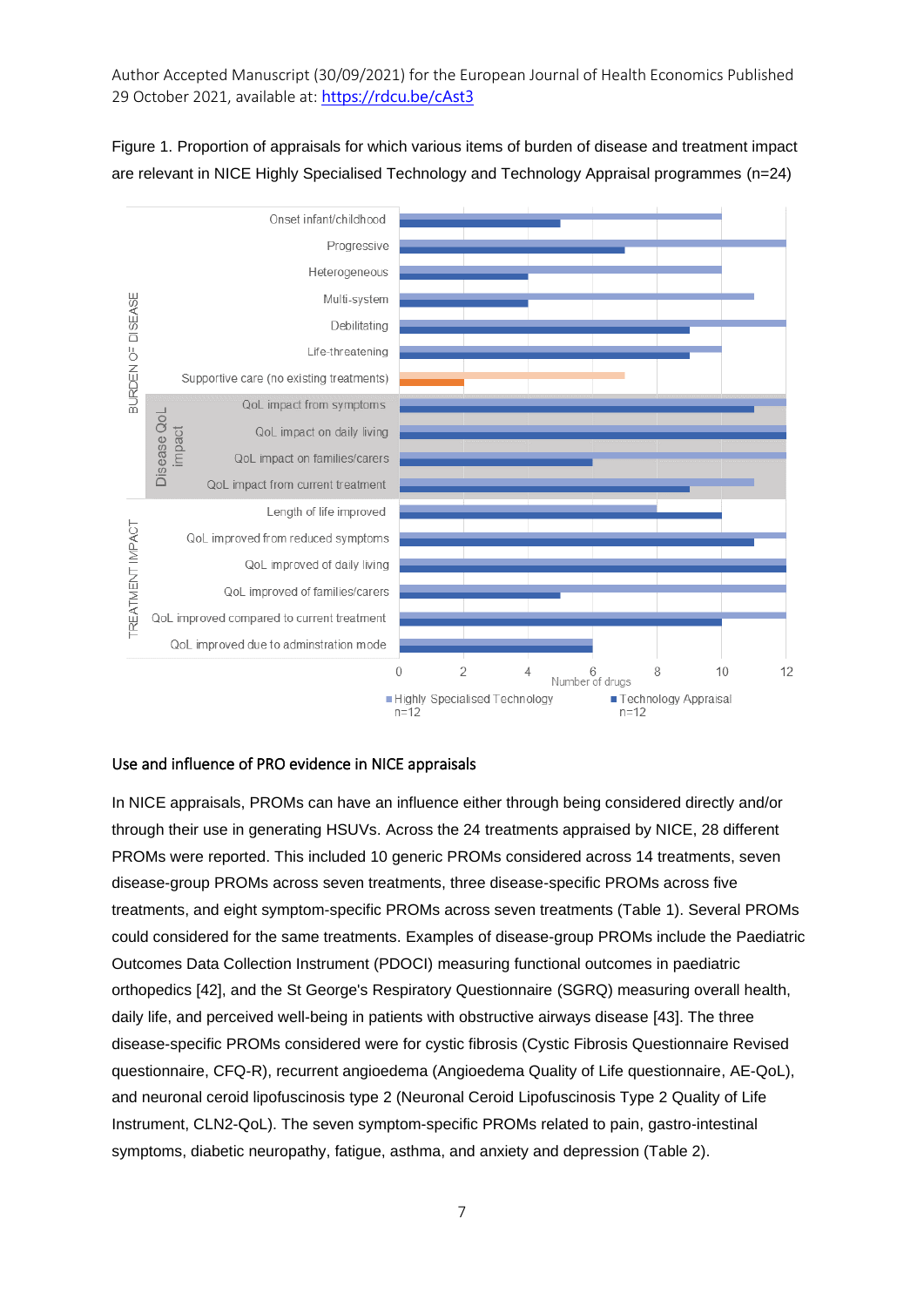Forty-two percent (10/24) of submissions did not include any generic PRO, and 25% (6/24) no PRO evidence at all. Reasons for the latter included PRO evidence not collected in trials (elosulfase alfa, obetocholic acid, holoclar), collected but limited (strimvelis), being collected and not reported (burosumab), or not presented given it was a re-assessment based on new clinical evidence (pirfenidone). In two of the cases without PRO evidence, other QoL evidence was considered, such as observational studies and cross-sectional surveys involving patients and families (elosulfase alfa), and visual acuity data from the literature used to derive HSUVs (holoclar) (Table 1). QoL evidence for the remaining drugs without PRO data was based on HSUVs derived from vignettes or published evidence (Table 3, discussed in the next section on HSUVs).

Table 1. Types and influence of PRO evidence considered in NICE TA and HST appraisals of nononcology rare disease treatments (n=24)

|                                    |                                                                                                     |                | PRO data considered in NICE appraisals<br>by PROM type and level of influence | <b>Patient</b><br>evidence |           |         |
|------------------------------------|-----------------------------------------------------------------------------------------------------|----------------|-------------------------------------------------------------------------------|----------------------------|-----------|---------|
|                                    |                                                                                                     | <b>Generic</b> |                                                                               |                            |           |         |
|                                    | Asfotase alfa                                                                                       | $++$           | <b>NR</b>                                                                     |                            |           |         |
|                                    | Eculizumab                                                                                          | <b>HSUV</b>    |                                                                               |                            |           | $+ + +$ |
|                                    | Patisiran                                                                                           | <b>HSUV</b>    |                                                                               |                            | $+ + +$   | $+ + +$ |
|                                    | Voretigene                                                                                          |                | <b>NR</b>                                                                     |                            |           |         |
|                                    | Cerliponase                                                                                         | $++$           |                                                                               | $++$                       |           |         |
| NICE Highly Specialised Technology | Elosulfase alfa*                                                                                    |                |                                                                               |                            |           | $+ + +$ |
|                                    | Ataluren                                                                                            | $++$           | $++$                                                                          |                            |           |         |
|                                    | Migalastat                                                                                          | $\approx$      |                                                                               |                            | $\approx$ | $+ + +$ |
|                                    | Eliglustat                                                                                          | <b>HSUV</b>    |                                                                               |                            | $++$      | $+ + +$ |
|                                    | Strimvelis**                                                                                        |                |                                                                               |                            |           |         |
|                                    | Burosumab**                                                                                         |                |                                                                               |                            |           |         |
|                                    | Inotersen                                                                                           |                |                                                                               |                            | $\approx$ |         |
| NICE Technology Appraisal          | Mannitol                                                                                            | <b>HSUV</b>    |                                                                               | $+ +$                      |           |         |
|                                    | Colistimethate<br>sodium and<br>tobramycin dry<br>powders for<br>inhalation (DPI)<br>[=antibiotics] |                |                                                                               | <b>HSUV</b>                |           | $+ + +$ |
|                                    | Nintedanib                                                                                          | <b>HSUV</b>    | <b>NR</b>                                                                     |                            | <b>NR</b> | $++$    |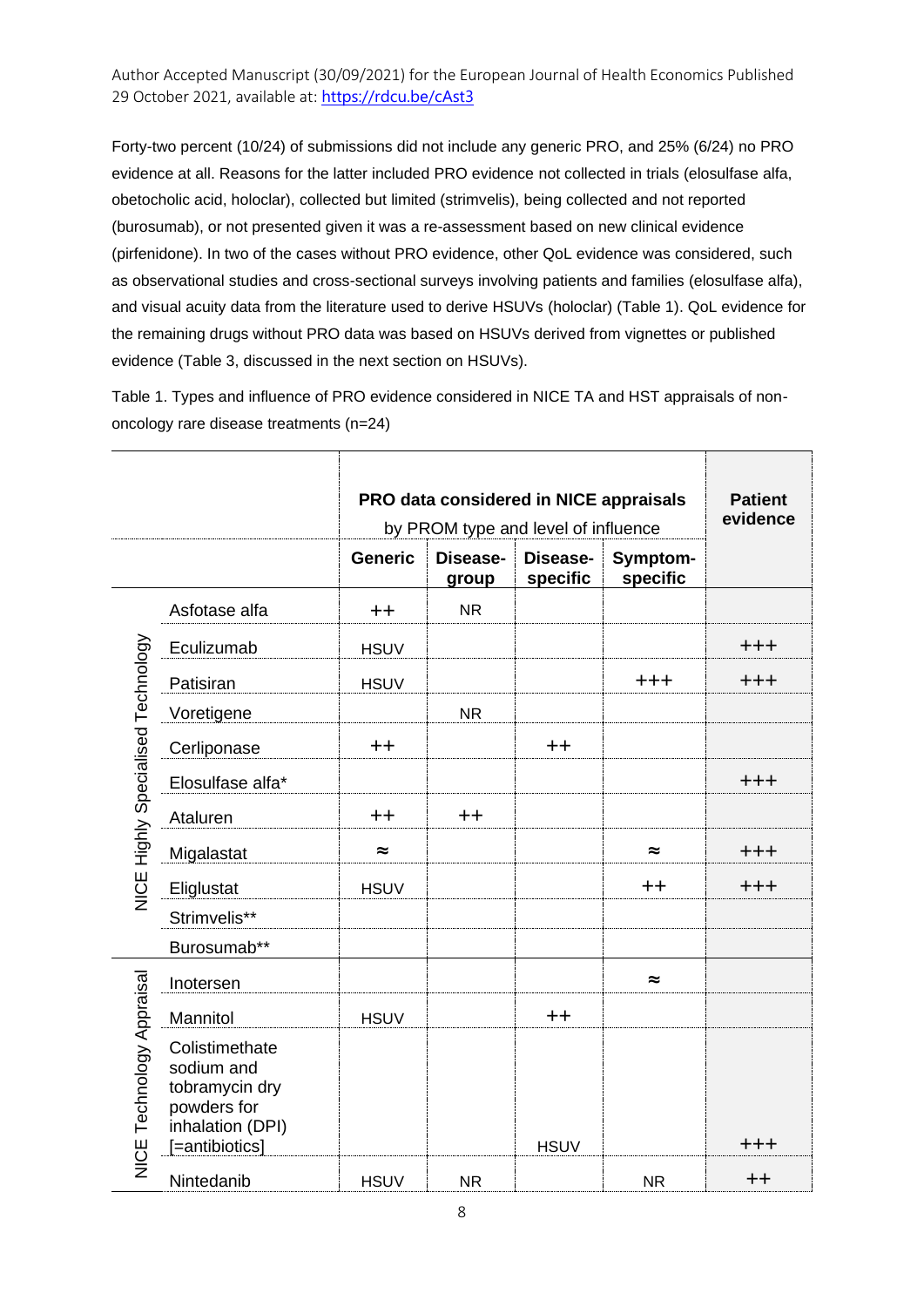| Lumacaftor-ivacaftor  | <b>HSUV</b> |             | $\bm{+}\bm{+}$ |           |  |
|-----------------------|-------------|-------------|----------------|-----------|--|
| Mepolizumab           | <b>HSUV</b> | <b>HSUV</b> |                | NR.       |  |
| Obeticholic acid**    |             |             |                |           |  |
| Holoclar <sup>*</sup> |             |             |                |           |  |
| Pirfenidone***        |             |             |                |           |  |
| Darvadstrocel         |             | <b>NR</b>   |                |           |  |
| Nusinersen            | <b>HSUV</b> |             |                |           |  |
| Letermovir            | $\approx$   | $\approx$   |                |           |  |
| Lanadelumab           | $\approx$   |             | ≈              | <b>NR</b> |  |

Legend: HSUV: Health State Utility Value; NICE: National Institute for Health and Care Excellent; PRO: Patient Reported Outcome; PROM: Patient Reported Outcome Measure

\*No PRO data was provided, but patient based evidence or PRO data from the literature was used instead

\*\* No PRO data was provided, QoL evidence was derived from HSUVs from vignettes or published literature

\*\*\* No PRO data was included in the appraisal report as this is a re-assessment and no new QoL evidence was presented

| $^{+++}$        | <b>Influence</b> – PRO results / patient evidence were influential in the final decision                                                                           |
|-----------------|--------------------------------------------------------------------------------------------------------------------------------------------------------------------|
| $^{\mathrm{+}}$ | <b>Possible influence</b> - PRO results / patient evidence were reported and suggested<br>some type of benefit, but no discussion about these results was reported |
| ≈               | No influence - PRO results were reported, but did not show any benefit and no<br>discussion about these results was reported                                       |
| NR.             | <b>Not reported / no influence</b> - PRO results not reported, but the report listed the<br>PROM as having been collected                                          |
| <b>HSUV</b>     | Used to derive HSUVs - PRO results was used to derive HSUVs (further discussed in<br>Table X)                                                                      |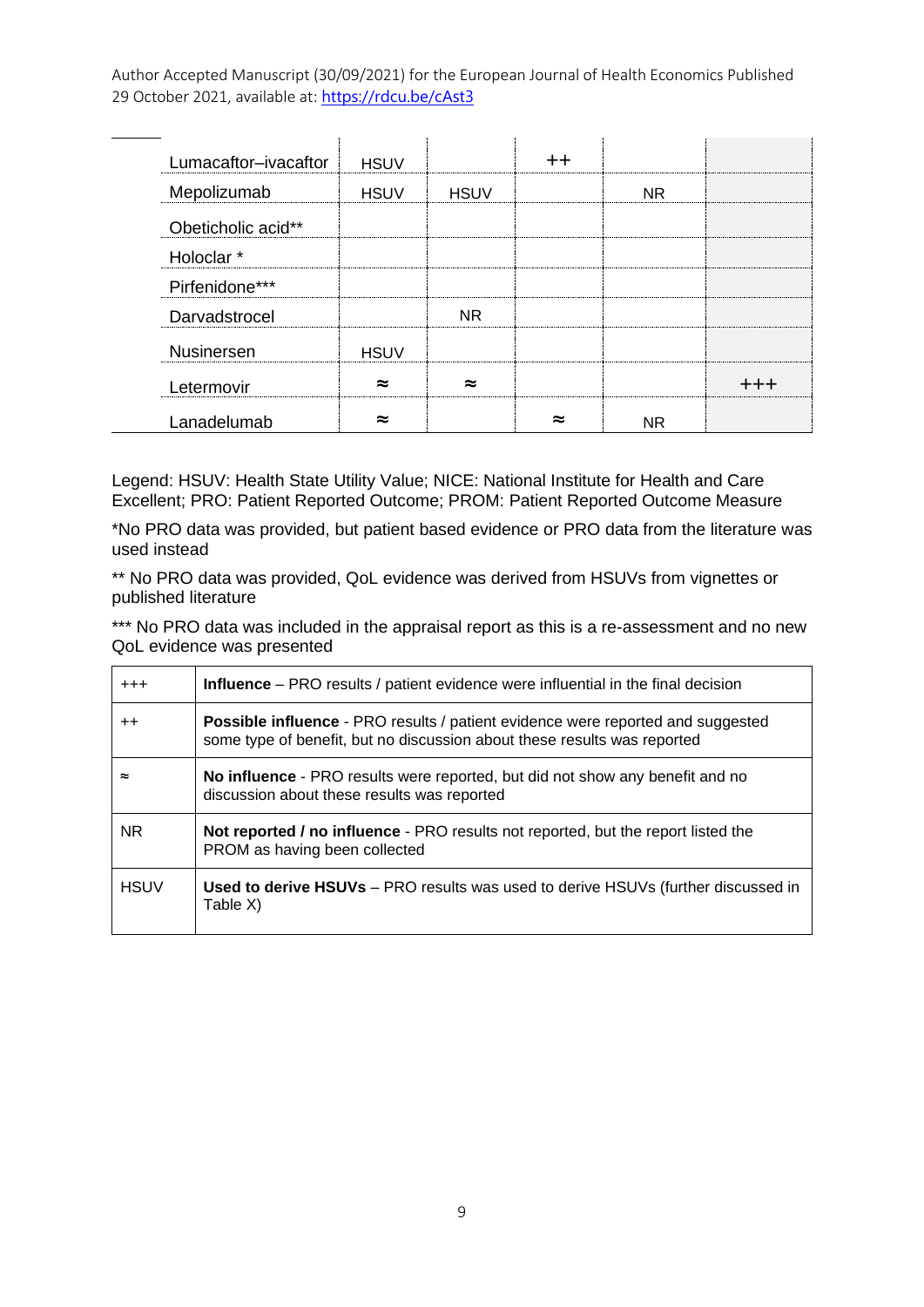Table 2. Use and influence of PRO evidence in NICE TA and HST appraisals of non-oncology rare disease treatments (n=24)

| <b>MEDICINE</b><br>Generic name - indication                        | PROM (by type)<br>Instrument (source)                                                                                                           | <b>PRO EVIDENCE</b><br>Description of results                                                                                                                                                                                                             | <b>APPRAISAL</b><br>Influence of PRO evidence on decision                                                                                                                                                                                                                                                                        |
|---------------------------------------------------------------------|-------------------------------------------------------------------------------------------------------------------------------------------------|-----------------------------------------------------------------------------------------------------------------------------------------------------------------------------------------------------------------------------------------------------------|----------------------------------------------------------------------------------------------------------------------------------------------------------------------------------------------------------------------------------------------------------------------------------------------------------------------------------|
| Asfotase alfa<br>Paediatric-onset<br>hypophosphatasia               | G - EQ-5D (EU patient<br>survey)<br>G - CHAQ, LEFS (small<br>trials)                                                                            | <b>EQ-5D</b><br>- children 0.76 treatment arms 0.43 no<br>treatment<br>- adults 0.39 no treatment<br>- scores varied depending on walking ability [-<br>0.24 to 0.73 in children, -0.01 to 0.51 in adults]<br>Other trial PRO data in academic confidence | EQ-5D results not used to derive HSUVs but<br>may have been considered by clinicians<br>when developing the vignette's health states<br>based on 6MWT severity levels. Specifically,<br>mental health and pain domains                                                                                                           |
| <b>Eculizumab</b><br>Atypical haemolytic uraemic<br>syndrome (aHUS) | G - EQ-5D (2 phase II<br>prospective, open-label,<br>non-randomised, single<br>arm trials, $n=37$ )<br>P - Survey (patient<br>submission, n=37) | EQ-5D: mean improvement = $0.208$<br>Survey: burden of disease and of current<br>treatment on patients, carers/families                                                                                                                                   | EQ-5D used to derive HSUVs. Survey shows<br>greatly impaired QoL of patients and carers<br>from living with aHUS                                                                                                                                                                                                                 |
| <b>Patisiran</b><br>Hereditary transthyretin<br>amyloidosis         | <b>G</b> - EQ-5D-5L (RCT,<br>$n=255$<br><b>D</b> - NIS, Norfolk-DN<br>(RCT, n=255)<br><b>P</b> - Patient and clinical<br>input                  | All PRO evidence significantly improved. NIS<br>was trial's primary endpoint<br>Patient input: factors not captured in model<br>important for patients, e.g. ability to walk                                                                              | EQ-5D-5L used to derive HSUVs. Effective<br>based on significantly improved outcomes.<br>PRO evidence captures most relevant<br>treatment impacts, except for ability to return<br>to work, daily activities, social life, impact on<br>carers and families. Higher ICER accepted<br>given effect size and aspects not captured. |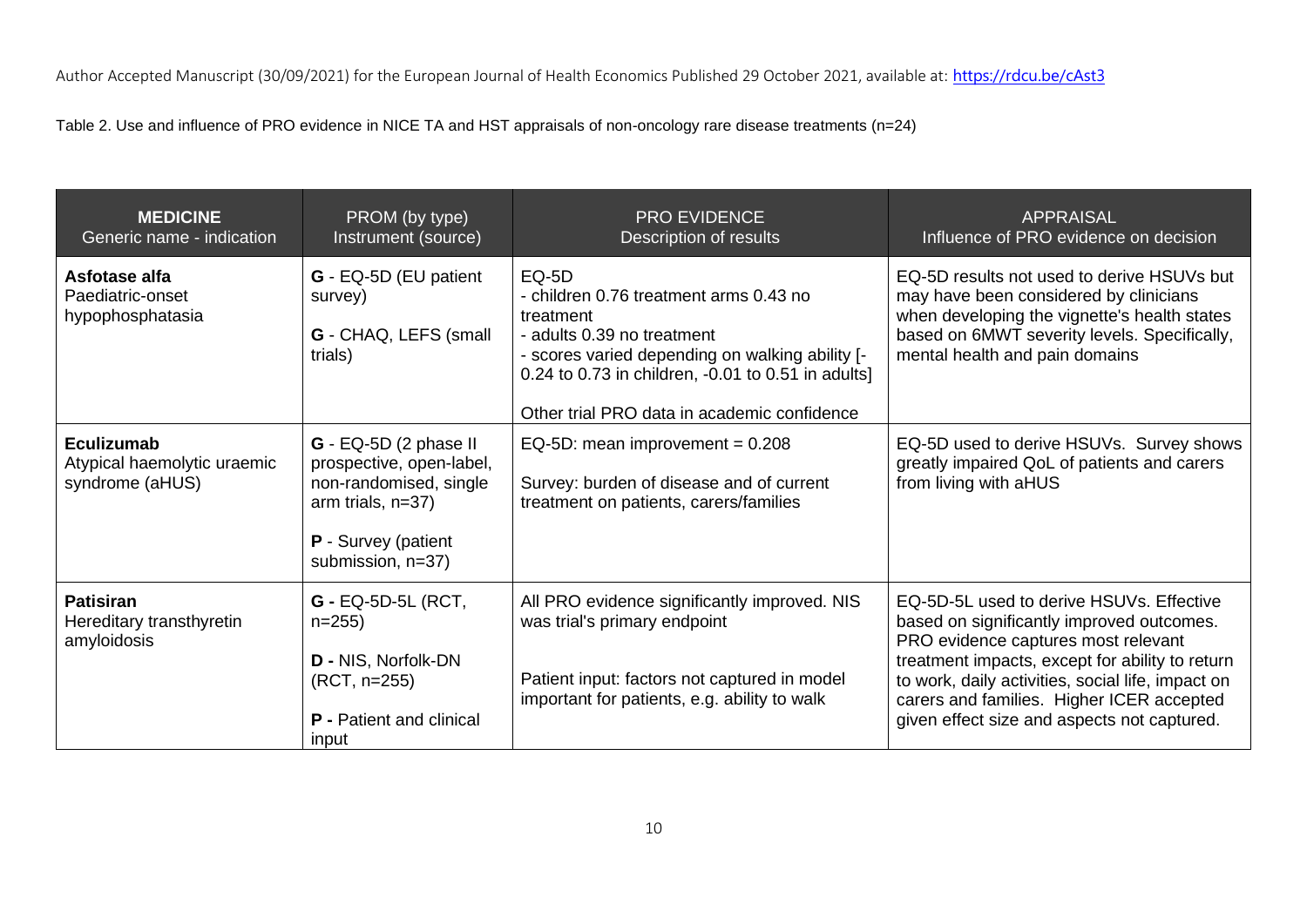| <b>MEDICINE</b><br>Generic name - indication                  | PROM (by type)<br>Instrument (source)                                                                                                                                                                                 | <b>PRO EVIDENCE</b><br>Description of results                                                                                                                                                                                                                             | <b>APPRAISAL</b><br>Influence of PRO evidence on decision                                                                                             |
|---------------------------------------------------------------|-----------------------------------------------------------------------------------------------------------------------------------------------------------------------------------------------------------------------|---------------------------------------------------------------------------------------------------------------------------------------------------------------------------------------------------------------------------------------------------------------------------|-------------------------------------------------------------------------------------------------------------------------------------------------------|
| Voretigene<br>Inherited retinal dystrophies                   | <b>D</b> - VFQ (patient survey)                                                                                                                                                                                       | Results not reported as confidential                                                                                                                                                                                                                                      | The committee highlighted preference for<br>QoL collected from trials                                                                                 |
| <b>Cerliponase</b><br>Nuronal ceroid lipofuscinosis<br>type 2 | G - EQ-5D 5L, PedsQL,<br>PedsQL-FM (pivotal trial,<br>single-arm, open-label,<br>n=23, children 3-16<br>years)<br>D - CLN2-QoL (pivotal<br>trial)                                                                     | QoL evidence: improvement in initial treatment<br>phase (only short term data)                                                                                                                                                                                            | Recognition of limited QoL evidence due to<br>short term data. Unclear if PRO data<br>influenced committee discussions                                |
| <b>Elosulfase alfa</b><br>Mucopolysaccharidosis type<br>IVa   | <b>P</b> - Cross-sectional<br>survey from patient and<br>family, company<br>submission, 63 patients<br>+56 families<br><b>O</b> - Observational study<br>on natural history ( $n =$<br>325 people, up to 10<br>years) | No PROMs collected in trials<br>Survey: QoL impact related to reliance on<br>wheelchair, endurance, pulmonary function and<br>height. Impact on carers up to 15 hours/day<br>Observational study: decline in endurance,<br>restricted growth, limitations in daily living | Survey used to derive HSUVs<br>Observational study: supported interpretation<br>of impact on QoL and HSUVs, including<br>aspects not captured in HSUV |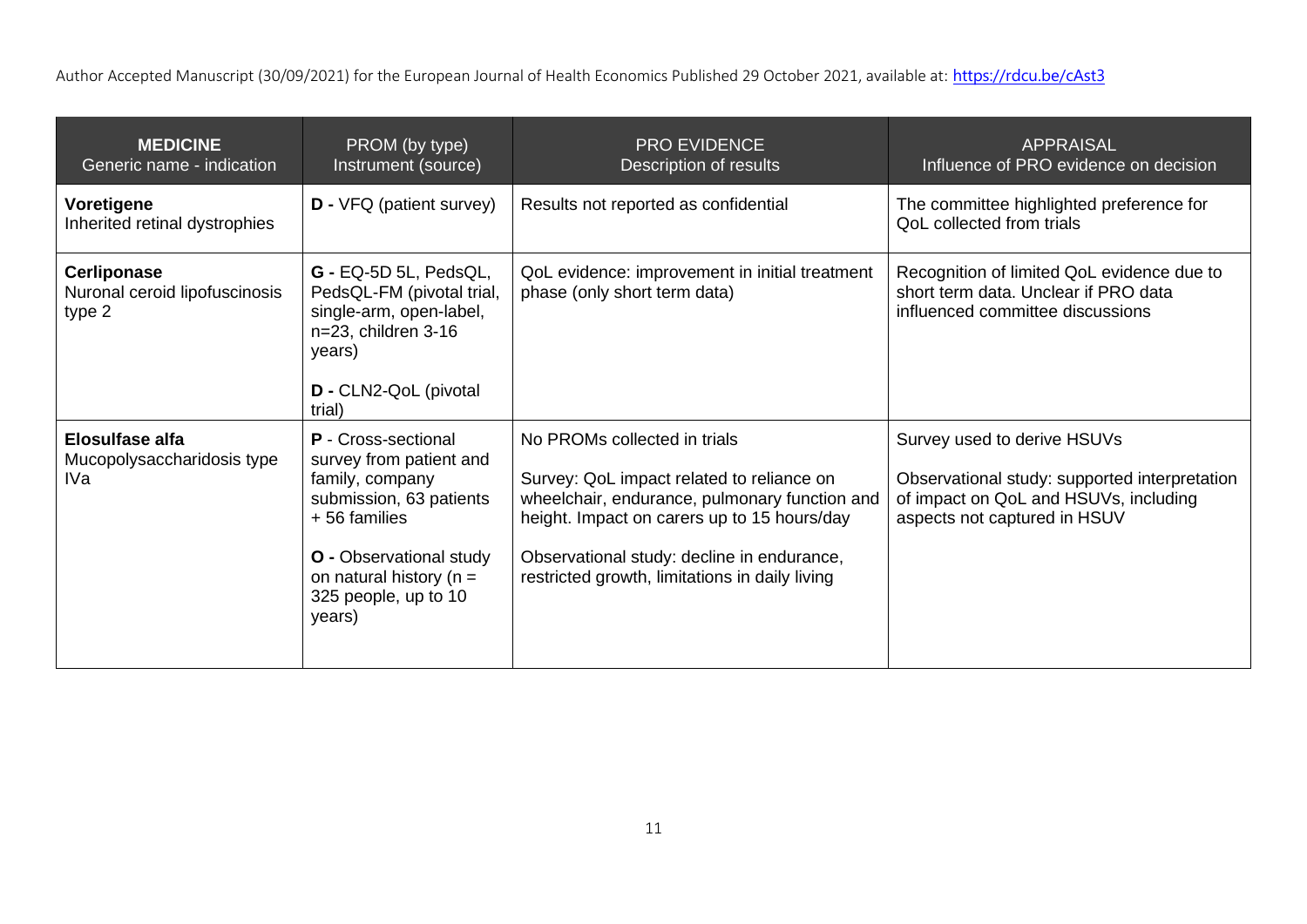| <b>MEDICINE</b><br>Generic name - indication      | PROM (by type)<br>Instrument (source)                                                                                                                                                                                               | <b>PRO EVIDENCE</b><br>Description of results                                                                                                                                                                                                                                                                                                                                                                | <b>APPRAISAL</b><br>Influence of PRO evidence on decision                                                                                                                                                                                                                                                                                                                                                      |
|---------------------------------------------------|-------------------------------------------------------------------------------------------------------------------------------------------------------------------------------------------------------------------------------------|--------------------------------------------------------------------------------------------------------------------------------------------------------------------------------------------------------------------------------------------------------------------------------------------------------------------------------------------------------------------------------------------------------------|----------------------------------------------------------------------------------------------------------------------------------------------------------------------------------------------------------------------------------------------------------------------------------------------------------------------------------------------------------------------------------------------------------------|
| <b>Ataluren</b><br>Duchenne muscular<br>dystrophy | <b>G</b> - PedsQL (phase IIb)<br>G - PODCI, ADLQ (RCT,<br>confirmatory trial)<br><b>P</b> - Survey of carers<br>(company submission)                                                                                                | PRO results not reported. PODCI, ADLQ<br>confidential<br>Survey: impact on multiple aspects of life, e.g.<br>emotional wellbeing, mental health, personal<br>care, ability to maintain relationships.<br>Caregivers felt tired, depressed, anxious. In<br>many cases, at least another family member in<br>addition to both parents were involved in giving<br>care (for example, siblings and grandparents) | QoL data (all): underestimate due to short<br>trial duration (48 weeks too short to capture<br>impact on ability to walk)<br>PedsQL: results not aligned with patient<br>statements on meaningful stabilisation or<br>improvement in walking, or ability to conduct<br>daily activities<br>Survey: unclear influence, possibly<br>considered in estimating extent of impact on<br>caregivers, but not reported |
| <b>Migalastat</b><br>Fabry disease                | G - SF-36 physical and<br>mental health<br>components (open-label,<br>non-inferiority RCT<br>(ATTRACT) and RCT<br>(FACETS))<br>D - BPI, GSRS<br>(ATTRACT, FACETS)<br><b>P</b> - Patient and clinical<br>input (oral administration) | QoL data: inconclusive (no change), except for<br>change in GSRS<br>Input: benefits of oral administration                                                                                                                                                                                                                                                                                                   | Patient input confirmed benefit of oral<br>administration over infusion<br>PRO data not discussed in report, nor used<br>to derive HSUVs                                                                                                                                                                                                                                                                       |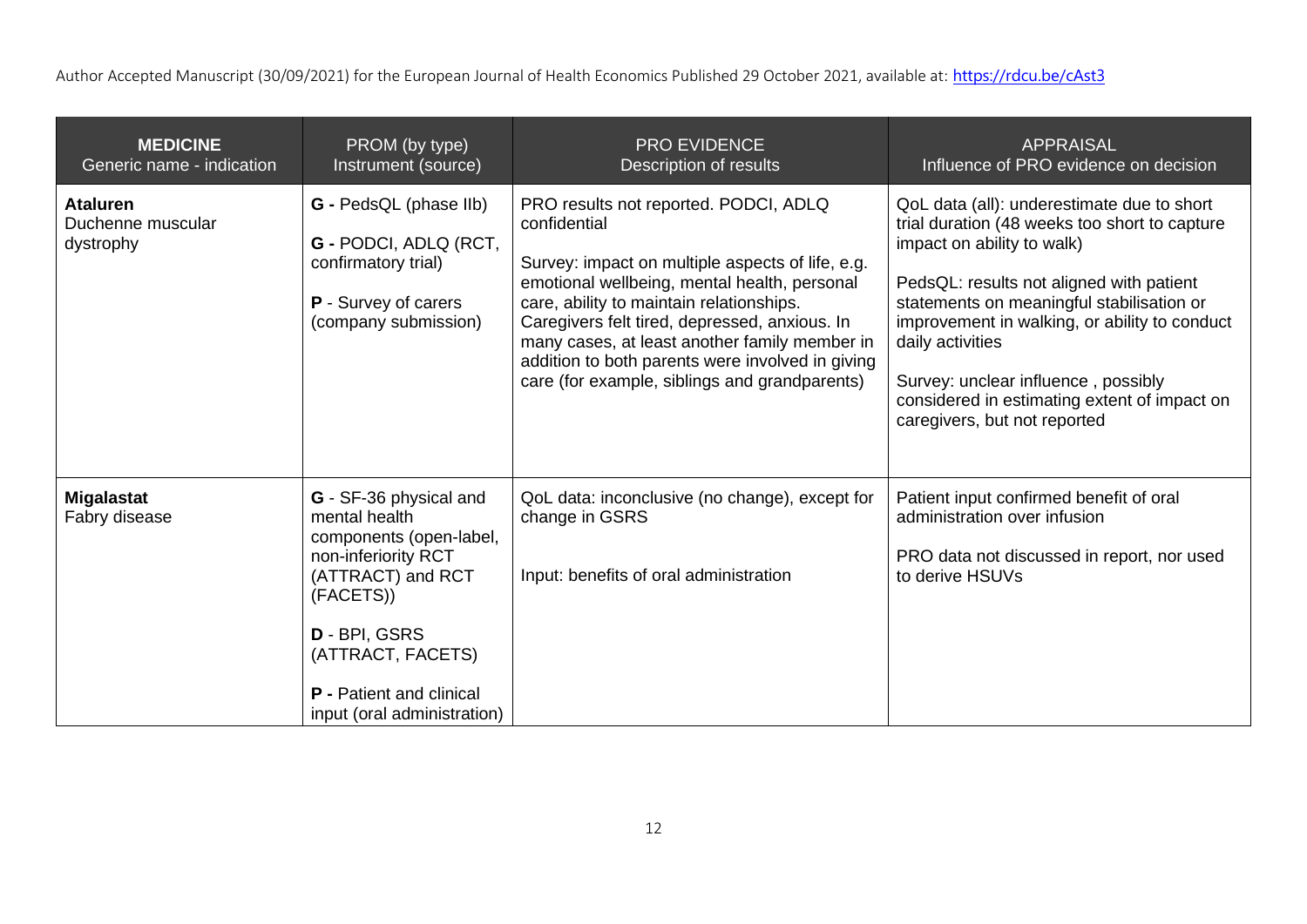| <b>MEDICINE</b><br>Generic name - indication                                               | PROM (by type)<br>Instrument (source)                                                                                                                                                                                                    | <b>PRO EVIDENCE</b><br>Description of results                                                                                                                             | <b>APPRAISAL</b><br>Influence of PRO evidence on decision                                                                                                                                                                    |
|--------------------------------------------------------------------------------------------|------------------------------------------------------------------------------------------------------------------------------------------------------------------------------------------------------------------------------------------|---------------------------------------------------------------------------------------------------------------------------------------------------------------------------|------------------------------------------------------------------------------------------------------------------------------------------------------------------------------------------------------------------------------|
| Eliglustat<br>Gaucher disease                                                              | G - SF-36 general health,<br>physical and mental<br>components (open-label<br>trial (ENCORE) and RCT<br>(ENGAGE))<br><b>D - FSS, BPI (ENCORE</b><br>and ENGAGE)<br>P - Patient survey and<br>patient submission (oral<br>administration) | QoL: maintained with treatment<br>FSS: fatigue > placebo (not statistically<br>significant)<br>SF-36, BPI: no change<br>Patient input: preference for oral administration | SF-36 used to derive HSUV<br>Unclear influence of PRO evidence. Adverse<br>event HSUVs included, not clear if influenced<br>by FSS or BPI<br>Advantage of oral administration as key<br>driver for decision (patient survey) |
| <b>Strimvelis</b><br>Adenosine deaminase<br>deficiency-severe combined<br>immunodeficiency | None                                                                                                                                                                                                                                     | No QoL evidence presented. Data being<br>collected within trial (not reported)                                                                                            | Not reported                                                                                                                                                                                                                 |
| <b>Burosumab for X-linked</b><br>hypophosphataemia                                         | None                                                                                                                                                                                                                                     | No QoL evidence presented. Data being<br>collected within trial (not reported)                                                                                            | Not reported                                                                                                                                                                                                                 |
| <b>Inotersen</b><br>Hereditary transthyretin<br>amyloidosis                                | <b>D</b> - Norfolk QoL-DN<br>(RCT)                                                                                                                                                                                                       | Norfolk QoL-DN: no change in treatment arm,<br>decrease in placebo arm                                                                                                    | Not reported                                                                                                                                                                                                                 |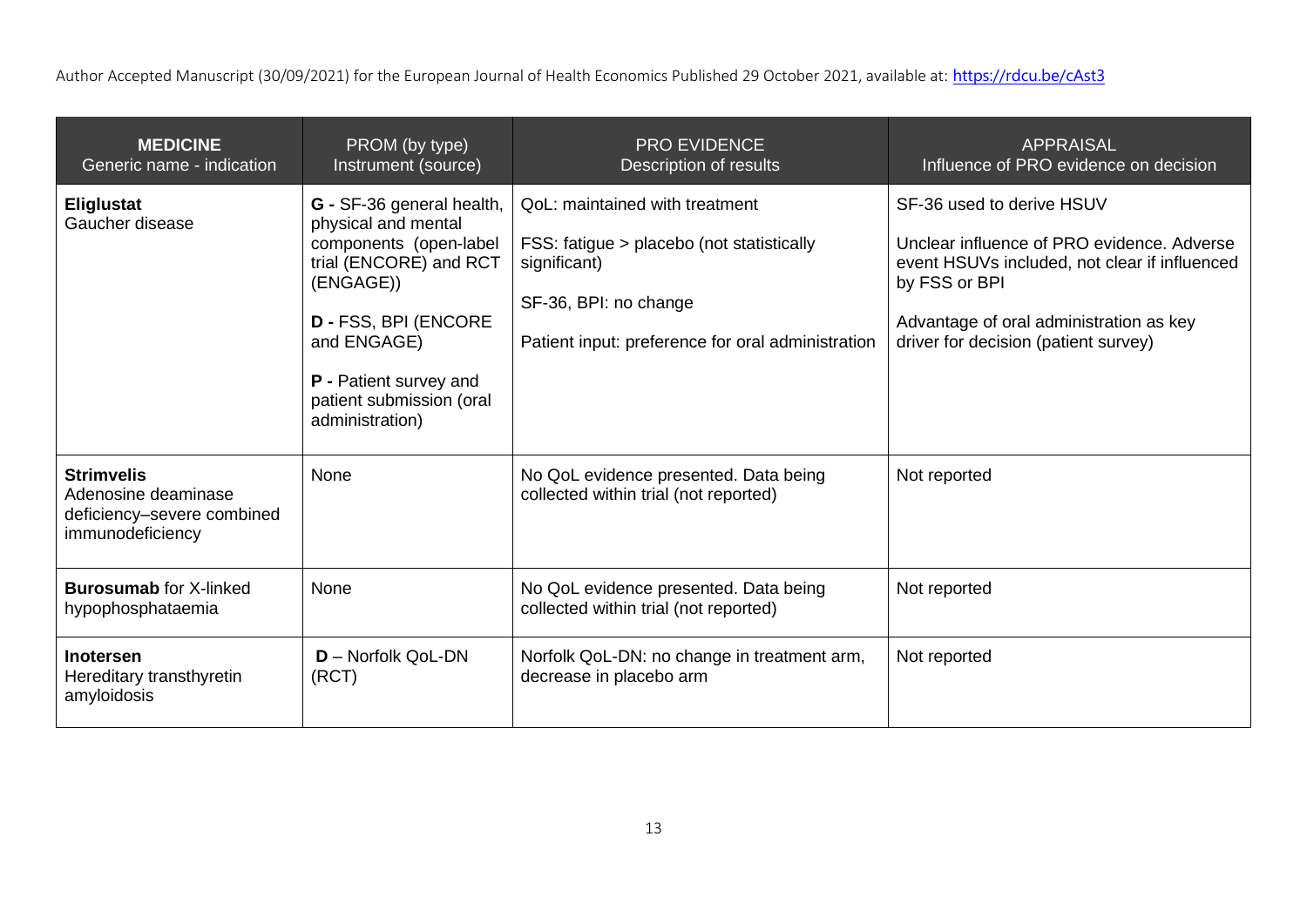| <b>MEDICINE</b><br>Generic name - indication                                                                                                        | PROM (by type)<br>Instrument (source)                                                                                                                    | <b>PRO EVIDENCE</b><br>Description of results                                                                                                                                                           | <b>APPRAISAL</b><br>Influence of PRO evidence on decision                                                                                                                                                                                                                                                                                                                |
|-----------------------------------------------------------------------------------------------------------------------------------------------------|----------------------------------------------------------------------------------------------------------------------------------------------------------|---------------------------------------------------------------------------------------------------------------------------------------------------------------------------------------------------------|--------------------------------------------------------------------------------------------------------------------------------------------------------------------------------------------------------------------------------------------------------------------------------------------------------------------------------------------------------------------------|
| <b>Mannitol</b> for cystic fibrosis                                                                                                                 | <b>G</b> - HUI2 (RCT, trial 301)                                                                                                                         | HUI2: no significant change                                                                                                                                                                             | HUI2 used to derive HSUVs.                                                                                                                                                                                                                                                                                                                                               |
|                                                                                                                                                     | <b>D</b> - CFQ-R (RCT, trial<br>302)                                                                                                                     | CFQ-R: no significant change, improvement in<br>respiratory, physical and vitality domains, but<br>not significant                                                                                      | No ideal measures to capture the QoL<br>impact, including adverse events from current<br>treatments, e.g. unpleasant taste or<br>sensations, as reported by patients                                                                                                                                                                                                     |
| <b>Colistimethate sodium and</b><br>tobramycin dry powders for<br>inhalation (DPI) [=antibiotics]<br>Pseudomas lung infection in<br>cystic fibrosis | D - CFQ-R (open-label<br>RCT)<br>P - Treatment<br>satisfaction<br>questionnaire:<br>administration mode,<br>manufacturer submission<br>P - Patient input | <b>Colistimethate sodium DPI</b><br>CFQ-R from non-inferiority trial<br><b>Tobramycin DPI</b><br>No QoL data collected in trial, relied on<br>treatment satisfaction questionnaire and patient<br>input | <b>Colistimethate sodium DPI</b><br>CFQ-R: no improvement since non-inferiority<br>trial<br><b>Tobramycin DPI</b><br>Questionnaire: higher values for DPI over<br>nebuliser<br>Limited influence of QoL data on decision<br>and interpretation of economic model.<br>Recognition of improved speed and<br>adherence with DPI based on patient input<br>and questionnaire |
| <b>Nintedanib</b><br>Idiopathic pulmonary fibrosis                                                                                                  | <b>G - EQ-5D, PGI-C (RCT)</b><br>D - SQRQ, SOBQ,<br>CASA-Q<br><b>P</b> - Patient input<br>(tolerability)                                                 | PRO data: not reported<br>Patient input: better tolerability profile impacting<br>QoL, ability to go outdoors due to less photo<br>sensibility                                                          | EQ-5D used to derive HSUVs                                                                                                                                                                                                                                                                                                                                               |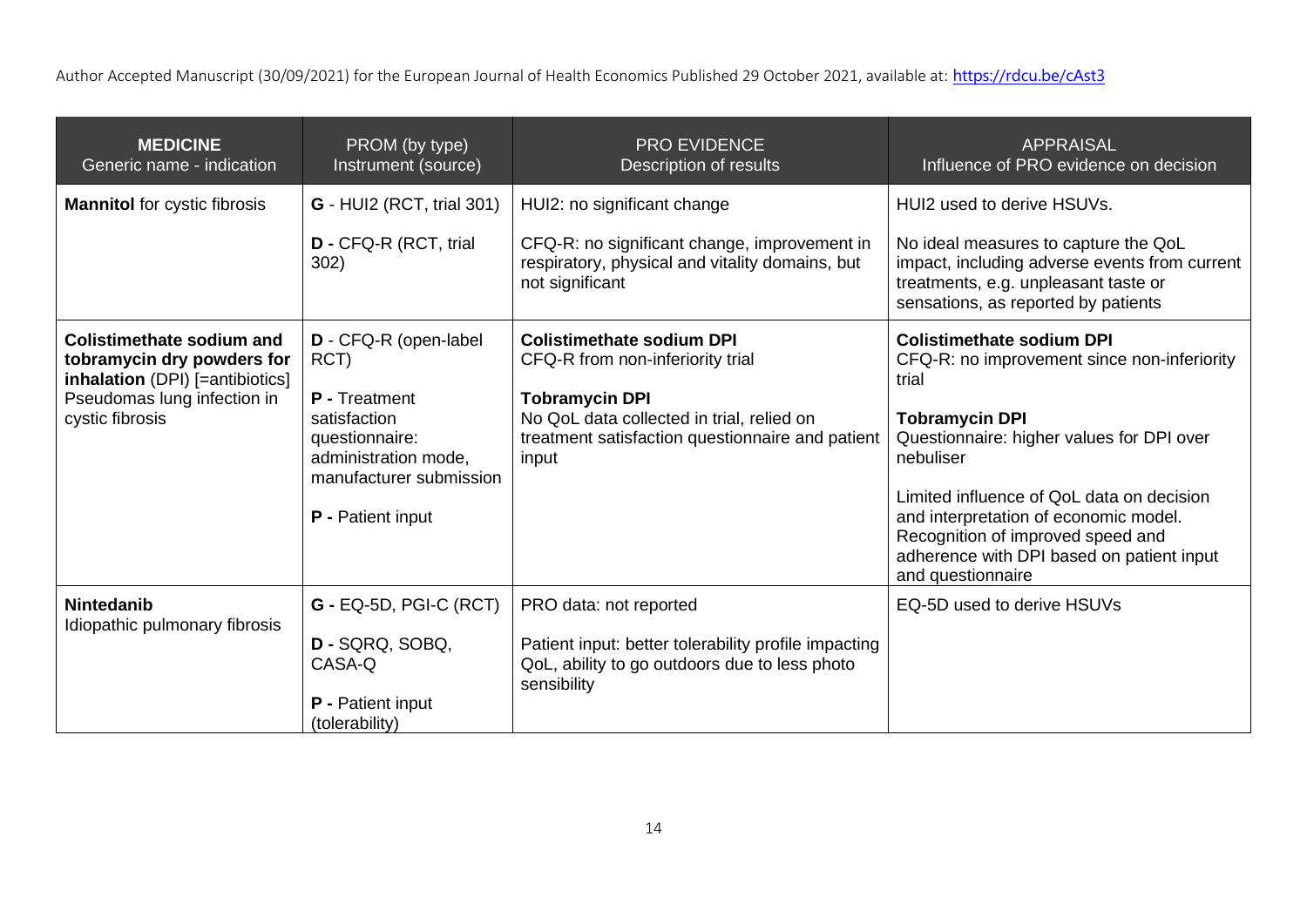| <b>MEDICINE</b><br>Generic name - indication                       | PROM (by type)<br>Instrument (source)                                                         | <b>PRO EVIDENCE</b><br>Description of results                                                                                                                                                                                                                                                              | <b>APPRAISAL</b><br>Influence of PRO evidence on decision                                                                                                                                                                                                          |
|--------------------------------------------------------------------|-----------------------------------------------------------------------------------------------|------------------------------------------------------------------------------------------------------------------------------------------------------------------------------------------------------------------------------------------------------------------------------------------------------------|--------------------------------------------------------------------------------------------------------------------------------------------------------------------------------------------------------------------------------------------------------------------|
| Lumacaftor-ivacaftor<br>Cystic fibrosis                            | $G - EQ-5D$ (RCTs<br>TRAFFIC and<br>TRANSPORT)<br><b>D - CFQ-R (TRAFFIC</b><br>and TRANSPORT) | EQ-5D: high baseline values due to patients<br>perception of life as "normal", difficult to<br>capture improved QoL (ceiling effect, common<br>in cystic fibrosis). No significant difference<br>[mean difference 0.0095 (TRAFFIC) and -<br>0.0009 (TRANSPORT)]<br>CFQ-R: mean difference of $2.2 < 4$ MID | CFQ-R: other studies with similar severity<br>levels showed greater changes compared to<br>trial results<br>EQ-5D: no evidence on reasons for being<br>inappropriate. EQ-5D usually captures most<br>important aspects in cystic fibrosis based on<br>expert input |
| Mepolizumab<br>Severe refractory eosinophilic<br>asthma            | $G - EQ-5D (RCT)$<br>DREAM)<br><b>D</b> - SGRQ, ASQ (RCTs<br><b>MENA and SIRIUS)</b>          | SGRQ: QoL increase due to fewer<br>exacerbations AND improved symptom control<br>and lung function                                                                                                                                                                                                         | EQ-5D used to derive HSUVs<br>SGRQ: possible confounding (exacerbation<br>reduction ~ fewer symptoms). Improved<br>symptoms recognised (beyond those from<br>fewer exacerbations). SGRQ also mapped to<br>derive HSUVs                                             |
| <b>Obeticholic acid for primary</b><br>biliary cholangitis         | None                                                                                          | No PRO data collected in trial                                                                                                                                                                                                                                                                             |                                                                                                                                                                                                                                                                    |
| <b>Holoclar</b> for limbal stem cell<br>deficiency after eye burns | None                                                                                          | No PRO data collected in trial                                                                                                                                                                                                                                                                             | HSUVs derived from impact on visual acuity                                                                                                                                                                                                                         |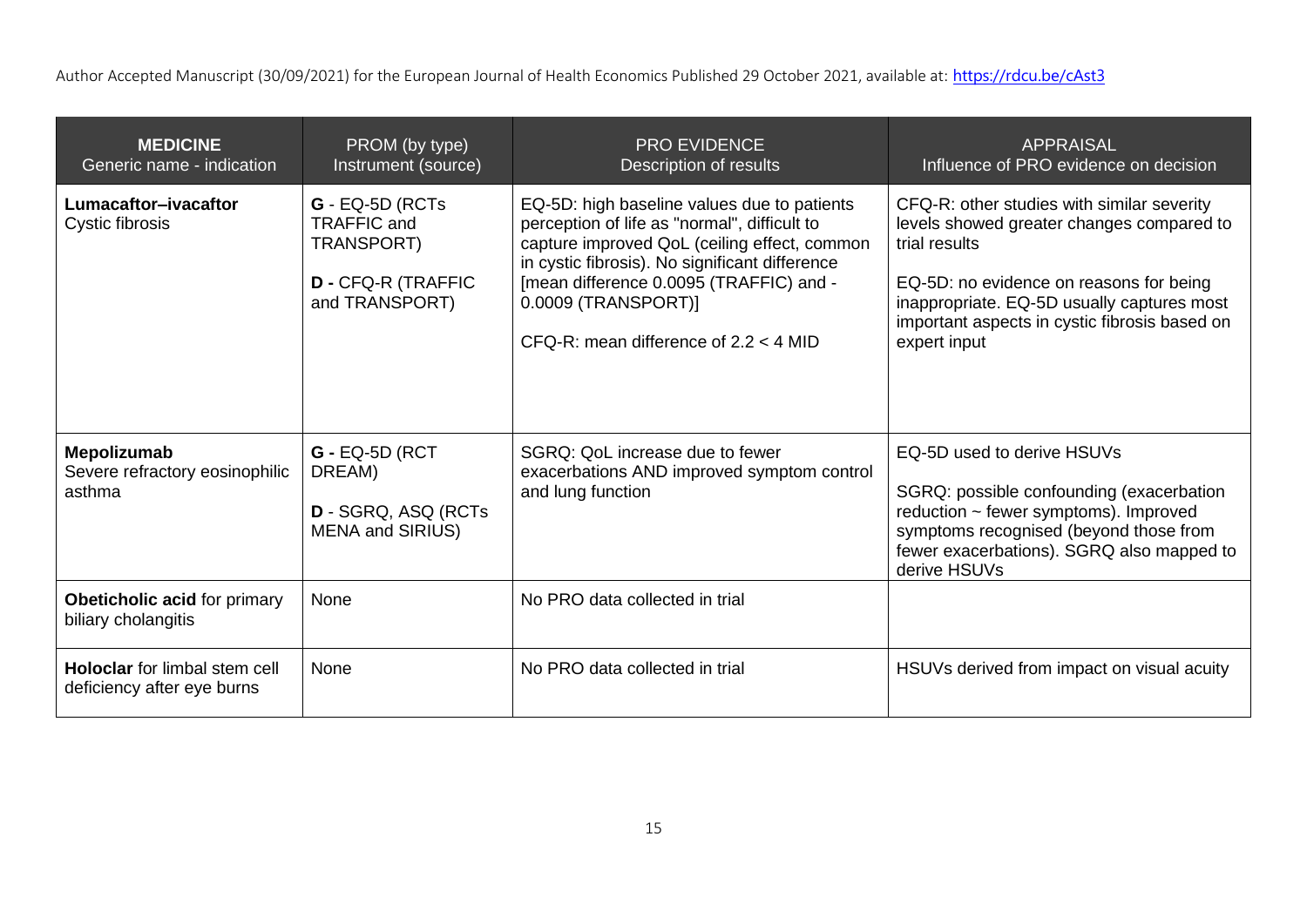| <b>MEDICINE</b><br>Generic name - indication        | PROM (by type)<br>Instrument (source)                                                       | <b>PRO EVIDENCE</b><br>Description of results                                                                                                                                                  | <b>APPRAISAL</b><br>Influence of PRO evidence on decision                                                                                                                        |
|-----------------------------------------------------|---------------------------------------------------------------------------------------------|------------------------------------------------------------------------------------------------------------------------------------------------------------------------------------------------|----------------------------------------------------------------------------------------------------------------------------------------------------------------------------------|
| <b>Pirfenidone</b><br>Idiopathic pulmonary fibrosis | <b>None</b>                                                                                 | Re-submission to extend indication to patients<br>>80% FVC. Quality of life data not discussed<br>(as did not change from initial submission, for<br>which the report was no longer available) | No PROMs reported, no impact on decision<br>(apart from QoL data captured in model).                                                                                             |
| <b>Darvadstrocel</b><br>Crohn's disease             | <b>D - PDAI (RCT ADMIRE)</b>                                                                | PDAI results not reported                                                                                                                                                                      | PDAI does not capture QoL impact (only<br>symptoms) => preference for EQ-5D trial<br>data                                                                                        |
| <b>Nusinersen</b><br>Spinal muscular atrophy        | G - PedsQL (RCT<br>CHERISH)                                                                 | PedsQL results not reported in appraisal<br>report, only in committee papers. Data kept<br>confidential, likely due to the challenges to<br>collect data from babies and children for SMA      | PedsQL mapped to EQ-5D                                                                                                                                                           |
| Letermovir<br>Cytomegalovirus                       | <b>G</b> - EQ-5D (RCT PN001)                                                                | PN001 trial: not powered to show changes<br>QoL, no improvements                                                                                                                               | Trial limitations and challenges to capture<br>change recognized                                                                                                                 |
|                                                     | D - FACT-BMT (PN001)<br>$P -$ Patient and clinical<br>input (on QoL from<br>preventing CMV) | Results confounded by mix of patients who<br>have had CMV reactivation and started pre-<br>emptive therapy and those who have not                                                              | Patient and clinical experts input on QoL<br>impact from preventing CMV accounted for in<br>decision (ICER likely to be lower due to this,<br>which lead to a positive decision) |
| <b>Lanadelumab</b> for hereditary<br>angioedema     | G - EQ-5D-5L, SF12,<br><b>WPAI:GH (RCT HELP-</b><br>03, open-extension<br>HELP-04)          | EQ-5D-5L: no change due to lack of sensitivity<br>in condition (timing of response - only two<br>responses during attacks captured)<br>AE-QoL: statistically improved                          | EQ-5D-5L data used to derive HSUVs<br>Other results not commented                                                                                                                |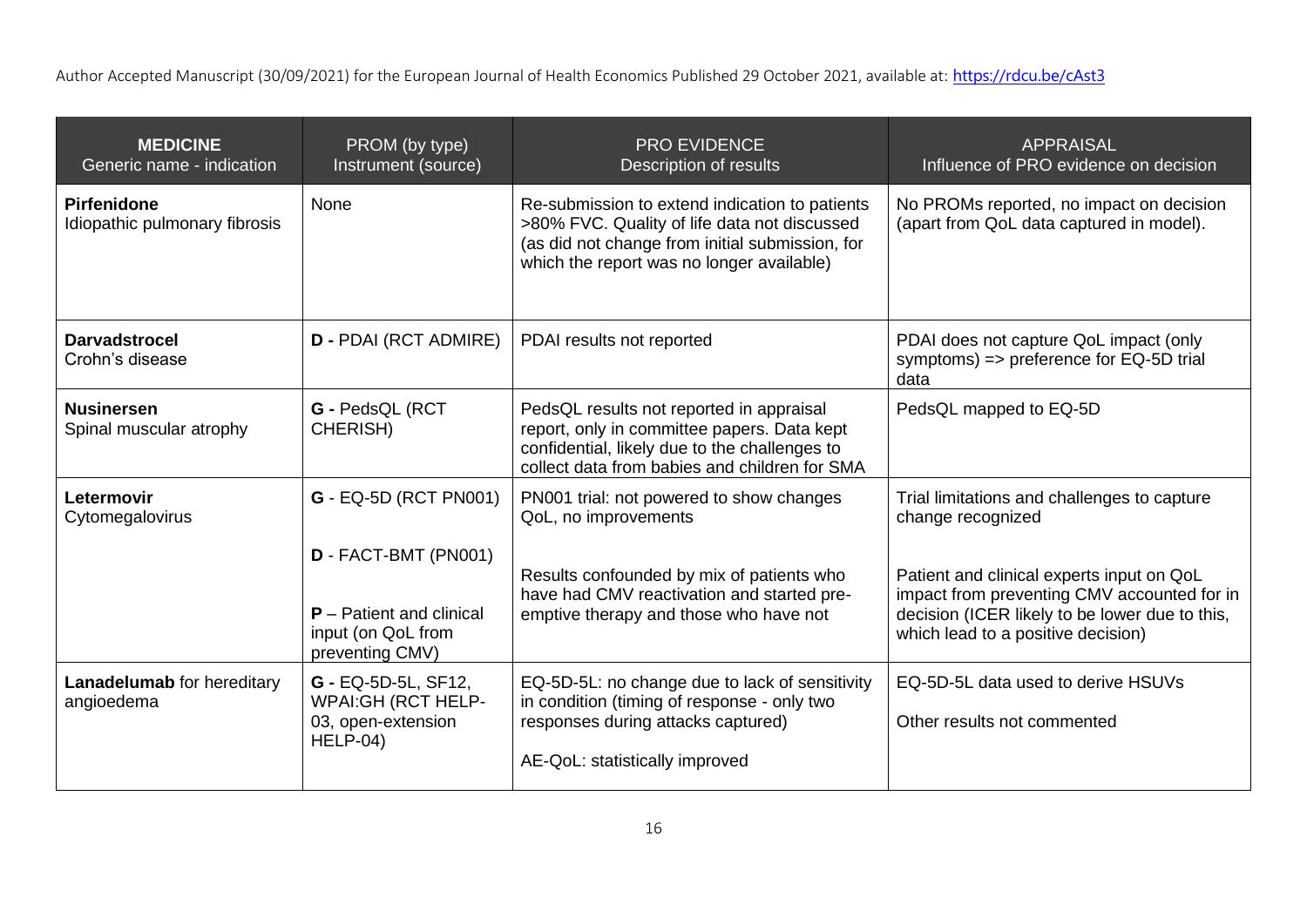| <b>MEDICINE</b>           | PROM (by type)                              | <b>PRO EVIDENCE</b>                                                 | <b>APPRAISAL</b>                      |
|---------------------------|---------------------------------------------|---------------------------------------------------------------------|---------------------------------------|
| Generic name - indication | Instrument (source)                         | Description of results                                              | Influence of PRO evidence on decision |
|                           | <b>D</b> - AE-QoL, HADS<br>$(HELP-03 + 04)$ | Other PROMs not reported in appraisal report<br>or committee papers |                                       |

Legend: G: generic patient reported outcome measure; D: disease, disease-group or symptom-specific patient reported outcome measure; P: patient evidence; NA: no report available; MID: minimal important difference; CHAQ: childhood health assessment questionnaire; LEFS: lower extremity functional scale; NIS: neuropathy impairment score; Norfolk-DN: Norfolk quality of life-diabetic neuropathy; VFQ: visual function questionnaire; PedsQL: Paediatric Quality of Life Inventory - Parent Report for Toddlers; PedsQL-FM: PedsQL family impact module; CLN2-Qol: CLN2 quality of life instrument; PODCI: paediatric outcomes data collection instrument; ADLQ: activities of daily living questionnaire; FSS: fatigue severity scale; BPI: brief pain inventory; CFQ-R: cystic fibrosis questionnaire revised; HUI2: Health Utility Index Mark 2; SGRQ: St George Respiratory Questionnaire; SOBQ: University of California San Diego shortness of breath questionnaire; CASA-Q: cough and sputum assessment questionnaire; PGI-C: patient global impression of change; ASQ: asthma control questionnaire; PDAI: perianal disease activity index; FACT-BMT: functional assessment of cancer therapy; AE-QoL: angioedema quality of life questionnaire; WPAI:GH: work productivity and activity impairment questionnaire - general health; HADS: hospital anxiety and depression scale; EQ-5D-5L: EuroQol-5 Dimension-5 Level

Sources: [16-39]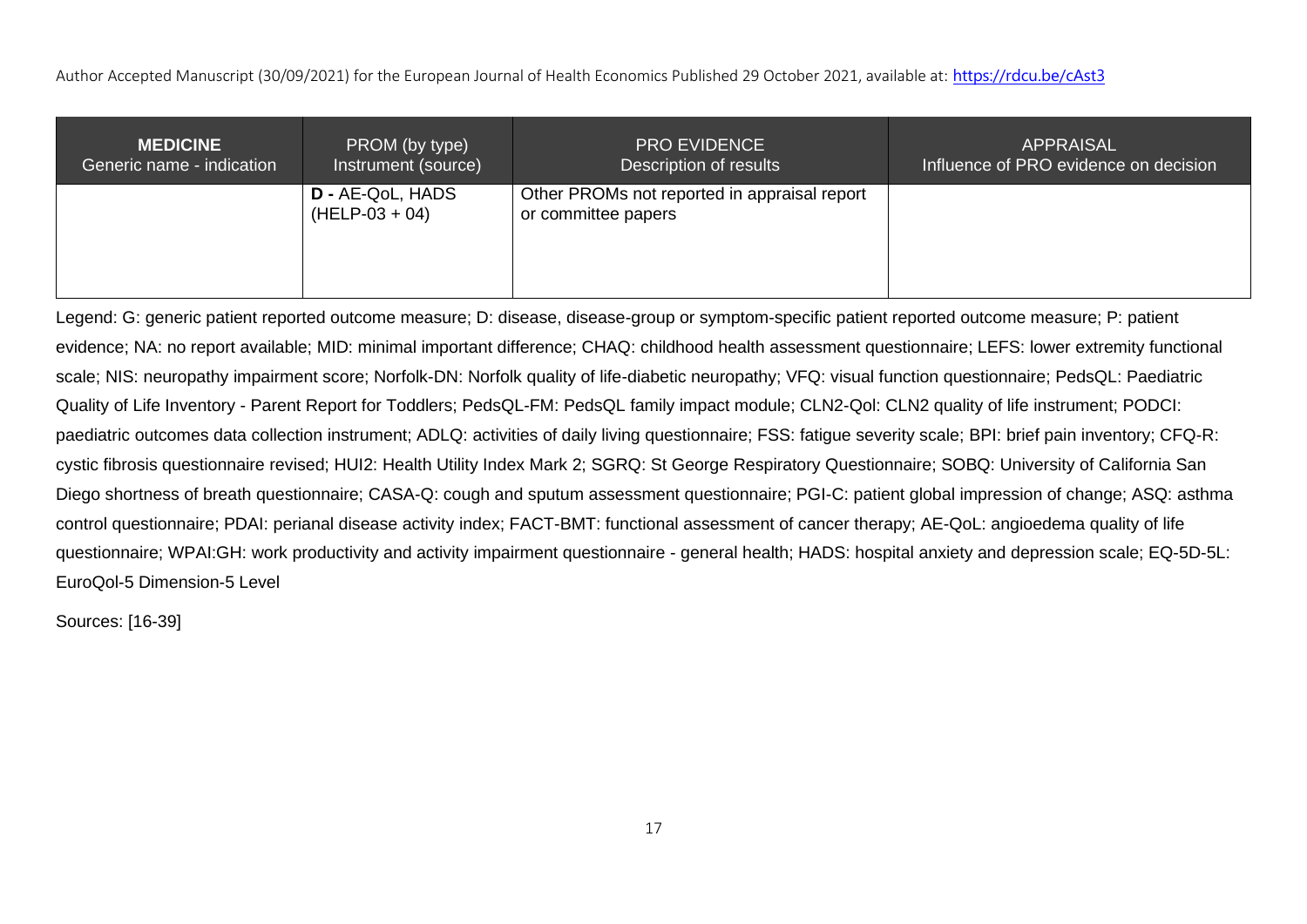Further exploration of the influence of PRO evidence on NICE decisions suggested that beyond those used to derive HSUVs, few of them had any influence on the decisions (Tables 1 and 2).

Of the 14 appraisals considering generic PRO evidence, eight were used to derive HSUVs and the remaining six had unclear or no influence on the decisions. For asfotase alpha, the EQ-5D data collected in a patient survey may have been considered by clinicians when developing the vignette's health states, but it is not discussed in the report. For cerliponase, it was inconclusive due to the lack of correspondence between EQ-5D and the model's health states, and short trial duration for the Pediatric Quality of Life Inventory (PedsQL). For ataluren, no significant improvements in the PedsQL were shown, despite the positive trend in the functioning subscale. For the remaining treatments (migalastat, letermovir, lanadelumab), the SF36 and EQ-5D collected did not show any significant improvements and were not considered.

With the exception of one disease-group PROM used to derive the economic model's HSUVs, their inclusion had limited influence. This was the case for mepolizumab, where SGRQ data, suggesting improved QoL due to fewer exacerbations and improved symptom control and lung function, was mapped to EQ-5D to obtain HSUVs. In the other cases, the PODCI data collected for ataluren showed improvements on two dimensions, but was considered uncertain due to the short trial duration. In all other cases (letermovir, asfotase alfa, voretigene, darvadstrocel and nintedanib), the disease-group PROMs, Functional Assessment of Cancer Therapy - Bone Marrow Transplantation (FACT-BMT), PODCI, Visual Function Questionnaire (VFQ), perianal disease activity index (PDAI), SGRQ or Shortness of Breath Questionnaire (SOBQ) either did not show a significant improvement or were not reported.

A similar situation was seen for the disease-specific PROMs. For only one case, colistimethate sodium and tobramycin DPI, the CFQ-R was mapped to HSUVs and used for the decision. However, it did not show any improvement in QoL relating to administration mode (dry powders for inhalation versus nebuliser) given a non-inferiority trial design was adopted. For three treatments, the PRO evidence was uncertain and thus the influence on the decision was unclear. The data collection period of CLN2-QoL for cerliponase was considered too short, and the CFQ-R data collected for mannitol dry and lumacaftor-ivacaftor did not show a statistically significant improvement. Results from the AE-QoL data collected for lanadelumab were not commented on in the appraisal report.

Of the six treatments that considered symptom-specific PROMs, one of them influenced and another possibly influenced the decision. For patisiran, the Neuropathy Impairment Score (NIS) and Norfolk Quality of Life Questionnaire - Diabetic Neuropathy (Norfolk QoL-DN) data collected was statistically improved and contributed to recognising treatment effectiveness. For eliglustat, no significant improvements were demonstrated for the Fatigue Severity Scale (FSS) and Brief Pain Inventory (BPI), and it was unclear whether they were used to determine the HSUV estimated to measure the impact of adverse events on QoL included in the submission. In the remaining cases, there was either no demonstration of change with BPI and Gastrointestinal Symptoms Rating Scale (GSRS) for migalastat and with Norfolk QoL-DN for inotersen, or results were not reported (Cough and Sputum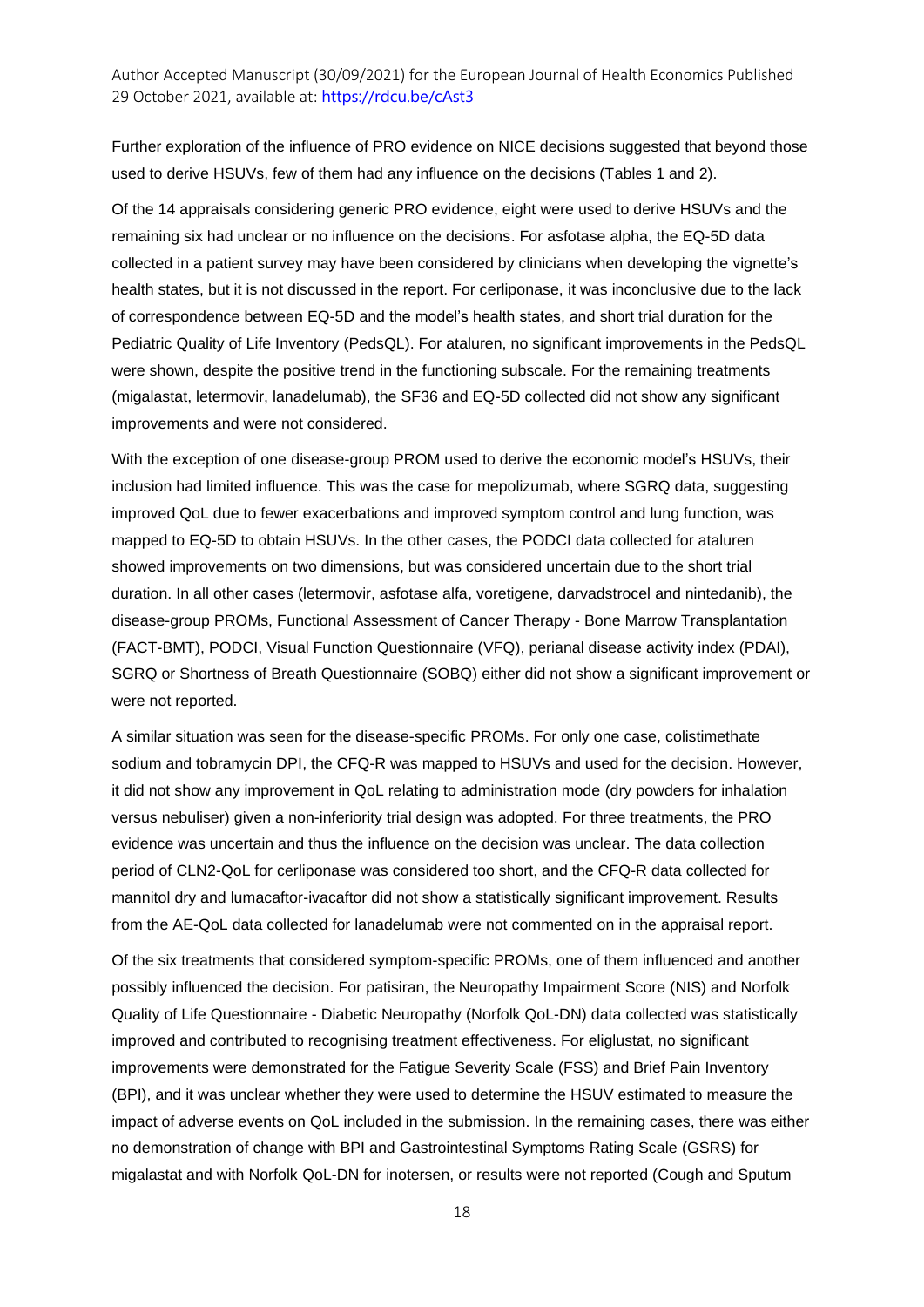Assessment Questionnaire, CASA-Q for nintedanib, Asthma Control Questionnaire, ASQ for mepolizumab and Hospital Anxiety Depression Scale, HADS for lanadelumab).

For eight of these drugs, determination of QoL impact was influenced by patient evidence (Table 2). First, patient surveys provided information about impact of QoL on patients and carers (eculizumab, ataluren), preferences for administration mode (eliglustat, colistimethate sodium and tobramycin DPI), or whether it was used to derive HSUVs (elosulfase alfa). Respondents were patients and in one case also family members, three formed part of the company submissions and the other two, patient submissions. Second, patients and clinicians provided input about the dimensions not captured in the model (patisiran), about impact on QoL (letermovir), effect on tolerability (nintedanib), and administration mode (migalastat, eliglustat, colistimethate sodium and tobramycin DPI).

#### Use and influence of HSUV estimates in NICE appraisals

The most frequently used technique to derive HSUVs in NICE appraisals was through EQ-5D data (7/23) collected within a trial (4/7) or from a registry or cohort study (3/7), followed by mapping (6/23), vignettes (5/23), published literature (3/23), Health Utility Index Mark 2 (HUI2) (1/23) and other (1/23) (Table 3). No HSUVs were reported for one treatment (pirfenidone) given it was a re-assessment; therefore, it was excluded from this analysis, which focused on the 23 remaining treatments. The mapping technique was more frequently used in the TA, and vignettes in the HST process. Additional HSUVs were derived to measure the impact on QoL of adverse events (9/23), of the administration mode (4/23), of carer burden (7/23) or other (7/23) and considered alongside the HSUV derived.

Table 3. Techniques used to derive HSUVs in NICE TA and HST appraisals of non-oncology rare disease treatments (n=23)

|                                    |                 | Techniques to derive HSUVs considered in | <b>Patient</b><br>evidence                                     |           |                                          |         |                   |  |
|------------------------------------|-----------------|------------------------------------------|----------------------------------------------------------------|-----------|------------------------------------------|---------|-------------------|--|
|                                    |                 |                                          |                                                                |           | by HSUV technique and level of influence |         |                   |  |
|                                    |                 | Generic<br><b>PROMs</b>                  | Published<br>Vari<br>Vignettes<br>literature<br>Mapping<br>ous |           |                                          |         |                   |  |
|                                    | Asfotase alfa   |                                          |                                                                | $\approx$ |                                          |         |                   |  |
| NICE Highly Specialised Technology | Eculizumab      | $\approx$                                |                                                                |           |                                          |         | $+ + +$           |  |
|                                    | Patisiran       | $\approx$                                |                                                                |           |                                          |         | $+ + +$           |  |
|                                    | Voretigene      |                                          |                                                                | $\approx$ |                                          |         |                   |  |
|                                    | Cerliponase     |                                          |                                                                | $\approx$ |                                          |         |                   |  |
|                                    | Elosulfase alfa |                                          |                                                                |           |                                          | $+ + +$ | $^{\mathrm{+++}}$ |  |
|                                    | Ataluren        |                                          |                                                                |           | $+ +$                                    |         |                   |  |
|                                    | Migalastat      | ≈                                        |                                                                |           |                                          |         | +++               |  |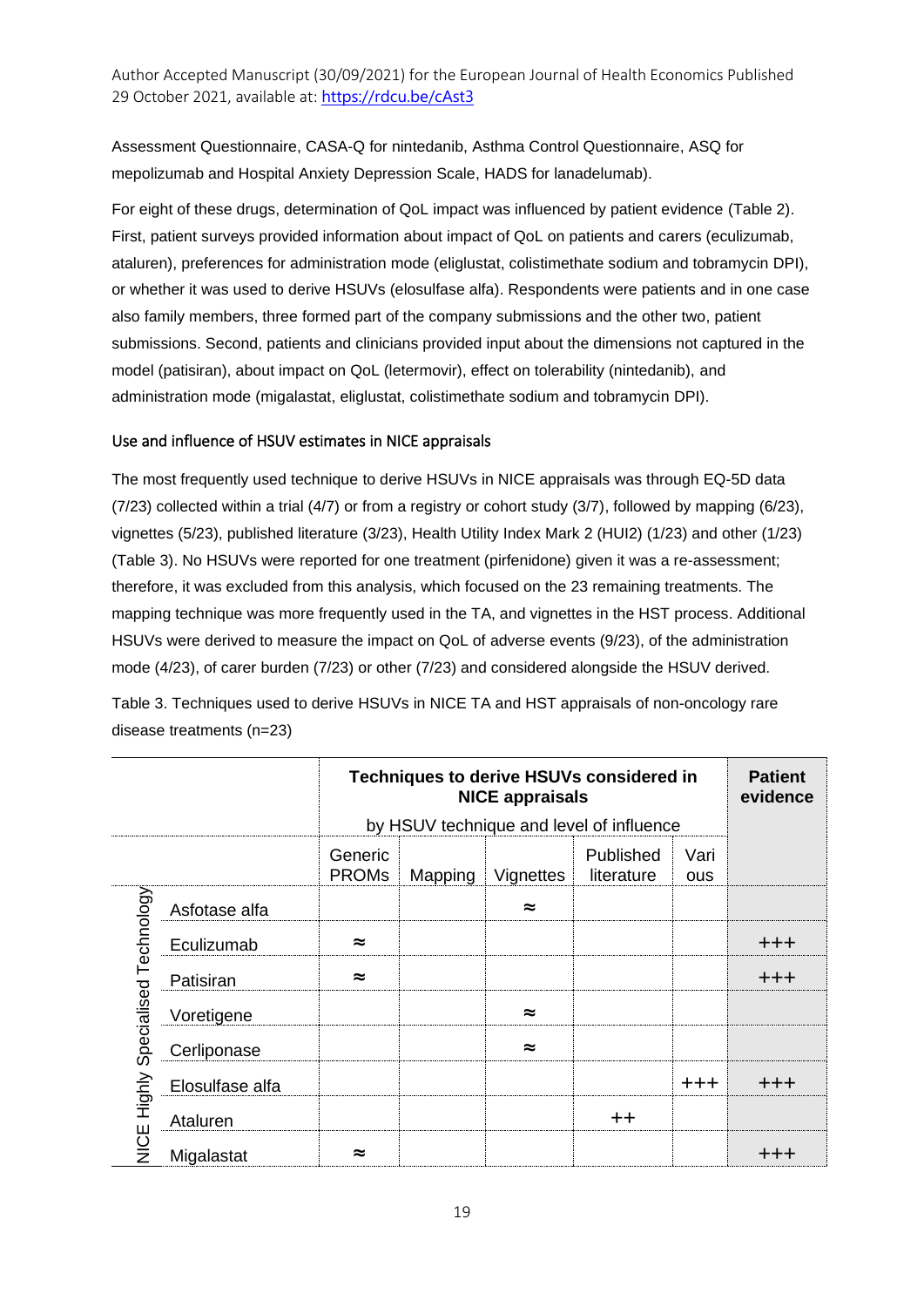|                           | Eliglustat                                                                                          |           | $++$      |           |                  | $+ + +$ |
|---------------------------|-----------------------------------------------------------------------------------------------------|-----------|-----------|-----------|------------------|---------|
|                           | <b>Strimvelis</b>                                                                                   |           |           |           | $^{\mathrm{++}}$ |         |
|                           | <b>Burosumab</b>                                                                                    |           |           | $\approx$ |                  |         |
|                           | Inotersen                                                                                           | $\approx$ |           |           |                  |         |
|                           | Mannitol                                                                                            | $+ + +$   |           |           |                  |         |
|                           | Colistimethate<br>sodium and<br>tobramycin dry<br>powders for<br>inhalation (DPI)<br>[=antibiotics] |           | $\approx$ |           |                  | $+ + +$ |
|                           | Nintedanib                                                                                          | $\approx$ |           |           |                  | $++$    |
|                           | Lumacaftor-<br>ivacaftor                                                                            |           | $\approx$ |           |                  |         |
|                           | Mepolizumab                                                                                         |           | $+ + +$   |           |                  |         |
| NICE Technology Appraisal | Obeticholic acid                                                                                    |           |           |           | $^{\mathrm{++}}$ |         |
|                           | Holoclar                                                                                            |           | $++$      |           |                  |         |
|                           | Pirfenidone*                                                                                        |           |           |           |                  |         |
|                           | Darvadstrocel                                                                                       |           |           | $\approx$ |                  |         |
|                           | Nusinersen                                                                                          |           | $\approx$ |           |                  |         |
|                           | Letermovir                                                                                          | $\approx$ |           |           |                  | $+ + +$ |
|                           | Lanadelumab                                                                                         | $+ + +$   |           |           |                  |         |

Legend: HSUV: Health State Utility Value; NICE: National Institute for Health and Care Excellent; PRO: Patient Reported Outcome; PROM: Patient Reported Outcome Measure

\*No HSUV results were considered as this is a re-assessment and no new QoL evidence was provided

| $^{++}$   | <b>Accepted</b> – HSUV results / patient evidence were influential in the final decision                                                                                                                                        |
|-----------|---------------------------------------------------------------------------------------------------------------------------------------------------------------------------------------------------------------------------------|
| ++        | Not commented - HSUV results / patient evidence were reported and suggested some type of<br>benefit, but no discussion about these results was reported - assumption is that they are likely to<br>have influenced the decision |
| $\approx$ | <b>Uncertain</b> - HSUV results were reported, but were considered uncertain                                                                                                                                                    |

The detail and summary of the individual appraisals are summarised in Table 4. Seven treatments used EQ-5D, two of which collected EQ-5D 3L in trials and the remaining collected EQ-5D 5L (mapped to 3L) or foreign EQ-5D datasets converted using the UK tariff. In one case, the HSUVs included in the model were considered acceptable by the TA Committee (lanadelumab). For mannitol,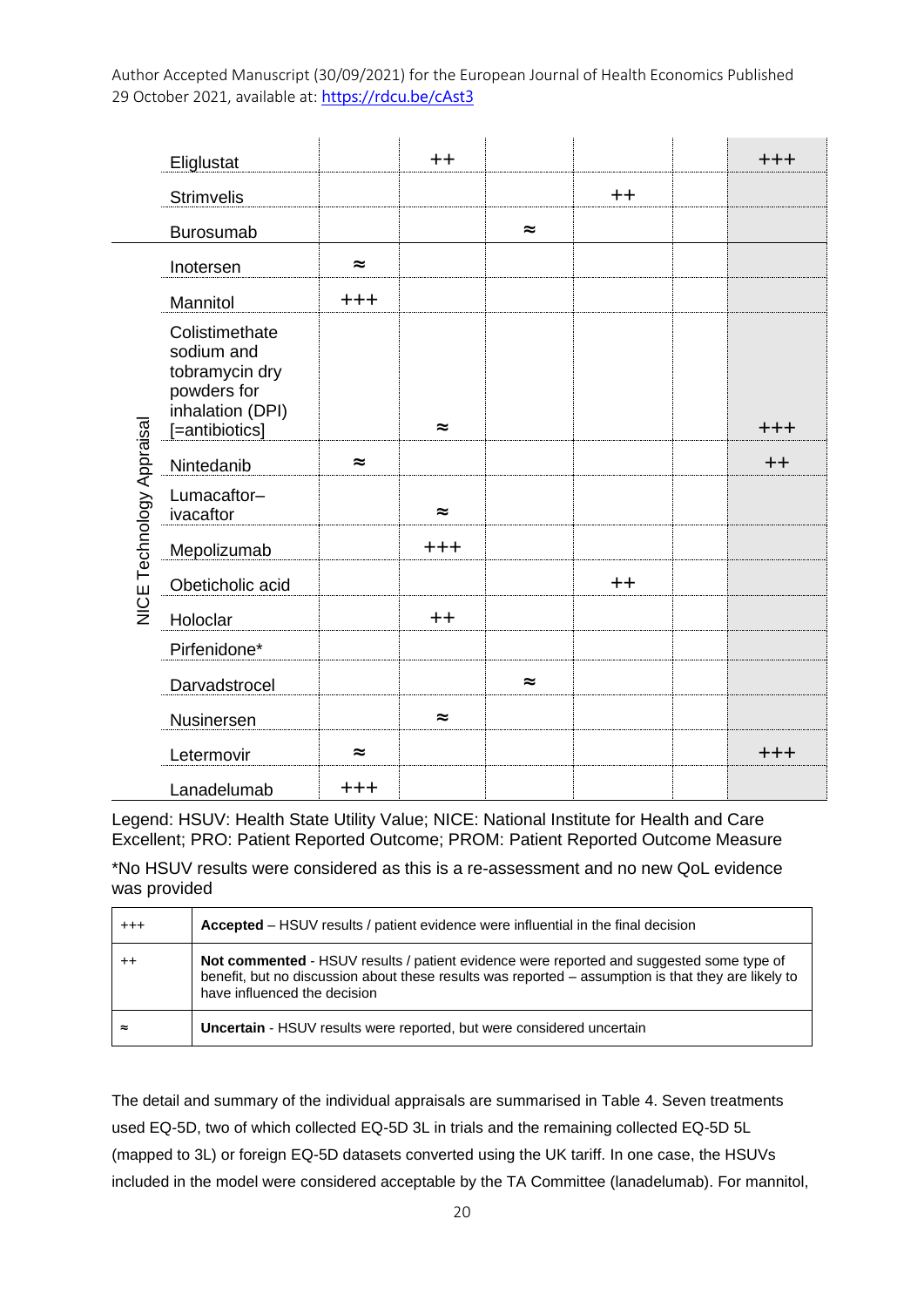the generic Health Utility Index Mark 2 (HUI2) was used to derive HSUV estimates. Even if EQ-5D would have been preferred, the HUI2 was accepted by the relevant committee. For all remaining cases, a number of issues were raised by the relevant committees, which included benefits (eculizumab, migalastat) or long-term effects not captured (letermovir), measure insensitive to change (nintedanib), uncertain duration (patisiran), or possible implausible health states (inotersen).

Mapping was used in six cases, in one of which (lumacaftor-ivacaftor) the applicant developed a new algorithm, while in the others published functions were used. Source measures included lung function and pulmonary exacerbation (lumacaftor–ivacaftor), SF36 (eliglustat), PedsQL (nursinersen), CFQ-R (colistimethate sodium and tobramycin DPI), SGRQ (mepolizumab) and visual acuity (holoclar); all were converted to EQ-5D-3L. The results were considered acceptable in only one case (mepolizumab), or not commented on (likely acceptable) in two cases (eliglustat, holoclar). The issues raised regarding the remaining cases included: ceiling effects and little change captured even though it was collected in the largest existing cystic fibrosis trial (lumacaftor-ivacaftor), limited face validity resulting in expert elicitation being used to estimate the HSUVs (nusinersen), or limited methodological approach (colistimethate sodium and tobramycin DPI).

Vignettes were used in five cases. Reasons for their use over more conventional approaches included a lack of correspondence between QoL data collected in the clinical trial and model health states (cerliponase), lack of negative values when deriving the PedsQL being considered unrealistic considering the condition's severity (cerliponase), or QoL data not collected in trial (darvadstrocel, burosumab, voretigene). The health states were developed by patient and clinical experts (voretigene), or only clinicians (cerliponase, asfotase alpha, burosumab). Respondents included clinicians (voretigene, cerliponase, asfotase alpha, burosumab), or patients and public (darvadstrocel). The QoL measure included was EQ-5D-5L (cerliponase, asfotase alpha, burosumab), and HUI2 and EQ-5D (voretigene).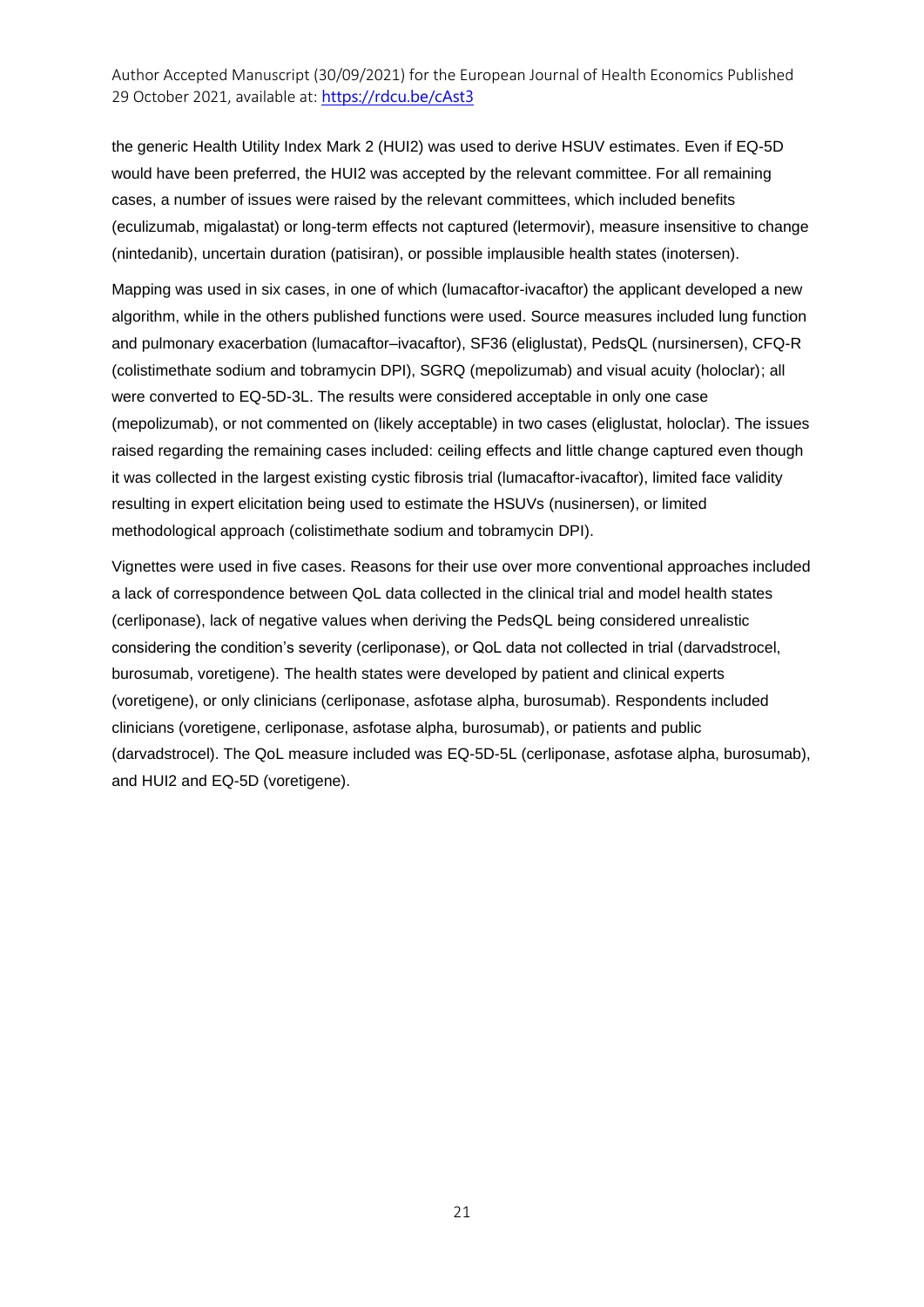Table 4. Use and influence of HSUVs in NICE TA and HST appraisals of non-oncology rare disease treatments (n=23)

| <b>MEDICINE</b><br>Generic name, indication                 | <b>HSUV</b><br>Technique, appraisal                                                                                                                                                                                                                                                                                                                                    | <b>DECISION</b><br>ICER, reasons                                                                                                                                                                                                                            |
|-------------------------------------------------------------|------------------------------------------------------------------------------------------------------------------------------------------------------------------------------------------------------------------------------------------------------------------------------------------------------------------------------------------------------------------------|-------------------------------------------------------------------------------------------------------------------------------------------------------------------------------------------------------------------------------------------------------------|
| Eculizumab<br>Atypical haemolytic uraemic<br>syndrome       | <b>EQ-5D</b><br>- all benefits not captured due to lack of data<br>- ERG's HSUV lower than manufacturers (10 versus 25 QALYs)<br>=> in both cases, substantial increase in QoL recognised                                                                                                                                                                              | <b>Restrict - monitoring and stopping rules</b><br>Cost-consequence model ~10-25 QALYs<br>=> QoL underestimated due to lack of data<br>=> magnitude of benefit substantial despite<br>uncertainty                                                           |
| <b>Patisiran</b><br>Hereditary transthyretin<br>amyloidosis | EQ-5D: 5L mapped to 3L<br>=> uncertain assumptions around HSUV, duration of treatment<br>benefit<br><b>HSUV after stopping treatment</b><br>- uncertain evolution after stopping<br>$\Rightarrow$ little effect on ICER<br><b>HSUV carer</b><br>- estimates revised to align with inotersen<br>=> considered acceptable<br>HSUV adverse events (gastro-intestinal, GI) | List - commercial agreement<br>$~E80-125$ k/QALY<br>$\Rightarrow$ no QALY weighing (~9.16 QALYs)<br>=> ICER acceptable due to additional factors<br>(severity, rarity, size of health benefits, benefits not<br>captured, innovativeness, impact on carers) |
|                                                             | - possible overlap with impact captured in EQ-5D<br>=> value between manufacturer's estimate and no disutility<br>=> scenario analysis using pessimistic GI disutilities<br>E125k/QALY<br>Benefits not captured: ability to work, carry out daily activities,<br>more active family and social life, maintain independence and<br>dignity                              |                                                                                                                                                                                                                                                             |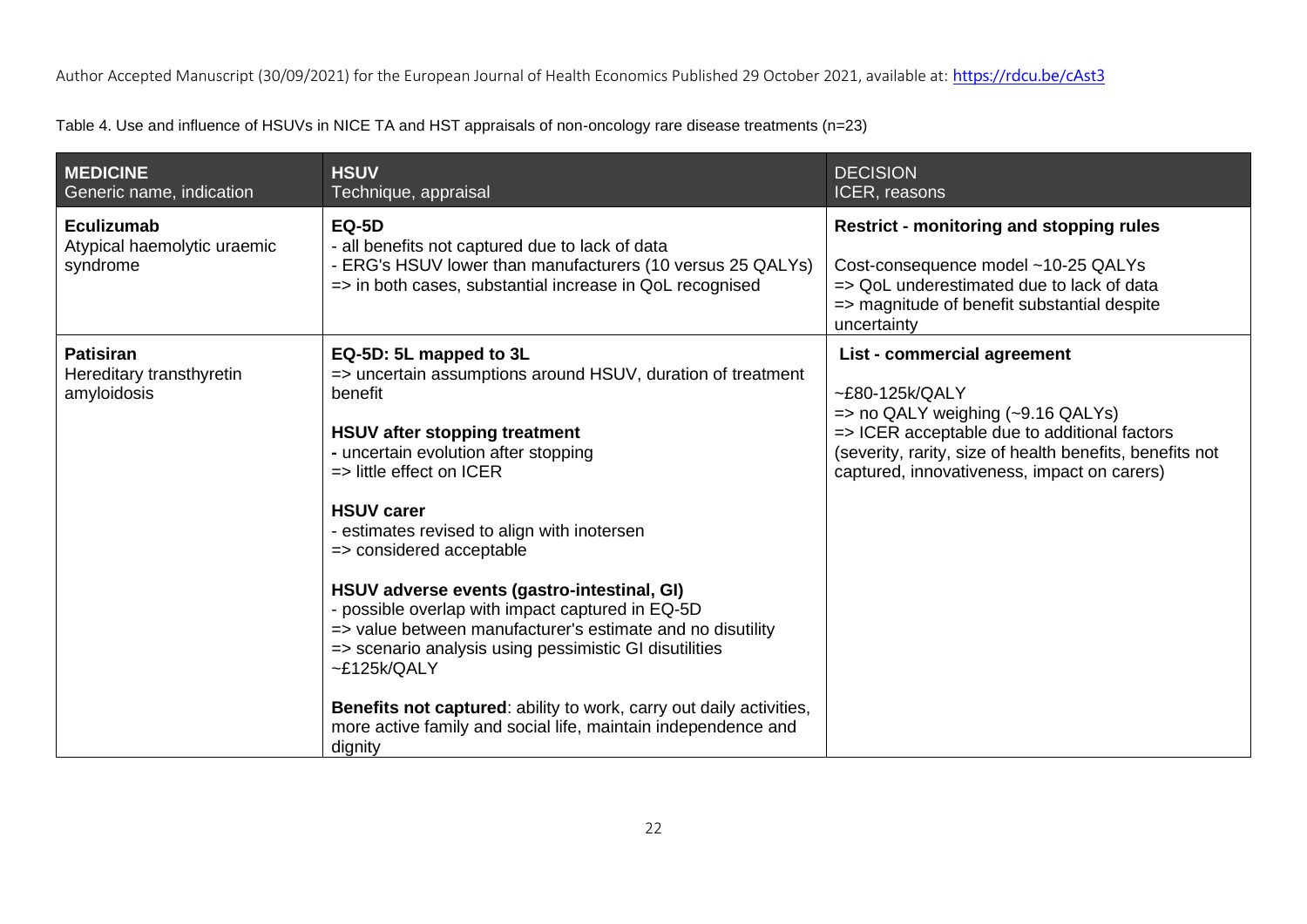| <b>MEDICINE</b><br>Generic name, indication                                      | <b>HSUV</b><br>Technique, appraisal                                                                                                                                                                                                                                                                                                                                                                                                                                                                                                                                                                                                                                        | <b>DECISION</b><br>ICER, reasons                                                                                                    |
|----------------------------------------------------------------------------------|----------------------------------------------------------------------------------------------------------------------------------------------------------------------------------------------------------------------------------------------------------------------------------------------------------------------------------------------------------------------------------------------------------------------------------------------------------------------------------------------------------------------------------------------------------------------------------------------------------------------------------------------------------------------------|-------------------------------------------------------------------------------------------------------------------------------------|
| Voretigene<br>Inherited retinal dystrophies<br>(caused by RPE65-mediated<br>IRD) | <b>Vignettes</b><br>- implausible lowest health state [worse than death (-0.04)]<br>given patients confirmed adapting to disease<br>- few clinicians involved in development<br>- focus of clinicians focus on vision loss rather than QoL<br>=> possible underestimation of QoL<br>=> EQ-5D more appropriate due to focus on QoL (and not vision<br>loss)<br><b>TTO (published literature)</b><br>- not robust, good complement to vignettes<br>=> HSUV to fall between vignettes (company) and TTO (ERG)<br><b>HSUV adverse events</b><br>=> suitable, small effect on ICER<br><b>HSUVs carers (published literature)</b><br>=> only children included (adults excluded) | List - commercial agreement<br>ICER range £114,956 (company)-£155,750 (ERG)<br>$\Rightarrow$ 1.2 QALY weight (QALY gains 12.1-17.7) |
| <b>Cerliponase</b><br>Nuronal ceroid lipofuscinosis<br>type 2                    | PedsQL<br>- Trial QoL data not used as HSUVs unavailable for all model<br>health states<br>=> preference for trial data, but recognition that possibility of<br>negative values excluded, unrealistic given the severity of<br>disability<br>Vignettes/EQ-5D (5L mapped to 3L)<br>- validation of vignettes and completion of EQ-5D 5L by clinical<br>experts. 5L mapped to 3L<br>- issues with robustness: additional elements such as pain and<br>frequency of seizures included, but their association to motor<br>and language scales defining health states unclear                                                                                                   | <b>List - Managed Access Agreement</b><br>ICER not specified, 3.0 QALY weight                                                       |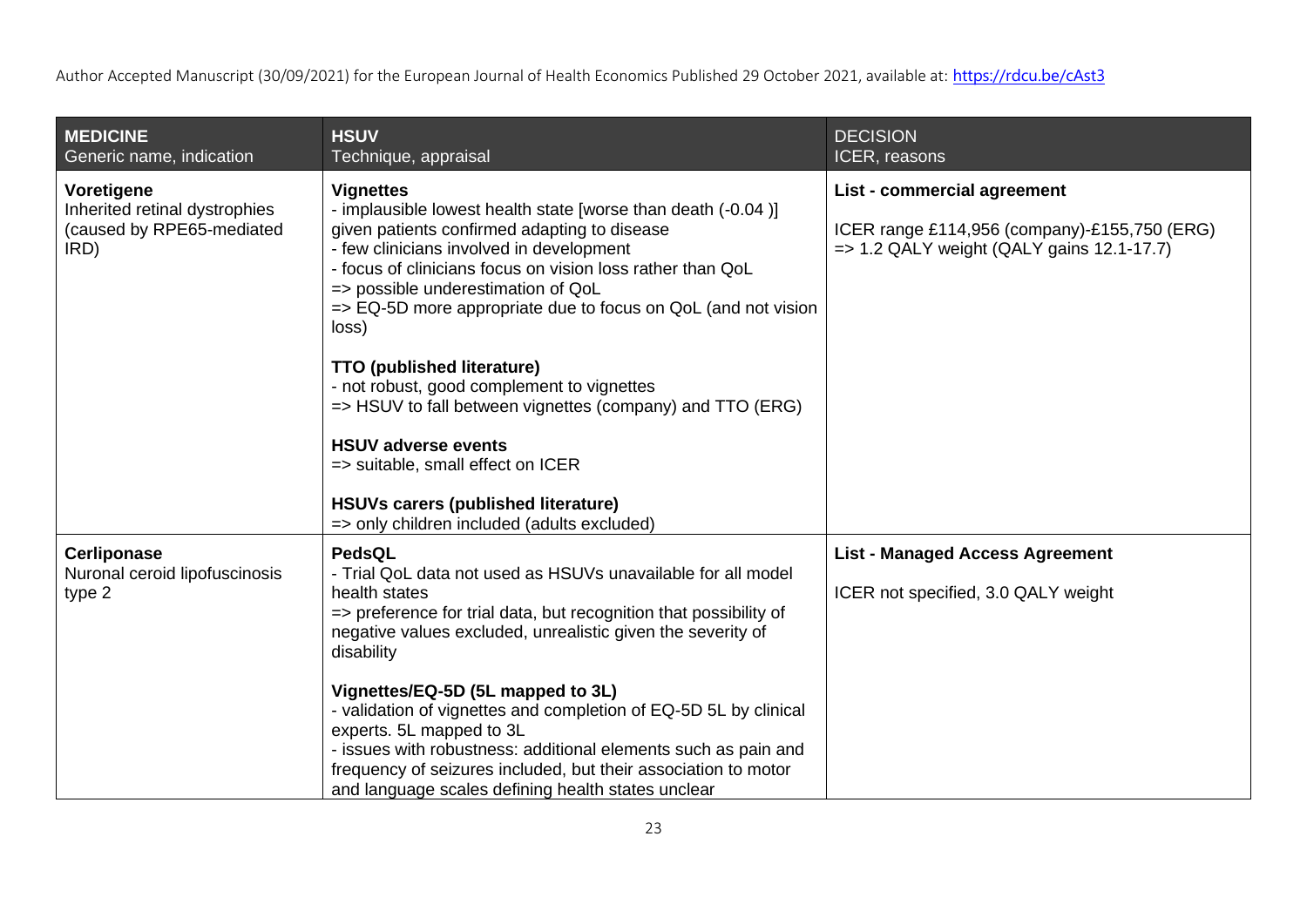| <b>MEDICINE</b><br>Generic name, indication              | <b>HSUV</b><br>Technique, appraisal                                                                                                                                                                                                                                                                                                                                                                                                                                                                                                                                                                              | <b>DECISION</b><br>ICER, reasons                                                                                                                                                                                                                                                                 |
|----------------------------------------------------------|------------------------------------------------------------------------------------------------------------------------------------------------------------------------------------------------------------------------------------------------------------------------------------------------------------------------------------------------------------------------------------------------------------------------------------------------------------------------------------------------------------------------------------------------------------------------------------------------------------------|--------------------------------------------------------------------------------------------------------------------------------------------------------------------------------------------------------------------------------------------------------------------------------------------------|
|                                                          | => neither source of data sufficiently robust, suggesting lack of<br>correspondence between vignette and model health states<br>=> EQ-5D 3L mapped to HSUVs using vignettes considered,<br>given no alternative data                                                                                                                                                                                                                                                                                                                                                                                             |                                                                                                                                                                                                                                                                                                  |
|                                                          | <b>HSUV carers/siblings</b><br>=> disutilities included, but 30 years considered to better reflect<br>real life compared to life long                                                                                                                                                                                                                                                                                                                                                                                                                                                                            |                                                                                                                                                                                                                                                                                                  |
| <b>Elosulfase alfa</b><br>Mucopolysaccharidosis type IVa | Various approaches and sources<br>Issues around capturing QoL:<br>- QOL rarely collected in trials, as challenging particularly for<br>children (e.g. recollection of how they felt before treatment)<br>- potential issue around questions: it's not about the activities<br>they can do post-treatment, but about how they feel<br>=> EQ-5D not collected in trial, limited evidence on QOL<br>=> lack of developed/validated methods<br>=> impact of adverse effects on QoL not included<br>=> treatment improves QOL and HSUV increment considered<br>appropriate<br>=> uncertainty remains in HSUV modelled | List - Managed Access Agreement + commercial<br>agreement<br>Cost-consequence model: limited impact on<br>incremental QALYs<br>QoL not appropriately captured due to challenges in<br>measuring relevant effects and collecting data from<br>children. No QoL measures collected in trials       |
| <b>Ataluren</b><br>Duchenne muscular dystrophy           | HSUV scoliosis and carers (published literature)<br>- uncertainty around scoliosis not occurring after puberty (model<br>assumption), or applying different HSUVs after loss of walking.<br>Company's assumption: QOL linked to ability to walk greater<br>since loss of walking would occur later. Clinical experts<br>commented plausibility if loss is in upper limb muscle strength<br>when ability to walk is lost, for which no evidence was presented<br>=> unreasonable to assume different HSUVs across treatment<br>group once ability to walk is lost given no evidence                               | <b>List - Managed Access Agreement</b><br>Managed Access Agreement to capture carer HSUV<br>using EQ-5D and Child Health Utility 9D<br>Cost-consequence model ~2.389-8.562 QALY gains<br>Wider benefits: indirect costs/benefits (ability to work<br>of carers, decrease in out-of-pocket costs) |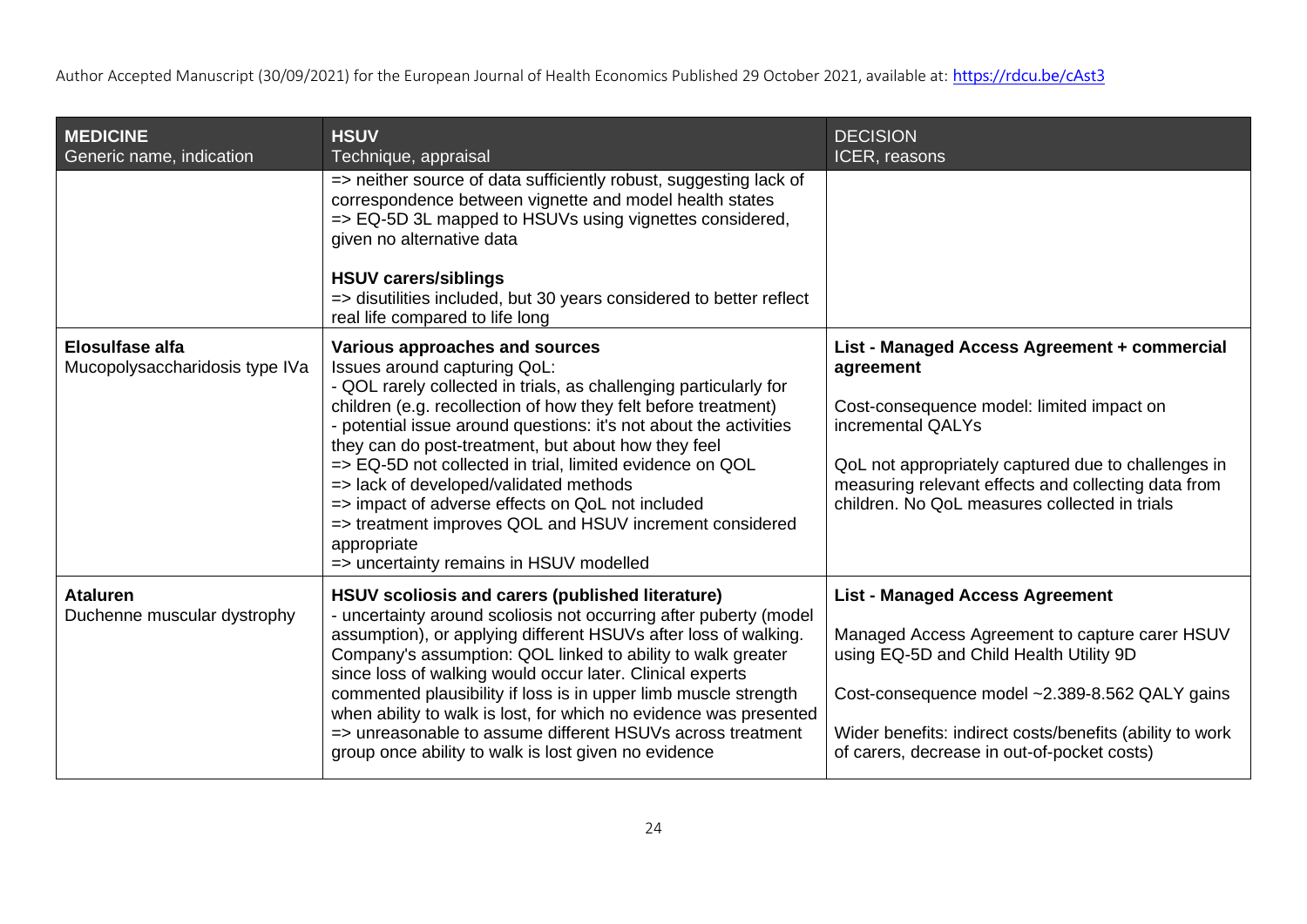| <b>MEDICINE</b><br>Generic name, indication | <b>HSUV</b><br>Technique, appraisal                                                                                                                                                                                                                                                                                                                                                                                                                                                                                                                                                                                                                                                                                                                                                                                         | <b>DECISION</b><br>ICER, reasons                                                                                                                                                                                                                                                                                               |
|---------------------------------------------|-----------------------------------------------------------------------------------------------------------------------------------------------------------------------------------------------------------------------------------------------------------------------------------------------------------------------------------------------------------------------------------------------------------------------------------------------------------------------------------------------------------------------------------------------------------------------------------------------------------------------------------------------------------------------------------------------------------------------------------------------------------------------------------------------------------------------------|--------------------------------------------------------------------------------------------------------------------------------------------------------------------------------------------------------------------------------------------------------------------------------------------------------------------------------|
| <b>Migalastat</b><br>Fabry disease          | EQ-5D (questionnaire, Dutch cohort study with UK tariff) -<br>enzyme replacement therapy and complications<br>(comparator)<br>- to measure disutility of patients undergoing enzyme<br>replacement therapy<br>- similar HSUV as for end-stage renal disease, stroke, heart<br>complications<br>- patients/clinicians emphasised major impact on QoL<br>=> uncertain disutility values<br><b>HSUV infusion (DCE)</b><br>- 506 people from UK general population<br>- HSUV infusion > HSUV complications<br>=> not comparable since different methods used (uncertain face<br>validity)<br>=> patient input: recognition of added benefit of migalastat over<br>ERT infusion (convenience from oral administration)<br>=> decreasing infusion-disutility by 50% decreased QALY gains<br>(from 0.98 to 0.34 incremental QALYs) | Restrict - if ERT + patient access scheme<br>Confidential cost-consequence model<br>Miglastat considered to have similar benefits<br>compared to ERT, with the main advantage of oral<br>administration (patient input). Main concern about<br>adherence with oral administration. Main driver of<br>model infusion disutility |
| Eliglustat<br><b>Gaucher disease</b>        | SF36 mapped to EQ-5D (published algorithm)<br><b>HSUV adverse events</b><br>- HSUV decrements applied<br><b>HSUV oral administration</b><br>- HSUV increment (0.12) based on preference for oral<br>administration (vignette commissions by manufacturer)<br>$\Rightarrow$ too high, ERG's estimate of 0.05 more plausible                                                                                                                                                                                                                                                                                                                                                                                                                                                                                                  | <b>List - Patient Access Scheme</b><br>Cost-consequence model<br>Model driven by QoL (mode of administration)                                                                                                                                                                                                                  |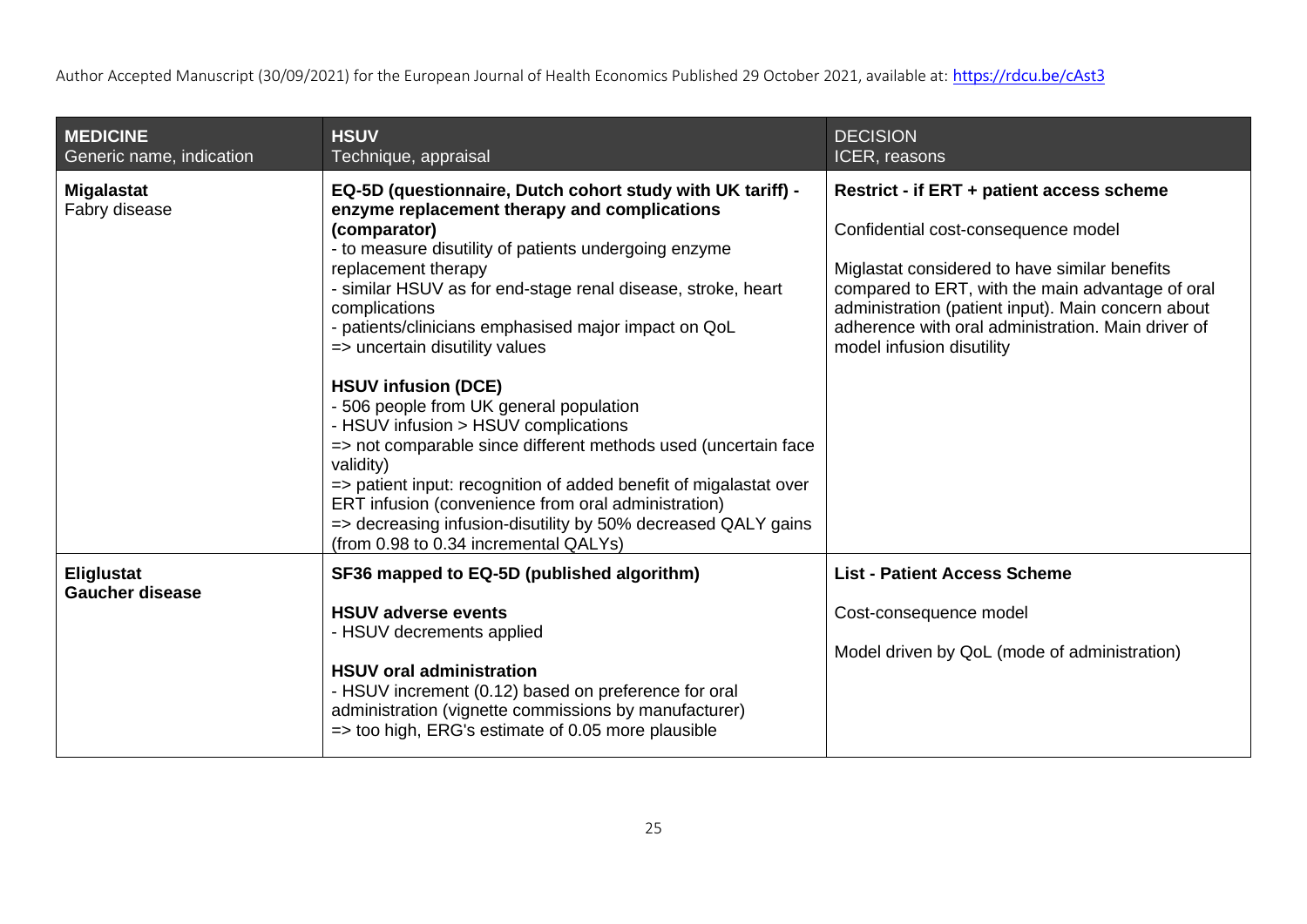| <b>MEDICINE</b>                                       | <b>HSUV</b>                                                                                                                                                                                                                                                                                                                                                                                                                                                                                                                                                                                                                                                                                                                                           | <b>DECISION</b>                                                                                                                                                                                                                              |
|-------------------------------------------------------|-------------------------------------------------------------------------------------------------------------------------------------------------------------------------------------------------------------------------------------------------------------------------------------------------------------------------------------------------------------------------------------------------------------------------------------------------------------------------------------------------------------------------------------------------------------------------------------------------------------------------------------------------------------------------------------------------------------------------------------------------------|----------------------------------------------------------------------------------------------------------------------------------------------------------------------------------------------------------------------------------------------|
| Generic name, indication                              | Technique, appraisal                                                                                                                                                                                                                                                                                                                                                                                                                                                                                                                                                                                                                                                                                                                                  | ICER, reasons                                                                                                                                                                                                                                |
| Asfotase alfa<br>Paediatric-onset<br>hypophosphatasia | <b>Vignettes</b><br>- 9 clinical experts completing EQ-5D for each level of severity<br>(6MWT)<br>=> reasonable face validity (suitability of measure in capturing<br>concept of interest)<br>$\Rightarrow$ not collected in trials<br>- health states in the Markov model defined based on severity<br>levels of 6MWT that, however, may not capture all the relevant<br>symptoms<br>=> measure accepted due to lack of available evidence<br>$\Rightarrow$ HSUV for most severe health state very low (0.23),<br>potentially overestimating benefits (more space for HSUV gain)<br>=> lack of correspondence between vignettes and model health<br>states<br>EQ-5D (European patient survey)<br>$\Rightarrow$ aligned with values in vignette study | List - Managed Access Agreement + commercial<br>agreement<br>Cost-consequence model ~14-25 QALYs<br>HSUV considered to reasonably capture impact on<br>QoL, risk of underestimation compensated by carer<br>disutility not included in model |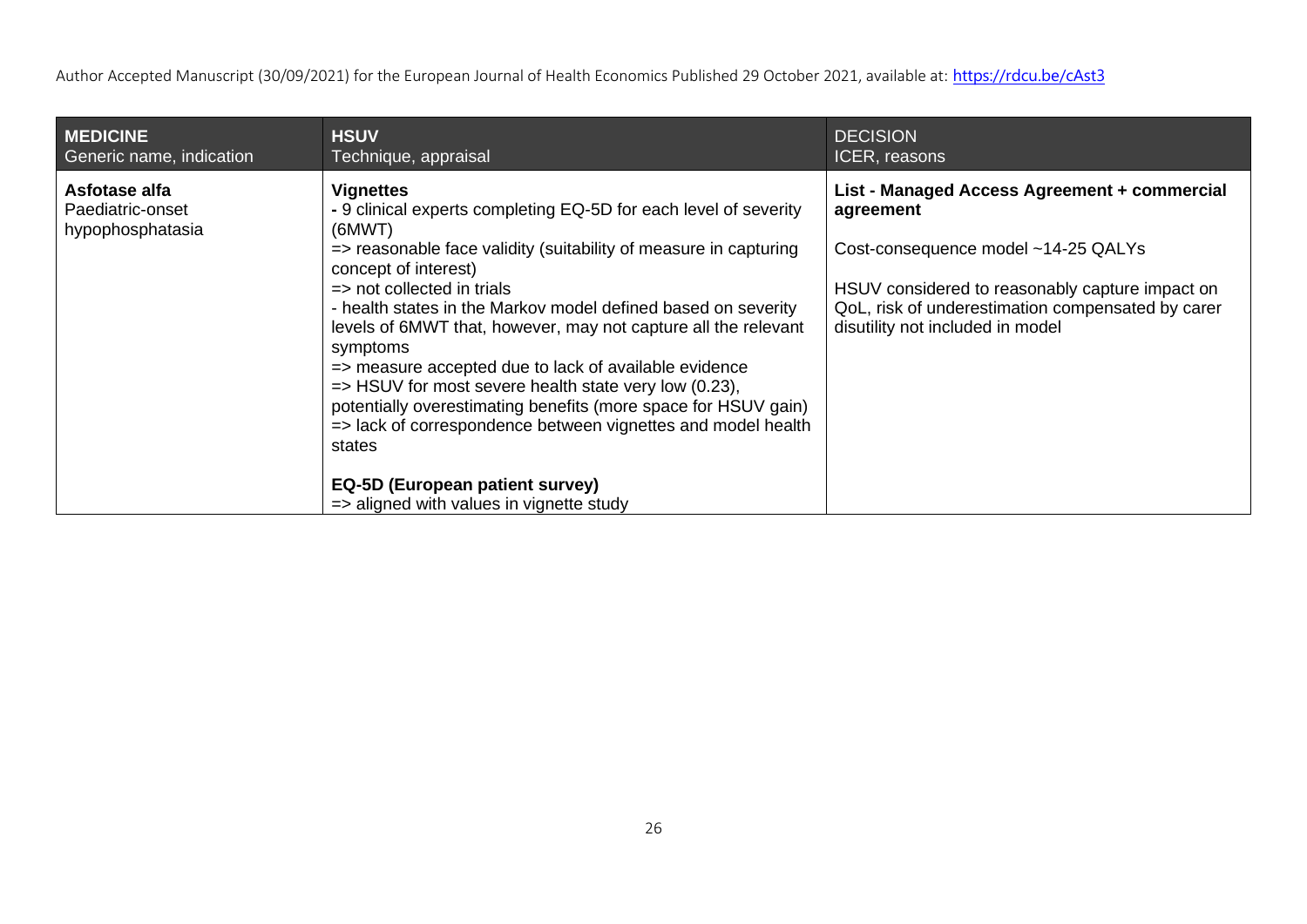| <b>MEDICINE</b><br>Generic name, indication                           | <b>HSUV</b><br>Technique, appraisal                                                                                                                        | <b>DECISION</b><br>ICER, reasons                                                                           |
|-----------------------------------------------------------------------|------------------------------------------------------------------------------------------------------------------------------------------------------------|------------------------------------------------------------------------------------------------------------|
| <b>Strimvelis</b>                                                     | Trial QoL data not included in model because limited                                                                                                       | <b>List</b>                                                                                                |
| Adenosine deaminase<br>deficiency-severe combined<br>immunodeficiency | HSUV QoL (published literature - no detail)<br>- Full health HSUV from general population                                                                  | £12-120K/QALY (14.0-19.6 QALY gained)                                                                      |
|                                                                       | => since no data on long term effect, these were explored within<br>sensitivity and scenario analyses. The committee agreed lower<br>values should be used | Impact of changes of QoL on model not reported                                                             |
|                                                                       | HSUV intravenous immunoglobulin (IVIG) or severe<br><b>infections</b>                                                                                      |                                                                                                            |
|                                                                       | - ERG: 0.75 HSUV included<br>- plausibility confirmed by clinical experts                                                                                  |                                                                                                            |
|                                                                       | <b>HSUV carer</b><br>- improved fast after treatment                                                                                                       |                                                                                                            |
|                                                                       | - no approach to measure<br>- to be considered qualitatively during deliberations                                                                          |                                                                                                            |
| <b>Burosumab</b><br>X-linked hypophosphataemia                        | <b>Vignettes</b><br>- 6 clinicians value QoL of patients with XLH aged 18, 40 and 60<br>years using EQ-5D 5L                                               | List - Managed Access Agreement + commercial<br>agreement                                                  |
|                                                                       | - some missing data, company inferred 1 for healed health<br>states                                                                                        | £113-£150K/QALY (5.52-15.99 QALYs gained)                                                                  |
|                                                                       | - scored by clinicians not patients, not from trials<br>=> approach deemed appropriate (in absence of alternatives),                                       | Most/less conservative assumptions<br>included/excluded carer disutility (and different                    |
|                                                                       | but highly uncertain                                                                                                                                       | stopping ages) resulting in ICERS ranging from £112-<br>149k/QALY. Unclear to what extent variation due to |
|                                                                       | <b>HSUV carer (literature)</b>                                                                                                                             | inclusion/exclusion of carer disutility                                                                    |
|                                                                       | - published literature on people with limited mobility<br>=> acceptable, not robust                                                                        |                                                                                                            |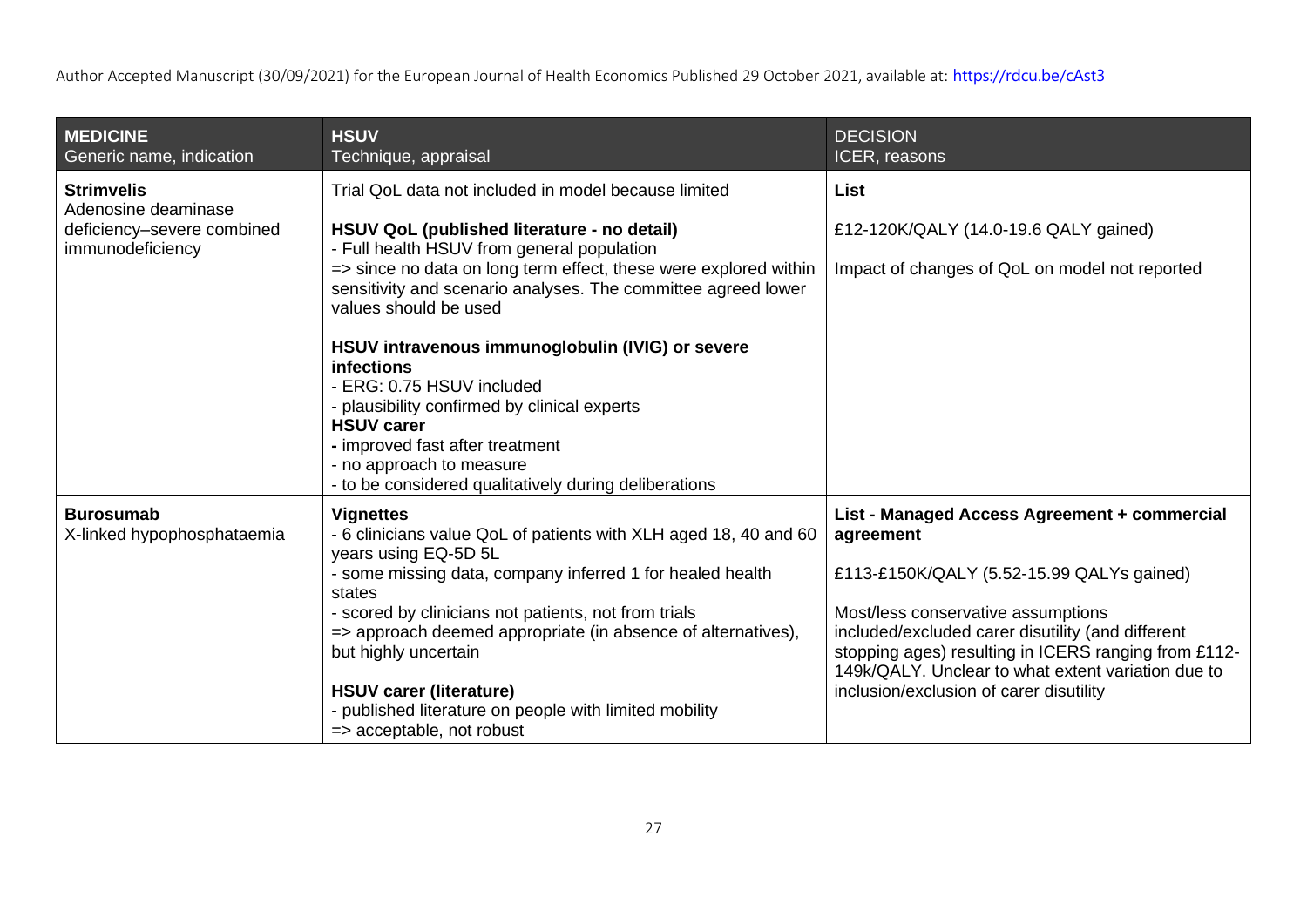| <b>MEDICINE</b><br>Generic name, indication                 | <b>HSUV</b><br>Technique, appraisal                                                                                                                                                                                                                                                                                                                                                                                                                                                                         | <b>DECISION</b><br>ICER, reasons                                                                                                                                                                                                                |
|-------------------------------------------------------------|-------------------------------------------------------------------------------------------------------------------------------------------------------------------------------------------------------------------------------------------------------------------------------------------------------------------------------------------------------------------------------------------------------------------------------------------------------------------------------------------------------------|-------------------------------------------------------------------------------------------------------------------------------------------------------------------------------------------------------------------------------------------------|
| <b>Inotersen</b><br>Hereditary transthyretin<br>amyloidosis | EQ-5D (Brazilian registry converted with UK tariffs, source<br>model HSUVs)<br>- modelling of values from dataset with a number of<br>assumptions, e.g. cap to ensure HSUVs do not exceed the<br>general population<br>=> model could generate implausible health state classifications<br>=> not ideal, but acceptable, considered uncertain<br><b>HSUV carer</b><br>$-1$ in stages 1-2, 2 in stage 3                                                                                                      | List - commercial agreement<br>£96,697-£150,636/QALY (no QALY weighing)<br>HSUV values did have some effect on model, but<br>generally uncertain<br>=> unclear if driving the model<br>=> time-dependent HSUVs used within each health<br>state |
| <b>Mannitol</b><br>Cystic fibrosis                          | HUI2 (trial)<br>- mean disutility at baseline (0.988), average change at each<br>timepoint added to baseline to calculation HSUV for each health<br>state<br>=> HUI2 baseline considered high given multiple comorbidities<br>=> EQ-5D measure preferred<br>=> difficulty to value health states in chronic conditions.<br>Standard method of using general population's valuation of QoL<br>descriptions to generate HSUVs appropriate<br>HSUV lung transplant and pulmonary exacerbations<br>(literature) | <b>Restrict - clinical parameters, 2nd line</b><br>ICER<£30K<br>Model changes with extension of life, little with<br>changes in QoL<br>- patients confirmed treatment improved QoL,<br>considered important<br>=> HSUVs values very uncertain   |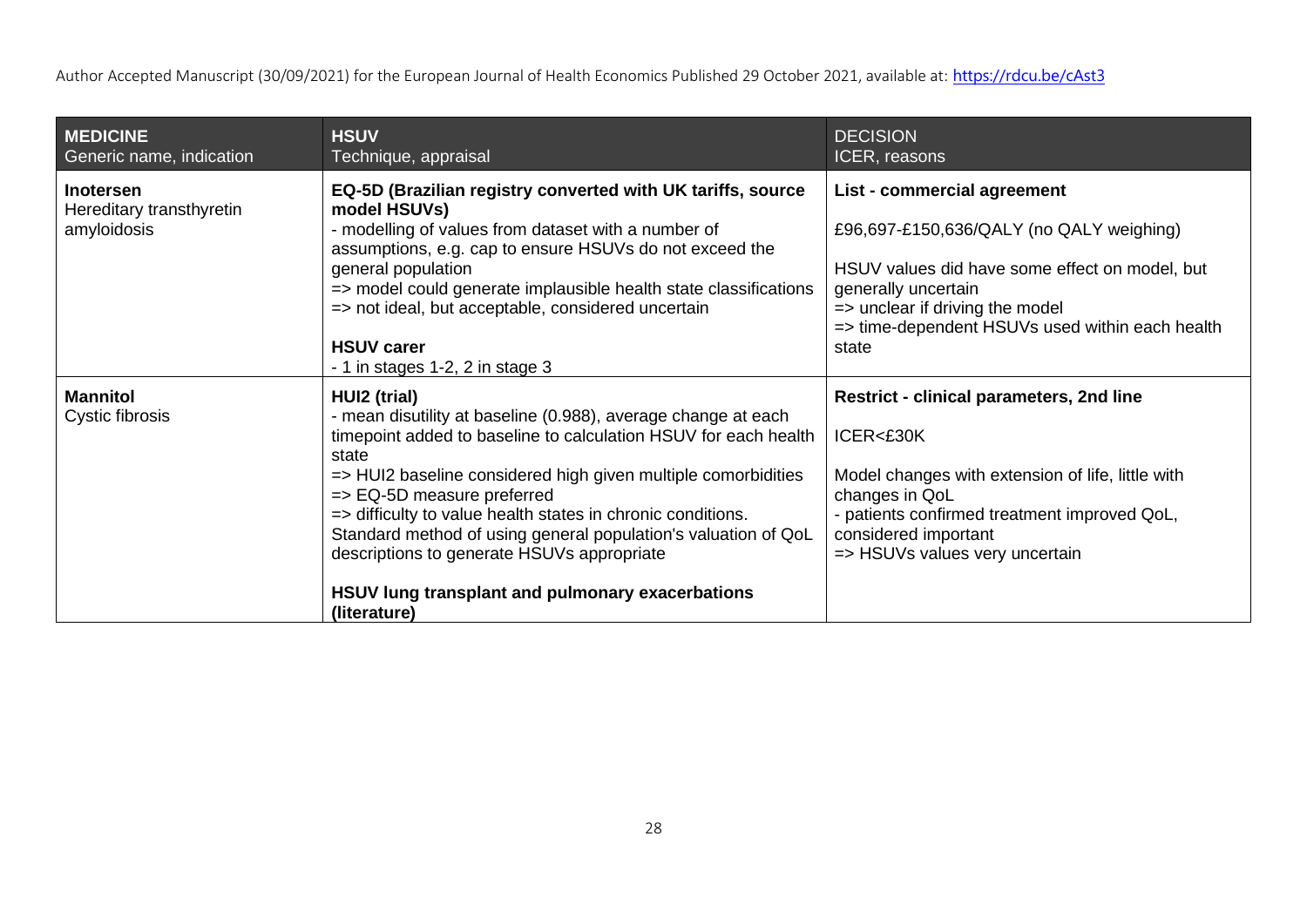| <b>MEDICINE</b><br>Generic name, indication                                                                                                         | <b>HSUV</b><br>Technique, appraisal                                                                                                                                                                                                                                                                                                                                                                                                                                                                                                  | <b>DECISION</b><br>ICER, reasons                                                                                                                                                                                                                                                                                                                                                                                           |
|-----------------------------------------------------------------------------------------------------------------------------------------------------|--------------------------------------------------------------------------------------------------------------------------------------------------------------------------------------------------------------------------------------------------------------------------------------------------------------------------------------------------------------------------------------------------------------------------------------------------------------------------------------------------------------------------------------|----------------------------------------------------------------------------------------------------------------------------------------------------------------------------------------------------------------------------------------------------------------------------------------------------------------------------------------------------------------------------------------------------------------------------|
| <b>Colistimethate sodium and</b><br>tobramycin dry powders for<br>inhalation (DPI) [=antibiotics]<br>Pseudomas lung infection in<br>cystic fibrosis | <b>HSUV Colistimethate sodium DPI</b><br><b>CFQ-R mapped to EQ-5D</b><br>=> no preference-based model considered a methodological<br>limitation<br>Health utility study linking EQ-5D responses to FEV%<br>health states<br>=> issue around establishing relationship, but considered more<br>appropriate compared to manufacturer's model (mapping)<br><b>HSUV Tobramycin DPI (patient input)</b><br>=> DPI to improve QoL in terms of speed and adherence<br>compared to nebuliser                                                 | <b>List - Patient Access Scheme</b><br>Drivers of cost-effectiveness model: cost of<br>interventions and their comparators, QALY<br>gains/losses<br>Colistimethate sodium DPI: small QALY loss (based<br>on HSUV/QoL evidence) but substantial cost savings<br>over nebuliser<br>Tobramycin DPI: dominant - small QALY gain (no<br>HSUV/QoL evidence, based on patient input) and<br>cost saving (DPI dominated nebuliser) |
| <b>Nintedanib</b><br>Idiopathic pulmonary fibrosis                                                                                                  | EQ-5D (trial)<br>- model based on predicted FVC changes and rate of<br>exacerbations<br><b>HSUV adverse events</b><br>- serious gastro-intestinal events, rash related events<br>=> model did not include diarrhoea-adverse events as not<br>severe and affected a small proportion of patients<br>=> committee did not agree, and considered it to affect QoL<br><b>HSUV exacerbations</b><br>=> possible gains in QOL not captured in QALY (tolerability<br>profile, reduced dosing frequency)<br>=> lack of sensitivity to change | <b>Restrict - clinical parameters + Patient Access</b><br><b>Scheme</b><br>Dominant over pirfenidone (survival equal,<br>differences in QALYs)<br>Committee recognised that additional impact on QoL<br>not captured in model                                                                                                                                                                                              |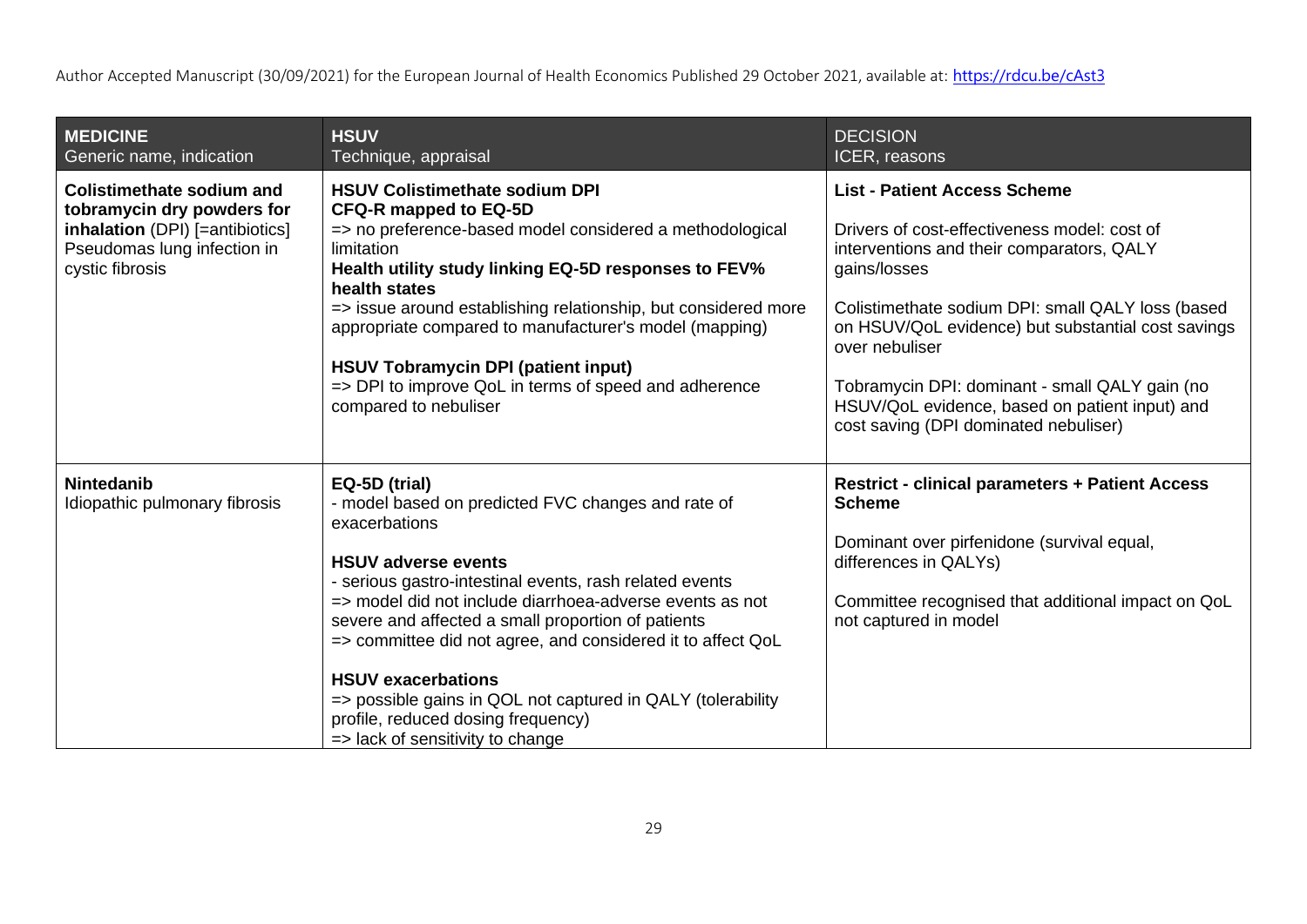| <b>MEDICINE</b><br>Generic name, indication             | <b>HSUV</b><br>Technique, appraisal                                                                                                                                                                                                                                                                                                                                                                                                                                                                                                                                                                                                                                                                                                                                                            | <b>DECISION</b><br>ICER, reasons                                                                                                                                                                                                                                                                                        |
|---------------------------------------------------------|------------------------------------------------------------------------------------------------------------------------------------------------------------------------------------------------------------------------------------------------------------------------------------------------------------------------------------------------------------------------------------------------------------------------------------------------------------------------------------------------------------------------------------------------------------------------------------------------------------------------------------------------------------------------------------------------------------------------------------------------------------------------------------------------|-------------------------------------------------------------------------------------------------------------------------------------------------------------------------------------------------------------------------------------------------------------------------------------------------------------------------|
| Lumacaftor-ivacaftor<br>Cystic fibrosis                 | HSUV QoL (multivariate mixed model)<br>- repeated regression analysis to model relationship between<br>EQ-5D, lung function and pulmonary exacerbations in trials<br>- no change in EQ-5D + little opportunity to demonstrate<br>improved QoL due to ceiling effect<br>- clinical experts state that EQ-5D capture most important<br>effects in cystic fibrosis<br>- committee tested model with values from another study<br>(Lancaster) that better captured changes in QOL using EQ-5D<br>in patients with similar levels of severity, resulting in increased<br>ICER by ~65K/QALY<br>=> HSUV not captured adequately, uncertainty in model<br>=> however, trial data used, which is the biggest trials<br>conducted in cystic fibrosis to date<br><b>HSUV lung transplant (literature)</b> | Reject<br>$~218 - 349K/QALY$<br>Model mostly driven by changes in life years gained<br>When HSUVs from other study were used<br>(Lancaster), ICER increased by 65K                                                                                                                                                      |
| Mepolizumab<br>Severe refractory eosinophilic<br>asthma | <b>SGRQ (MENSA trial) mapped to EQ-5D</b><br>- mapping algorithm based on population with chronic<br>obstructive pulmonary disease<br>- used as baseline value, adjusted due to differences between<br>treatment arms and ages<br>=> considered acceptable<br><b>EQ-5D (DREAM trial)</b><br>- values adjusted for differences in baseline utilities values<br>=> baseline adjustment considered appropriate<br><b>HSUV exacerbation</b>                                                                                                                                                                                                                                                                                                                                                        | <b>List - Patient Access Scheme</b><br>~£29k/QALY<br>Little effect of QoL on ICER. EQ-5D mapped from<br>SGRQ considered in model, EQ-5D values from<br>DREAM trial accounted for in the interpretation of<br>QoL impact.<br>Drivers included exacerbation rates, age-related<br>mortality estimates and attrition rates |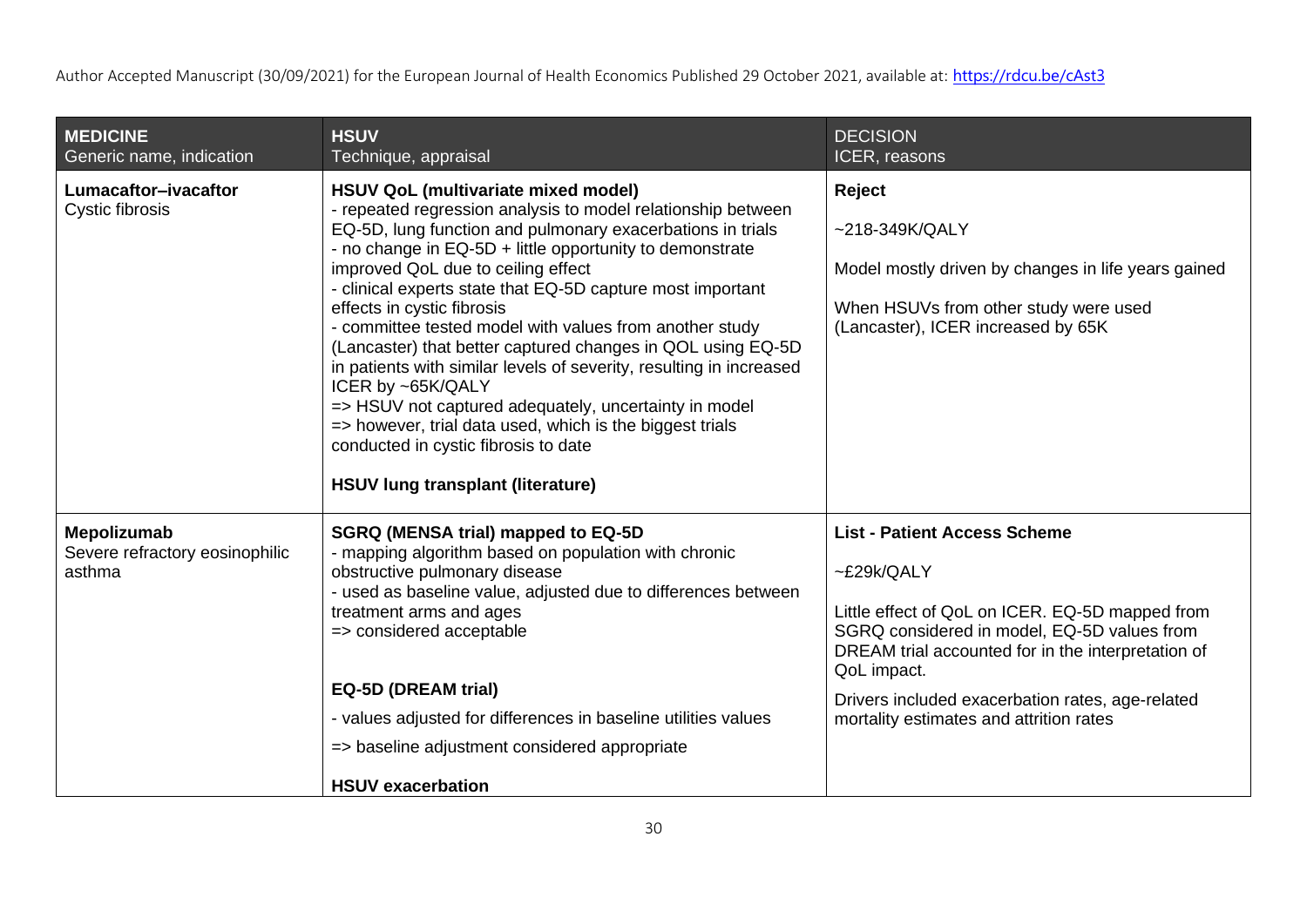| <b>MEDICINE</b><br>Generic name, indication                       | <b>HSUV</b><br>Technique, appraisal                                                                                                                                                                                                                                                                                                                                                                                                                                                                                                                                                                                            | <b>DECISION</b><br>ICER, reasons                                                                                                                                                                                                                                                                                                                                                                       |
|-------------------------------------------------------------------|--------------------------------------------------------------------------------------------------------------------------------------------------------------------------------------------------------------------------------------------------------------------------------------------------------------------------------------------------------------------------------------------------------------------------------------------------------------------------------------------------------------------------------------------------------------------------------------------------------------------------------|--------------------------------------------------------------------------------------------------------------------------------------------------------------------------------------------------------------------------------------------------------------------------------------------------------------------------------------------------------------------------------------------------------|
|                                                                   | - mid-point between trial data and published value<br>=> little change when using different disutility values, approach<br>acceptable                                                                                                                                                                                                                                                                                                                                                                                                                                                                                          |                                                                                                                                                                                                                                                                                                                                                                                                        |
| <b>Obeticholic acid</b><br>Primary biliary cholangitis            | No HSUVs data collected in trials<br><b>Published literature and expert assessment</b><br>- Chronic Hepatitis C and previous Technology Appraisal<br>reports<br>=> some issues raised, but accepted                                                                                                                                                                                                                                                                                                                                                                                                                            | <b>List - Patient Access Scheme</b><br>~£33K/QALY, additional factors considered: ICER<br>underestimated in trial due to lack of adjustment up to<br>recommended dose in some patients + innovative<br>nature + potential to return to normal life + opportunity<br>cost of liver transplant on other patients needing it                                                                              |
| <b>Holoclar</b><br>Limbal stem cell deficiency after<br>eye burns | <b>Mapping (HSUV visual acuity)</b><br>- combination of visual acuity in both best and worst seeing<br>eyes<br>- published mapping algorithm<br>=> model did not capture: negative effect on donor eye<br>=> if donor disutility captured, ICER likely to decrease<br>HSUV from pain, burning, photophobia<br>- base case value attached to presence of moderate or severe<br>pain/burning/ photophobia derived from EQ-5D 3L tariff and<br>uses the level 2 and 3 decrements of -0.123 and -0.386<br>respectively. Alternative values of no decrement and that<br>derived from the general population SG method of -0.291 for | Restrict - subgroups and 1 eye + Patient Access<br><b>Scheme</b><br>£6,948-£30,415-£42,139/QALY (lower values with 1<br>eye)<br>Best plausible ICER was above £20K/QALY (includes<br>ERG's estimate of disfigurement decrement). The<br>committee accepted that if the model had considered<br>a negative impact on donors, it would most likely be<br>cost-effective<br>=> accepted for reimbursement |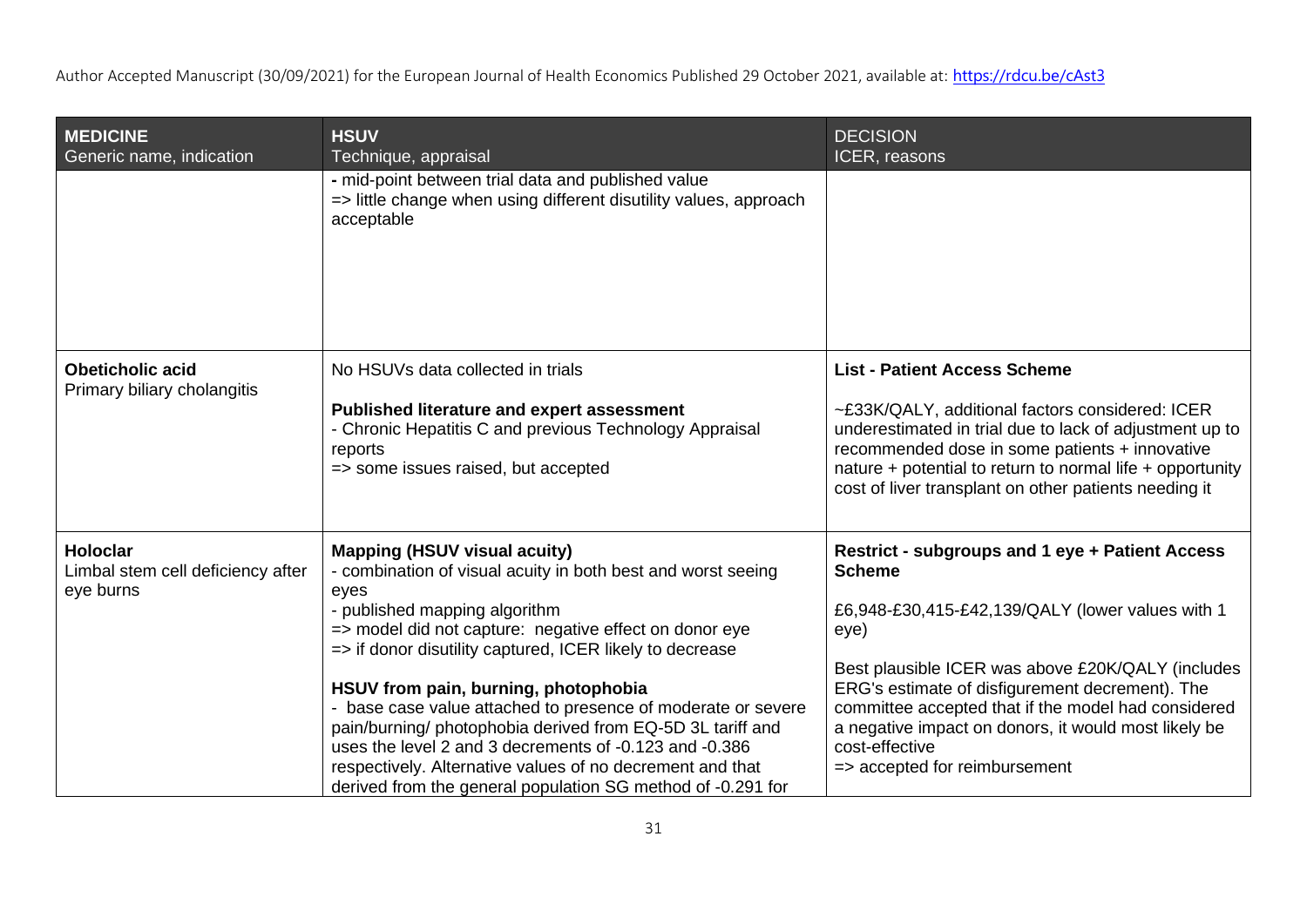| <b>MEDICINE</b><br>Generic name, indication         | <b>HSUV</b><br>Technique, appraisal                                                                                                                                                                                                                                                                                                                                                                                                                                                                                                                                                                                                                                                                                                                                                                                                                               | <b>DECISION</b><br>ICER, reasons                                                                |
|-----------------------------------------------------|-------------------------------------------------------------------------------------------------------------------------------------------------------------------------------------------------------------------------------------------------------------------------------------------------------------------------------------------------------------------------------------------------------------------------------------------------------------------------------------------------------------------------------------------------------------------------------------------------------------------------------------------------------------------------------------------------------------------------------------------------------------------------------------------------------------------------------------------------------------------|-------------------------------------------------------------------------------------------------|
|                                                     | both moderate and severe were used<br><b>Disfigurement HSUV</b><br>- Bespoke standard gamble exercise performed by 520 UK<br>participants who were presented with various clinical scenarios<br>describing moderate to severe limbal stem cell deficiency,<br>including an image of a patient's eye with this condition showing<br>the extent of the disfigurement typically present<br>- estimated at 0.308<br>=> applied from non-reference case methods and likely to be<br>exaggerated<br>=> patients with one eye may prioritise impact of disfigurement<br>over visual acuity, and those with two eyes affected may<br>prioritise visual acuity over disfigurement<br>=> cataract disutilities considered more appropriate estimate of<br>impact on QoL<br>=> HSUV of 0.840 as base case for visual acuity and HSUV<br>decrement of 0.140 for disfigurement |                                                                                                 |
| <b>Pirfenidone</b><br>Idiopathic pulmonary fibrosis | no info (resubmission, no new data)                                                                                                                                                                                                                                                                                                                                                                                                                                                                                                                                                                                                                                                                                                                                                                                                                               | <b>Restrict - clinical parameters + Patient Access</b><br><b>Scheme</b><br>£32,643-£38,687/QALY |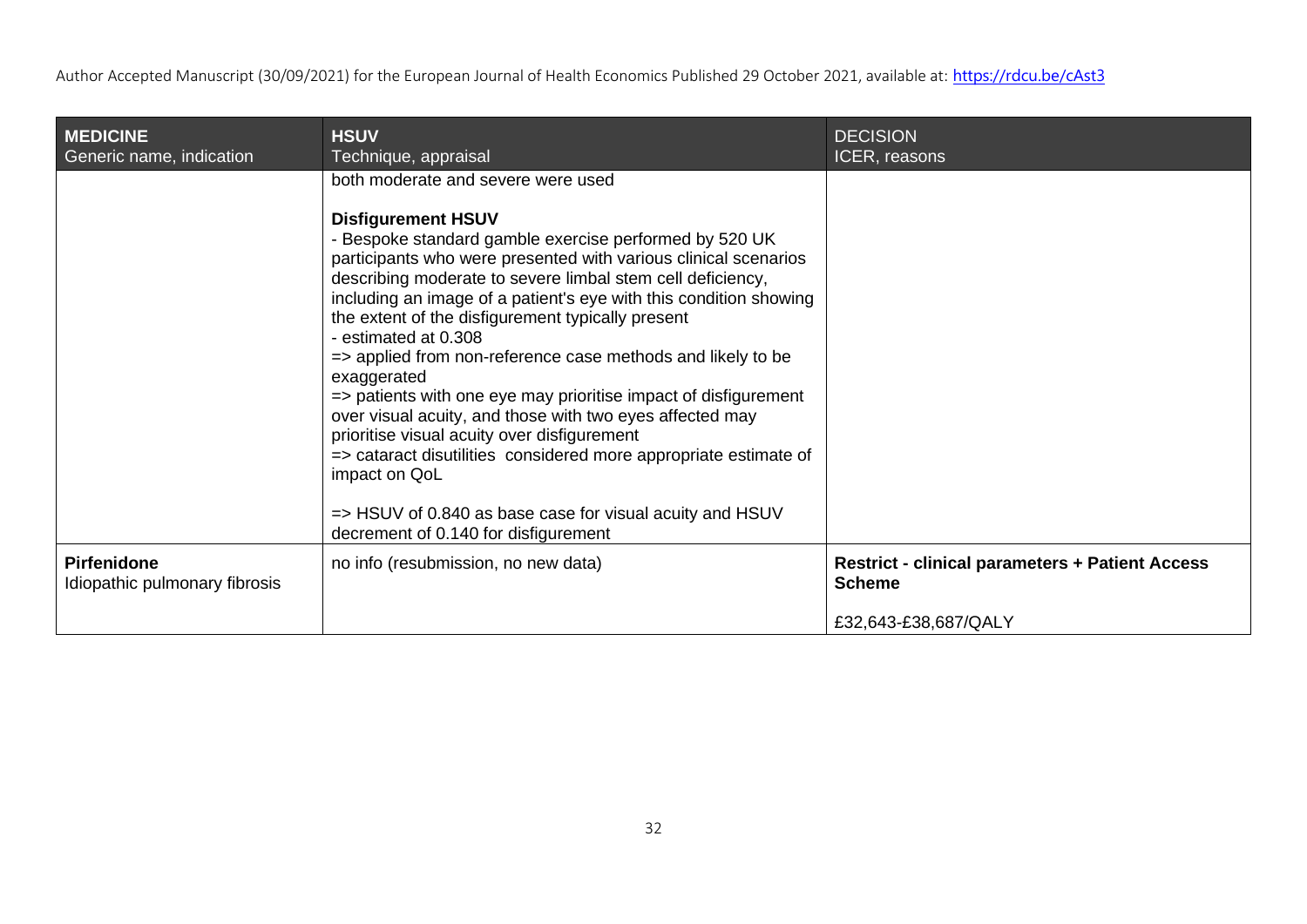| <b>MEDICINE</b>                         | <b>HSUV</b>                                                                                                                                                                                                                                                                                                                                                                                                                                                            | <b>DECISION</b>                                                                                  |
|-----------------------------------------|------------------------------------------------------------------------------------------------------------------------------------------------------------------------------------------------------------------------------------------------------------------------------------------------------------------------------------------------------------------------------------------------------------------------------------------------------------------------|--------------------------------------------------------------------------------------------------|
| Generic name, indication                | Technique, appraisal                                                                                                                                                                                                                                                                                                                                                                                                                                                   | ICER, reasons                                                                                    |
| <b>Darvadstrocel</b><br>Crohn's disease | Vignette<br>=> considered robust given significant number of participants<br>(n=835 general public and n=162 patients with Crohn's disease)<br>$\Rightarrow$ reliable estimates of HSUVs<br>=> vignettes used considered appropriate (even if EQ-5D not<br>collected in trial), also aligns with values in literature<br>=> HSUVs in some heath states might be too low, and that<br>correctly derived HSUVs for these 3 health states could result in<br>higher ICERs | Reject<br>£143,131/QALY<br>Very uncertain model. HSUVs may have some<br>influence on ICER levels |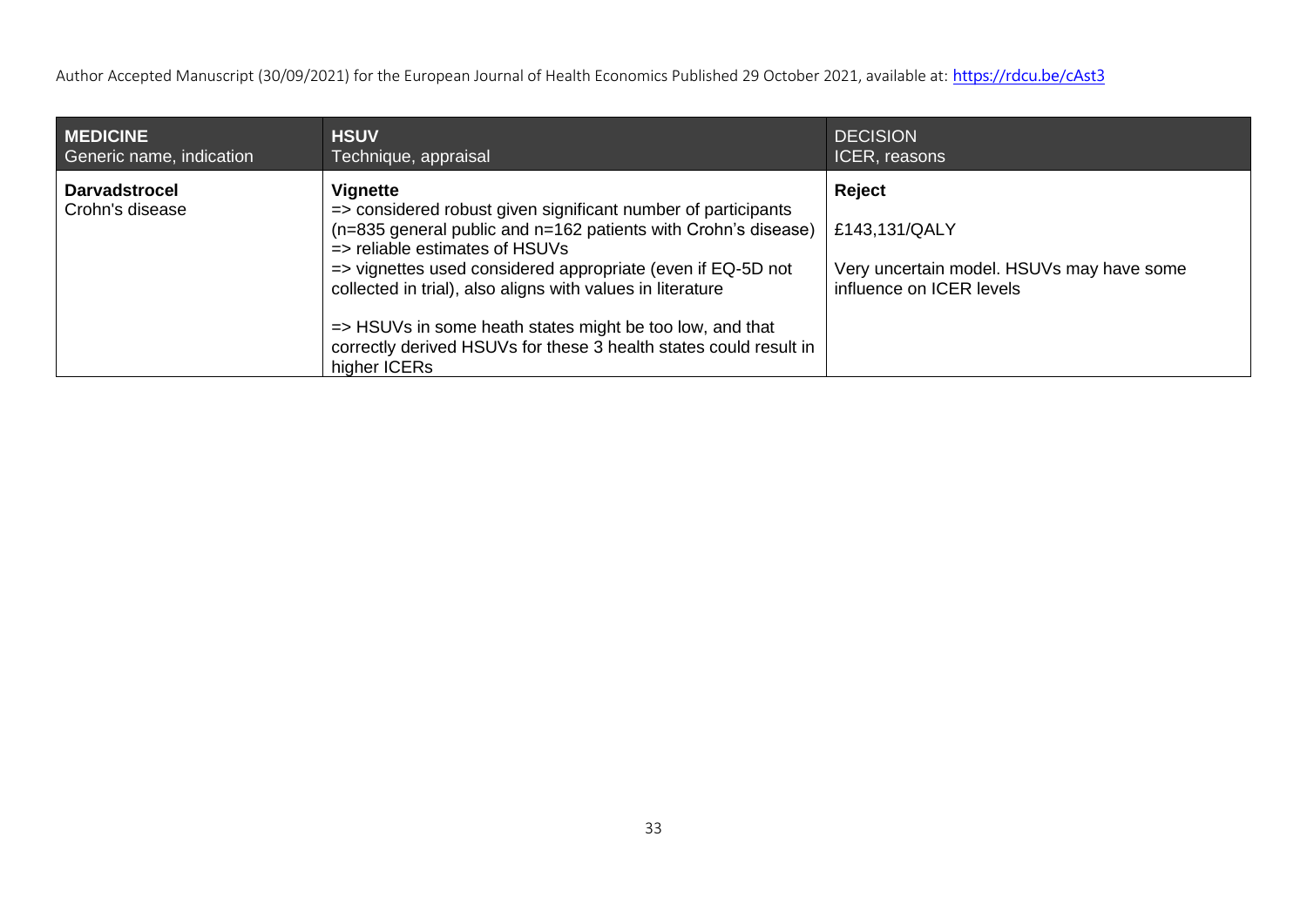| <b>MEDICINE</b><br>Generic name, indication  | <b>HSUV</b><br>Technique, appraisal                                                                                                                                                                                                                                                                                                                                                                                                                                                                                                                                                                                                                                                                                                                                                                                                                                                                                                                                                                                                                                                                                                                                                                                                                                                               | <b>DECISION</b><br>ICER, reasons                                                                                                                                                                                                                  |
|----------------------------------------------|---------------------------------------------------------------------------------------------------------------------------------------------------------------------------------------------------------------------------------------------------------------------------------------------------------------------------------------------------------------------------------------------------------------------------------------------------------------------------------------------------------------------------------------------------------------------------------------------------------------------------------------------------------------------------------------------------------------------------------------------------------------------------------------------------------------------------------------------------------------------------------------------------------------------------------------------------------------------------------------------------------------------------------------------------------------------------------------------------------------------------------------------------------------------------------------------------------------------------------------------------------------------------------------------------|---------------------------------------------------------------------------------------------------------------------------------------------------------------------------------------------------------------------------------------------------|
| <b>Nusinersen</b><br>Spinal muscular atrophy | <b>HSUV expert elicitation</b><br>=> not based on formal elicitation methods (may differ if other<br>clinicians were to redo exercise)<br>=> questions asked to clinicians not available, making it difficult<br>to interpret<br>=> health states based on motor function may not have<br>captured QOL impact, differences in HSUVs between health<br>states small<br><b>HSUV PedsQL mapped to EQ-5D</b><br>- published algorithm for later onset, and HSUVs adapted for the<br>early onset model based on assumed correspondence of health<br>states (values confidential)<br>=> limited face validity, not considered appropriate<br>=> challenge in babies and children<br>=> HSUV techniques not ideal, results highly uncertain<br><b>HSUV carer</b><br>- best health state based on general population HSUV, worse<br>health state based on cross-sectional study of SMA patients,<br>adjusted for each health state<br>- equal transitions between these 2 points (values confidential)<br>=> based on assumptions and not on evidence<br>=> key driver in ICER (better ICER for later onset, worse for<br>early onset due to carer disutility "saved" from early death -<br>seen as "perverse" effect)<br>=> to be included, but highly uncertain<br><b>Disutility due to bereavement</b> | Restrict - Types 1,2,3 + Managed Access<br><b>Agreements</b><br>ICER not specified<br>Key driver in models - may impact differently early<br>and late onset models: carer disutility (highly<br>uncertain, difficult to quantify), resource costs |
|                                              | - applied as -0.04                                                                                                                                                                                                                                                                                                                                                                                                                                                                                                                                                                                                                                                                                                                                                                                                                                                                                                                                                                                                                                                                                                                                                                                                                                                                                |                                                                                                                                                                                                                                                   |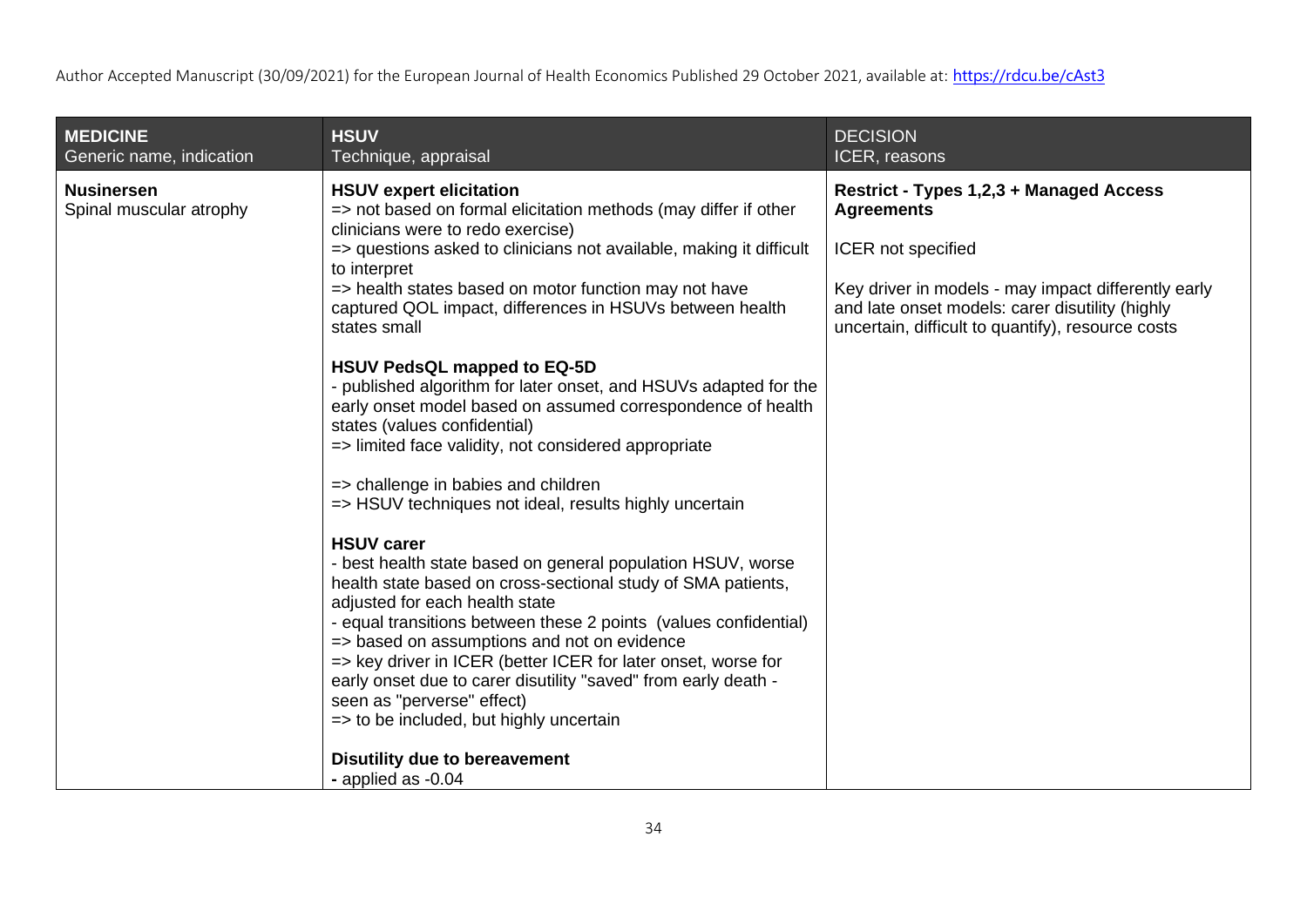| <b>MEDICINE</b><br>Generic name, indication | <b>HSUV</b><br>Technique, appraisal                                                                                                                                                                                                                                                                                                                                                               | <b>DECISION</b><br>ICER, reasons                                                                                                                                     |
|---------------------------------------------|---------------------------------------------------------------------------------------------------------------------------------------------------------------------------------------------------------------------------------------------------------------------------------------------------------------------------------------------------------------------------------------------------|----------------------------------------------------------------------------------------------------------------------------------------------------------------------|
| <b>Letermovir</b><br>Cytomegalovirus        | EQ-5D-3L (published literature)<br>- Long term disutility associated with haematopoietic stem cell<br>transplant derived from a mix of EQ-5D 5L and 3L values from<br>two published studies<br>- ERG proposed alterative approach based on difference<br>between mean HSUVs of patients in trial (PN001, 48 weeks)<br>and the general population from another study<br>=> ERG approach preferable | List - commercial agreement<br><£24,269/QALY likely <£20,000/QALY<br>ICER likely to decrease due to QoL not captured in<br>evidence (when considering PROM data)     |
| Lanadelumab<br>Hereditary angioedema        | <b>Published literature</b><br>Committee accepted alternative approach to EQ-5D-5L<br>(recognised as insufficiently sensitive). Published study used to<br>derive HSUVs, which collected EQ-5D-5L about health state<br>today and health state during last attack                                                                                                                                 | <b>Restrict - indication + commercial agreement</b><br><£20,000/QALY<br>QALY gains small relatively to costs, ICER could<br>change with different clinical scenarios |

\*No HSUVs were reported for one treatment (pirfenidone) given it was a re-assessment; therefore, it was excluded from this analysis, which focuses on the 23 remaining treatments.

Legend: HSUV: health state utility values; QALY: quality-adjusted life years gained; ICER: incremental cost-effectiveness ratio; EQ-5D: EuroQol-5 Dimension; EQ-5D-3L: EuroQol-5 Dimension-3 Level; EQ-5D-5L: EuroQol-5 Dimension-5 Level; GI: gastro-intestinal; QoL: quality of life; ERG: Evidence Review Group; IRD: Inherited retinal dystrophies ; TTO: time-trade off; PedsQL: Paediatric Quality of Life Inventory - Parent Report for Toddlers; DCE: discreet choice experiment; ERT: enzyme replacement therapy; 6MWT: 6-minute walk test; IVIG: intravenous immunoglobulin; HUI2: Health Utility Index Mark 2; DPI: tobramycin dry powders for inhalation; CFQ-R:cystic fibrosis questionnaire revised; FEV: Forced Expiratory Volume; SGRQ: St George Respiratory **Questionnaire** 

Sources: [16-39]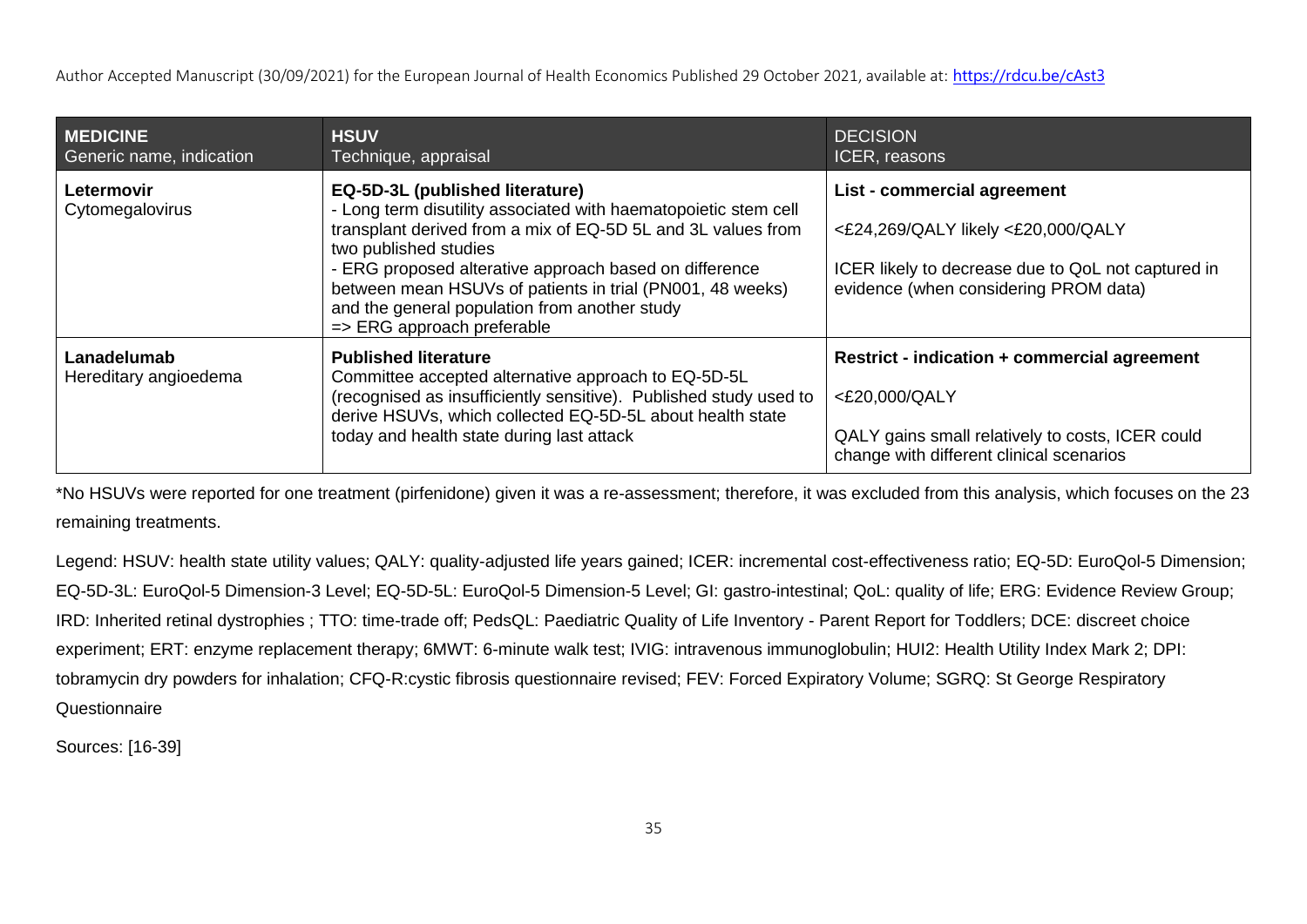A number of issues were raised about the vignettes. For voretigene, poor convergent validity between EQ-5D and HUI2 and preference for EQ-5D (considered to better capture overall QoL over HUI2) were highlighted. For alfotase alfa, trial data would have been preferred over vignettes by the appraisal committee; however, QoL results from the vignette were compared to results from a patient survey and considered aligned. Additionally, given the health states were based on the surrogate outcome "six-minute walking test" (6MWT), all of the relevant symptoms that would produce lower HSUVs in the more severe states may not have been captured (likely underestimate). The HST Committee was also concerned with clinicians responding to the vignettes instead of patients (burosumab). Furthermore, there was concern about the uncertain robustness of the vignettes given an unclear association of other elements (e.g., pain) to health states (cerliponase).

Published literature was used in three cases. This was because QoL was not measured in the trials (strimvelis, obeticholic acid) or the available mapping algorithm was conducted on a healthy population and thus unsuitable (ataluren). No detail on the published literature was provided for strimvelis and ataluren, whereas for obeticholic acid, values from an analogue disease (Hep C) were used.

In one case (elosulfase alfa), HSUVs were derived by converting improvement in 6MWT and forced vital capacity (FVC) collected in natural history studies and combining these with the correlation observed between 6MWT, FVC and QoL from the patient and families survey. For each additional benefit reported by patients not captured in 6MWT or FVC, an HSUV increment was derived from the literature. The HST Committee highlighted that the data were not collected within a trial but recognised the challenges in collecting QoL data from children alongside the lack of validated PROMs.

#### Use and influence of PRO evidence and HSUV estimates in HAS, G-BA and ZIN appraisals

Comparing the appraisal of PRO evidence by NICE with those by ZIN, G-BA and HAS, a number of observations arose (Table 5). First, a proportion of the appraisal reports did not include any detail about QoL evidence (38% for ZIN, 61% for HAS, and 16% for G-BA). Second, a vast majority of those that did report QoL data were deemed inconclusive. The main reasons were the lack of statistical significance (ZIN, HAS, G-BA), the exploratory nature of the evidence, e.g. secondary endpoint (HAS), the non-inclusion of a hierarchical test (HAS), the lack of validated or non-clinically relevant endpoint (G-BA). Third, in the few cases when QoL was considered to be improved by treatment in one country, a different outcome was determined in the other countries. Only one treatment appraised by HAS (inotersen) was considered to provide a moderate improvement in QoL, as it was one of the trial's co-primary endpoints; whereas no meaningful clinically relevant change was recognised by NICE and G-BA. Two treatments appraised by G-BA, patisiran and lanadelumab, were considered to provide some benefit as they were both validated and clinically relevant endpoints. For ZIN, it was unclear whether the PRO evidence had any influence on the decisions and the HSUVs appraised for three treatments were considered very uncertain.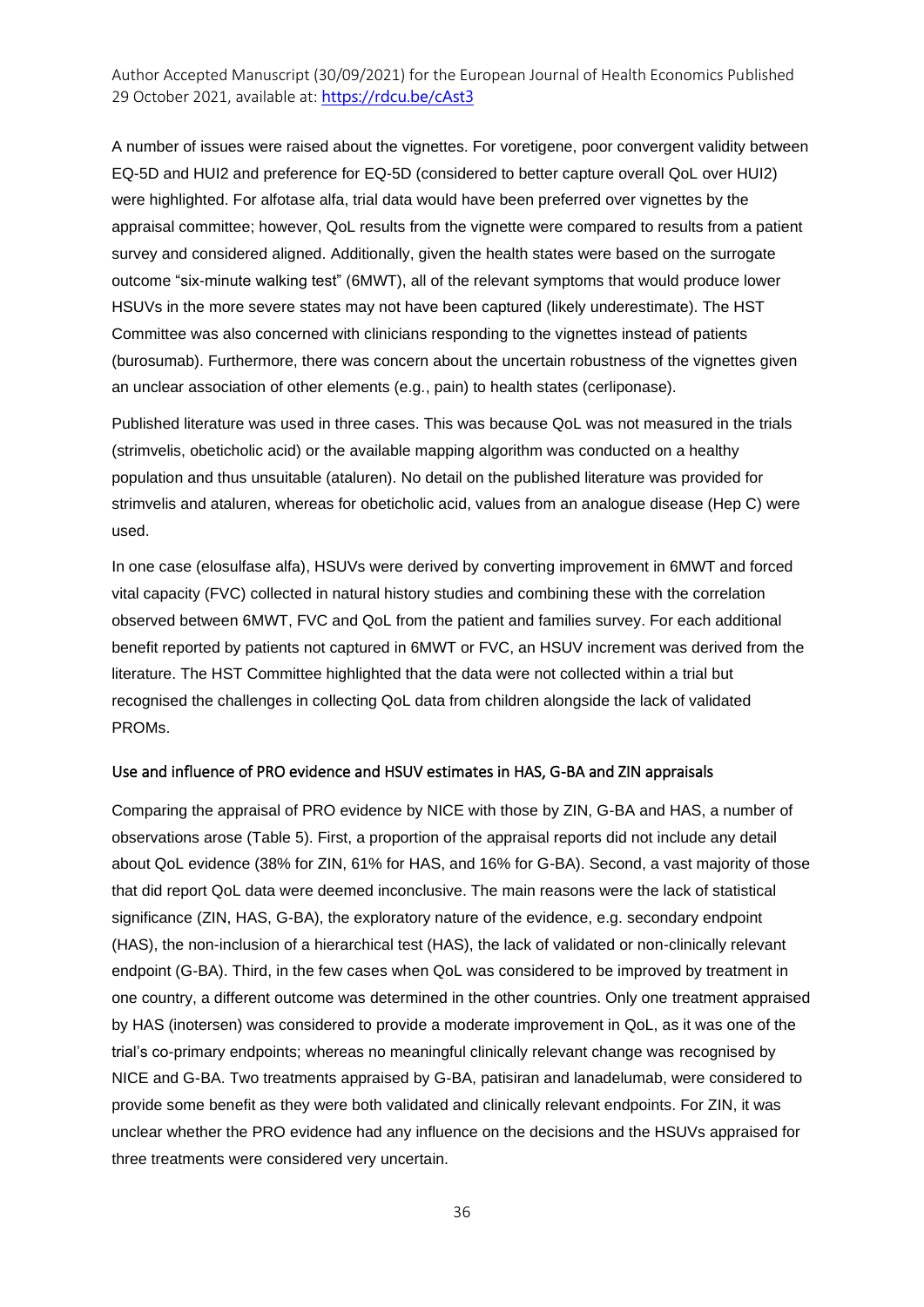Table 5. Use and influence of PRO evidence in HAS, G-BA and ZIN appraisals of non-oncology rare disease treatments

| <b>MEDICINE</b><br>Generic name - indication                        | PRO EVIDENCE AND APPRAISAL                                                                                                                            |                                                                                                                                                                                                                                                        |                                                        |  |
|---------------------------------------------------------------------|-------------------------------------------------------------------------------------------------------------------------------------------------------|--------------------------------------------------------------------------------------------------------------------------------------------------------------------------------------------------------------------------------------------------------|--------------------------------------------------------|--|
|                                                                     | <b>HAS (France)</b>                                                                                                                                   | <b>G-BA (Germany)</b>                                                                                                                                                                                                                                  | <b>ZIN (Netherlands)</b>                               |  |
| Asfotase alfa<br>Paediatric-onset<br>hypophosphatasia               | no details provided                                                                                                                                   | no trial QoL data, no conclusion                                                                                                                                                                                                                       | no details provided                                    |  |
| <b>Eculizumab</b><br>Atypical haemolytic uraemic<br>syndrome (aHUS) | no details provided                                                                                                                                   | <b>NA</b>                                                                                                                                                                                                                                              | no details provided                                    |  |
| <b>Patisiran</b><br>Hereditary transthyretin<br>amyloidosis         | no details provided                                                                                                                                   | Norfolk QoL-DN: statistically improved; validity and<br>reliability confirmed; possible bias from higher<br>missing values after 18 months in control group;<br>no MID, effect size's hedges calculated for<br>dossier; clinically relevant difference | <b>NA</b>                                              |  |
| Voretigene<br>Inherited retinal dystrophies                         | VFQ: not demonstrated. Secondary<br>judgment criterion, no hierarchical<br>test                                                                       | VFQ: unsuitable. Transferability and MID from NEI<br>VFQ-25 to new VFQ inappropriate                                                                                                                                                                   | Vignettes, EQ-5D-5L, HUI3:<br>not adequately collected |  |
| <b>Cerliponase</b><br>Nuronal ceroid lipofuscinosis<br>type 2       | PedsQL, CLN2-QoL, EQ-5D 5L:<br>exploratory consideration of QoL,<br>stabilisation in treatment group<br>versus degradation in natural history<br>data | PedsQL: no benefit in QoL recognised due to lack<br>of comparative data and clinical relevance of<br>change<br>CLN2-QoL: not considered as no data on its<br>development (by company) and validation<br>provided                                       | <b>NA</b>                                              |  |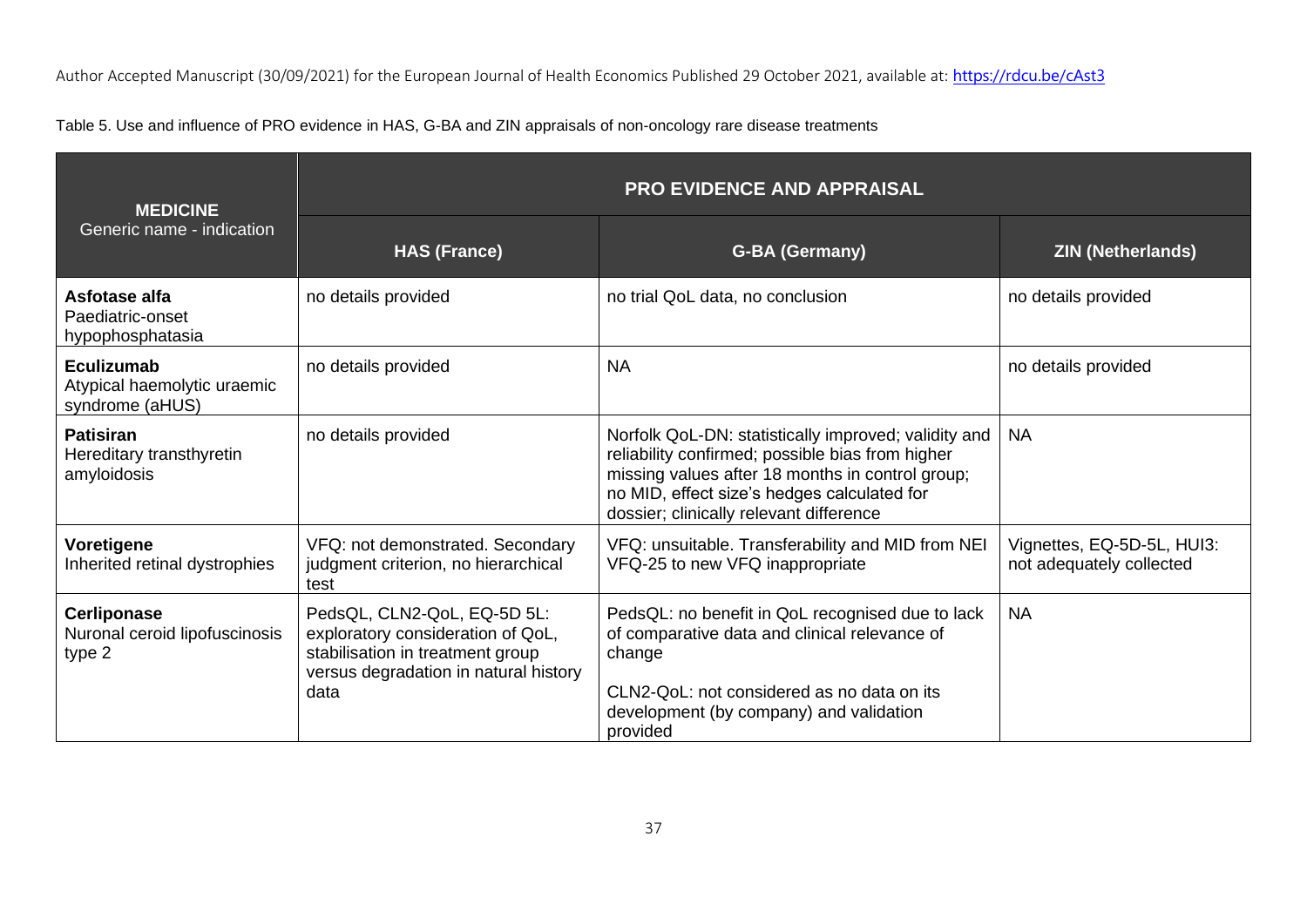| <b>MEDICINE</b>                                                                            | <b>PRO EVIDENCE AND APPRAISAL</b>                                                    |                                                                                                                                                                                                                        |                                                                                         |  |
|--------------------------------------------------------------------------------------------|--------------------------------------------------------------------------------------|------------------------------------------------------------------------------------------------------------------------------------------------------------------------------------------------------------------------|-----------------------------------------------------------------------------------------|--|
| Generic name - indication                                                                  | <b>HAS (France)</b>                                                                  | <b>G-BA (Germany)</b>                                                                                                                                                                                                  | <b>ZIN (Netherlands)</b>                                                                |  |
| <b>Elosulfase alfa</b><br>Mucopolysaccharidosis type<br><b>IVa</b>                         | no details provided                                                                  | no details provided                                                                                                                                                                                                    | no PROM data collected in<br>trial                                                      |  |
| <b>Ataluren</b><br>Duchenne muscular<br>dystrophy                                          | no details provided                                                                  | PODCI: not statistically significant. Quality and<br>patient relevance not demonstrated due to lack of<br>information                                                                                                  | PedsQL, PODCI: not<br>statistically significant                                         |  |
| <b>Migalastat</b><br>Fabry disease                                                         | no details provided                                                                  | SF-36: inconclusive                                                                                                                                                                                                    | SF-36: inconclusive                                                                     |  |
| <b>Eliglustat</b><br>Gaucher disease                                                       | no details provided                                                                  | BPI, FSS, SF-36: no significant differences                                                                                                                                                                            | SF-36, BPI, FSS, DS3:<br>clinically relevant and crucial,<br>no significant differences |  |
| <b>Strimvelis</b><br>Adenosine deaminase<br>deficiency-severe combined<br>immunodeficiency | <b>NA</b>                                                                            | <b>NA</b>                                                                                                                                                                                                              | <b>NA</b>                                                                               |  |
| <b>Burosumab for X-linked</b><br>hypophosphataemia                                         | SF-36, PROMIS: exploratory, not<br>usable                                            | SF-10: lack of information on questionnaire<br>development, restrictions in content validity,<br>reliability and validity. Results not accounted for                                                                   | <b>NA</b>                                                                               |  |
| <b>Inotersen</b><br>Hereditary transthyretin<br>amyloidosis                                | Norfolk QoL-DN: modest<br>improvement as co-primary endpoint<br>SF-36: not discussed | SF-36: biased due to missing values<br>Norfolk-DN: no valid MID based on hedge's g,<br>effects not clinically relevant. Statistically<br>significant improvement, but not clinically relevant<br>C-SSRS: not discussed | <b>NA</b>                                                                               |  |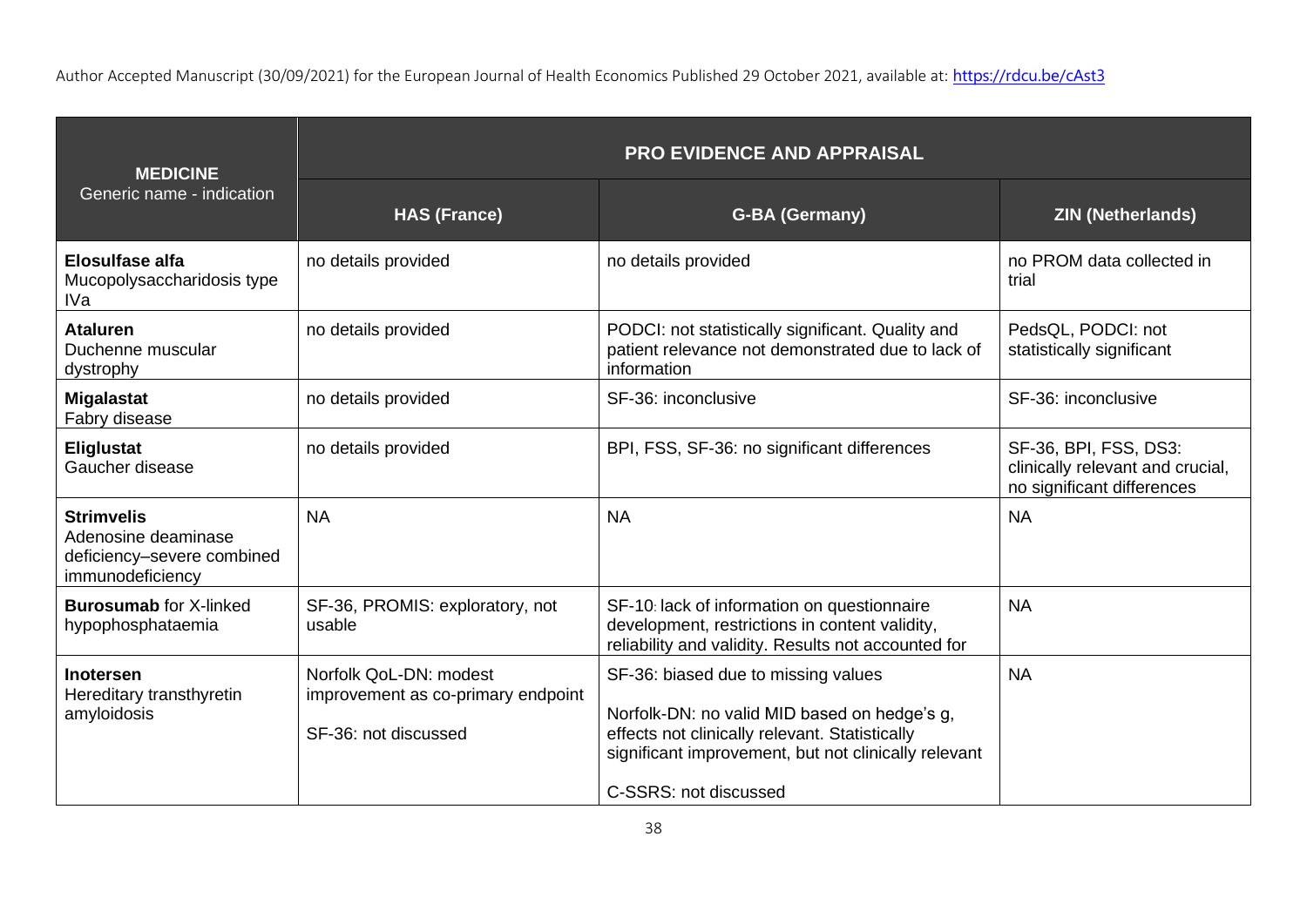| <b>MEDICINE</b><br>Generic name - indication                                                                                                           | <b>PRO EVIDENCE AND APPRAISAL</b>                         |                                                                                                                              |                                                                                                                          |  |
|--------------------------------------------------------------------------------------------------------------------------------------------------------|-----------------------------------------------------------|------------------------------------------------------------------------------------------------------------------------------|--------------------------------------------------------------------------------------------------------------------------|--|
|                                                                                                                                                        | <b>HAS (France)</b>                                       | <b>G-BA (Germany)</b>                                                                                                        | <b>ZIN (Netherlands)</b>                                                                                                 |  |
| <b>Mannitol</b> for cystic fibrosis                                                                                                                    | no details provided                                       | <b>NA</b>                                                                                                                    | CFQ-R: no significant<br>improvements. Overall effect<br>around improving QoL and<br>reducing pulmonary<br>exacerbations |  |
| <b>Colistimethate sodium and</b><br>tobramycin dry powders<br>for inhalation (DPI)<br>[=antibiotics]<br>Pseudomas lung infection in<br>cystic fibrosis | no details provided                                       | <b>NA</b>                                                                                                                    | no details provided                                                                                                      |  |
| <b>Nintedanib</b><br>Idiopathic pulmonary fibrosis                                                                                                     | EQ-5D, EORTC QLQ-30, QLQ-LC13:<br>no expected improvement | G-BA/IQWiG<br>EQ-5D VAS: statistically improved, benefit not<br>proven given hedge's g<br>SGRQ: not discussed                | SGRQ: not clinically relevant                                                                                            |  |
| Lumacaftor-ivacaftor<br>Cystic fibrosis                                                                                                                | no details provided                                       | not collected in trial                                                                                                       | EQ-5D: used to derive HSUVs                                                                                              |  |
| Mepolizumab<br>Severe refractory<br>eosinophilic asthma                                                                                                | <b>NA</b>                                                 | no details provided                                                                                                          | no details provided                                                                                                      |  |
| Obeticholic acid for primary<br>biliary cholangitis                                                                                                    | no details provided                                       | PBC-40: validated measure. Responsiveness and<br>MID not examined. Marginal change, but clinical<br>relevance not determined | PBC-40: no improvement                                                                                                   |  |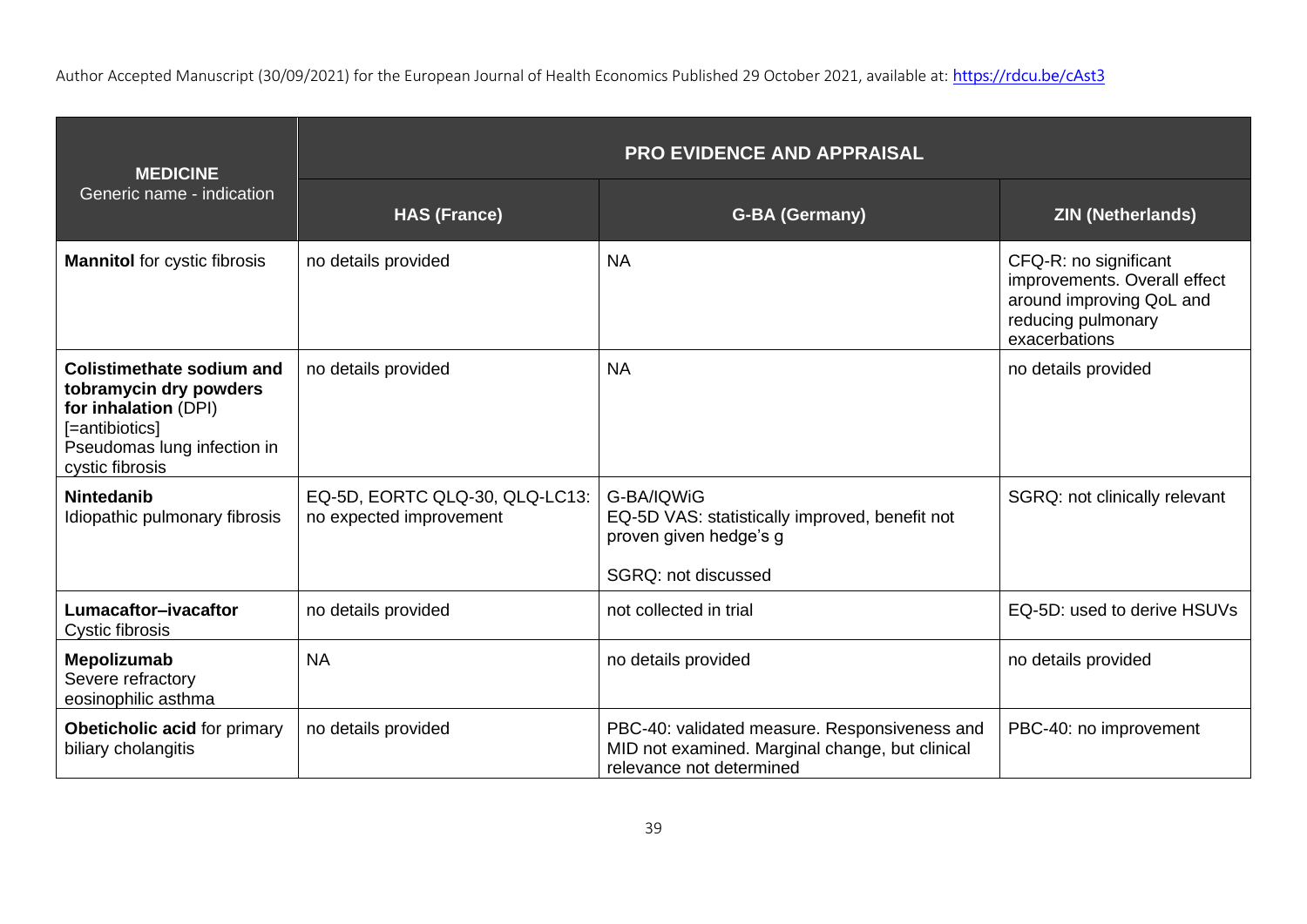| <b>MEDICINE</b><br>Generic name - indication                       | <b>PRO EVIDENCE AND APPRAISAL</b>                                                                                                    |                                                                                                              |                                                                                                                   |  |
|--------------------------------------------------------------------|--------------------------------------------------------------------------------------------------------------------------------------|--------------------------------------------------------------------------------------------------------------|-------------------------------------------------------------------------------------------------------------------|--|
|                                                                    | <b>HAS (France)</b>                                                                                                                  | <b>G-BA (Germany)</b>                                                                                        | <b>ZIN (Netherlands)</b>                                                                                          |  |
| <b>Holoclar</b> for limbal stem cell<br>deficiency after eye burns | <b>NA</b>                                                                                                                            | no details provided                                                                                          | <b>NA</b>                                                                                                         |  |
| <b>Pirfenidone</b><br>Idiopathic pulmonary fibrosis                | no details provided                                                                                                                  | SGRQ, WHO QoL: no proof of added benefit                                                                     | EQ-5D, SGRQ: from<br>published paper. Unclear<br>benefit as baseline values and<br>validation difficult to verify |  |
| <b>Darvadstrocel</b><br>Crohn's disease                            | Van Assche Score, IBDQ:<br>exploratory secondary endpoints, no<br>change captured                                                    | IBDQ: not designed or validated for target<br>population, no information on MID. Inconclusive<br>QoL benefit | <b>NA</b>                                                                                                         |  |
| <b>Nusinersen</b><br>Spinal muscular atrophy                       | PedsQL: not possible to quantify QoL<br>benefit due to low response rates                                                            | PedsQL: QoL not demonstrated. Caregiver<br>experience included                                               | PedsQL mapped to EQ-5D                                                                                            |  |
| Letermovir<br>Cytomegalovirus                                      | EQ-5D-3L: unsuitable, used to derive<br>HSUVs for different health states<br>rather than change in QoL<br>associated with an illness | EQ-5D, FACT-BMT<br>FACT-BMT considered validated in patient<br>population                                    | not details provided                                                                                              |  |
| <b>Lanadelumab</b> for hereditary<br>angioedema                    | AE-QoL: unusable as exploratory<br>endpoint                                                                                          | AE-QoL: statistically improved, considered<br>clinically relevant based on Hedge's g                         | <b>NA</b>                                                                                                         |  |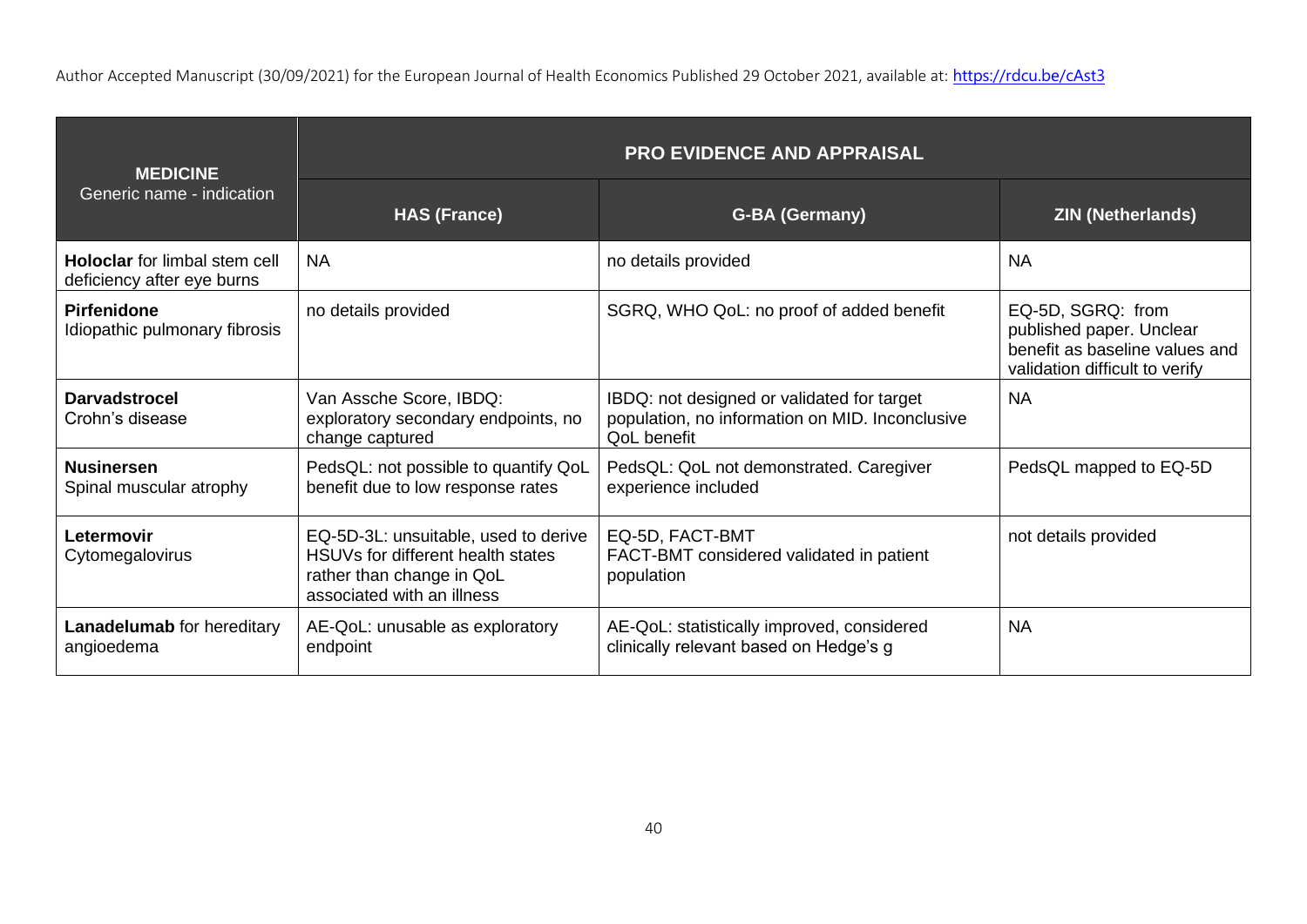#### Impact on carers

Eighteen of the treatments were considered to have an impact on carers (Table 1), whereas evidence on carer impact was considered for only nine of these by NICE (8 HST and 1 TA). Impact of disease and treatment on carers was considered either qualitatively or quantitatively through HSUVs. In the former case, the relevant committees discussed the burden on carers during the deliberative process (mepolizumab, strimvelis, asfotase alfa), and in other cases, considered evidence from patient/carer surveys (eculizumab, elosulfase alfa). In the latter cases, HSUVs were derived from various sources (e.g. published literature, number of carers affected, report on challenges from living and caring for a sick child, or cross-sectional surveys). Some of the HSUVs submitted were changed so as to better align with previous appraisals (patisiran), to only include HSUVs for children (voretigene), to reflect a shorter timeframe (cerliponase), or to reflect a different number of carers (ataluren). In four of these cases, carer disutility was uncertain (also in the decision). Carer QoL was not reported in the other countries.

#### **Discussion**

This study explored the appraisal of QoL in all the non-oncology rare disease treatments considered by NICE. It is the first study of this type, which furthers our understanding of the nature of QoL evidence and the nuances of its use in HTA of rare disease treatments.

**Our results primarily enable a better understanding of whether the QoL evidence was actually considered.** The vast majority of conditions investigated, particularly in NICE's HST programme, are life-threatening and/or debilitating. For all of the treatments investigated, their added benefit was also considered to improve QoL. Measuring their impact on QoL is therefore critical in determining their added benefit, particularly for those treatments aiming solely to improve QoL. This, however, is not reflected in our results. PRO evidence was not reported for a large number of treatments across all of the study countries, and when reported, most of the PROMs and results were not discussed (and therefore we assume not accounted for). In the other study countries, no PRO evidence was reported in 16%, 38% and 61% respectively in Germany, the Netherlands and France. It was not clear from the appraisal reports why this evidence was not reported nor accounted for. When PRO evidence was reported, it was limited to one or two PROMs (versus more in the NICE reports).

Overall, a large amount of QoL data was collected, but these data were barely reported or referred to in the appraisal reports across the different study countries. However, the 28 different PROMs identified and collected in the trials are most likely covering concepts important for patients [5]. Their lack of use points either to a loss of valuable information on the patient perspective, issues in capturing meaningful change in rare diseases, or issues in accounting for all of these PROMs within the HTA approach adopted. Results illustrate that different QoL evidence would be considered depending on the HTA approach. For cost-effectiveness oriented approaches, HSUVs are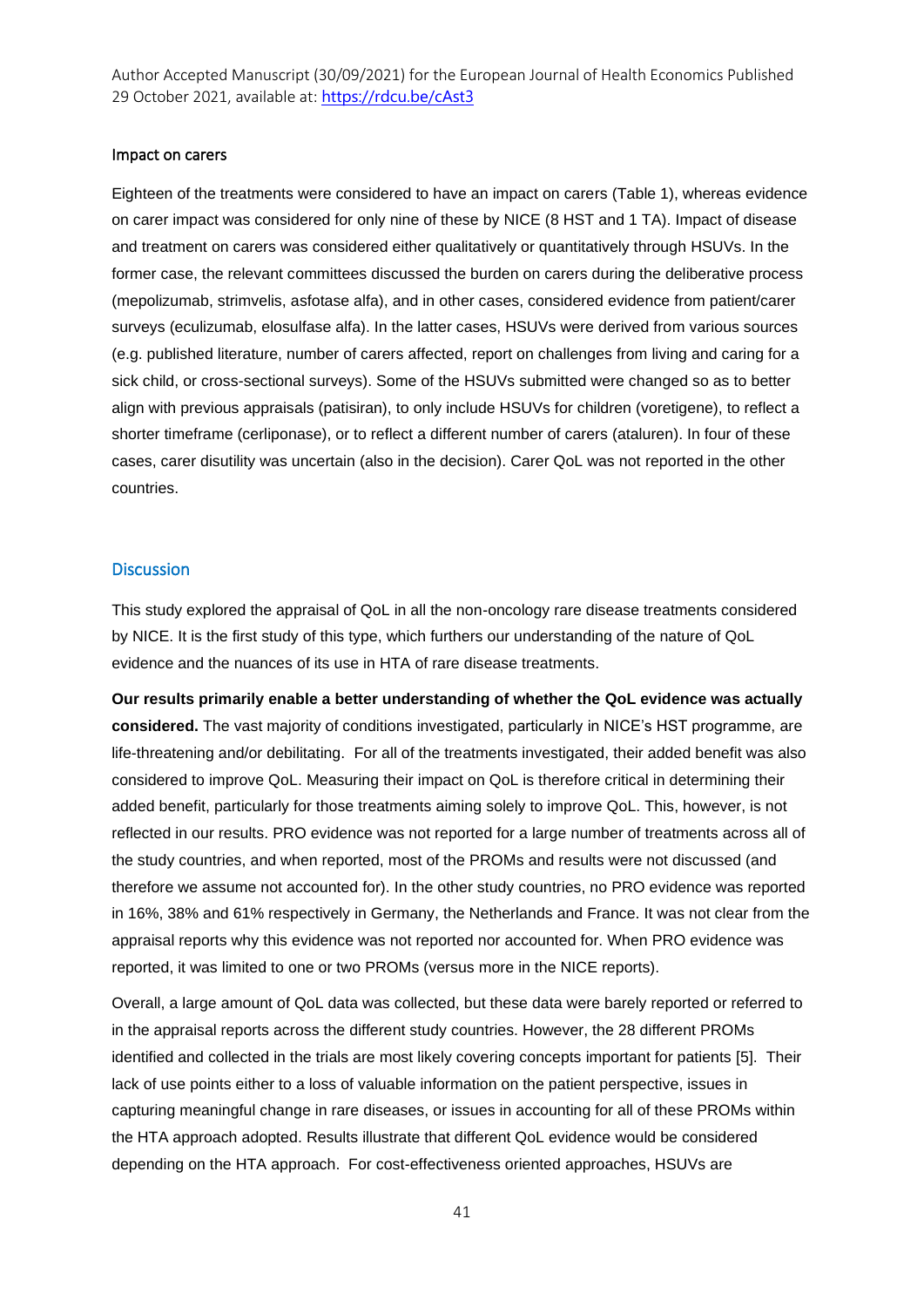considered within the incremental cost-effectiveness ratio and are derived from PRO data using indirect techniques (e.g. generic preference-based instruments, mapping), or measured directly from patient responses using direct techniques (e.g. time-trade-off) [44]. In countries with an added clinical benefit assessment approach, the PRO data would be considered and interpreted as is without being derived into a numerical HSUV. To help with the comparability and interpretation of the PRO data, generic PROMs are often preferred. Consideration should therefore be given to how this information could be better used in HTA. This could be achieved through greater involvement in early multistakeholder dialogues and early scientific advice to better align across HTA bodies and agree on what QoL evidence would be accepted, and a greater acceptance of registry data to leverage early on data on natural history on the disease.

**Second, our results enable a better understanding of whether the QoL evidence actually considered was impactful.** Results point to a limited influence of PRO evidence in general. In the NICE appraisals, this was because QoL is mainly measured by HSUVs used in the economic models. PRO evidence was considered to support the interpretation of HSUVs included in the model in one case, and potentially in a few other cases; but overall, its influence was fairly limited. Just over 1/3 of the HSUVs were accepted, even if, in some cases, they were recognised as not ideal. In the remaining cases, the HSUVs were highly uncertain and in most cases the relevant committee recognised that all benefits were not captured. In these cases, interpretation was informed by information from patient and clinicians in four cases, and a patient survey in one case.

Only three disease-specific PROMs were reported, but their consideration had a limited influence on the decision and in only one case, it was mapped to derive HSUVs. This confirms the issue of a lack of validated disease-specific preference-based PROMs and their conversion into HSUVs through mapping [8, 45, 46]. Disease-group PROMs were more frequently used and may constitute a suitable alternative for rare diseases; however, their influence was also limited. A similar situation was seen around the use of symptom-specific PROMs. By contrast, there were a number of cases where the relevant committees recognised that the QoL evidence did not capture the full range of dimensions important to patients. These related to improvements in QoL, such as the ability to return to work, to perform daily activities, to have a social life, to maintain independence and dignity, improving in walking, better tolerability profile, reduced dosing frequency, or improved patient choice, as well as decrements in QoL, such as the impact from relying on wheelchairs, or adverse events not captured. However, considering that many of these domains are typically covered in PROMs, the issue may be more around the lack of sensitivity of these measures rather than domains not being captured.

In Germany and France, most of the PRO evidence was considered inconclusive due to the frequent lack of a statistically significant improvement and/or they did not meet the country-specific evidentiary requirements. In Germany, PROMs need to be validated and PRO evidence clinically relevant (based on a minimally important difference (MID)). However, a treatment failing to meet the MID criterion does not imply lack of improvement across all patients, where there may be some patients improving above the MID and others under [47]. This may be more frequent in heterogeneous and small patient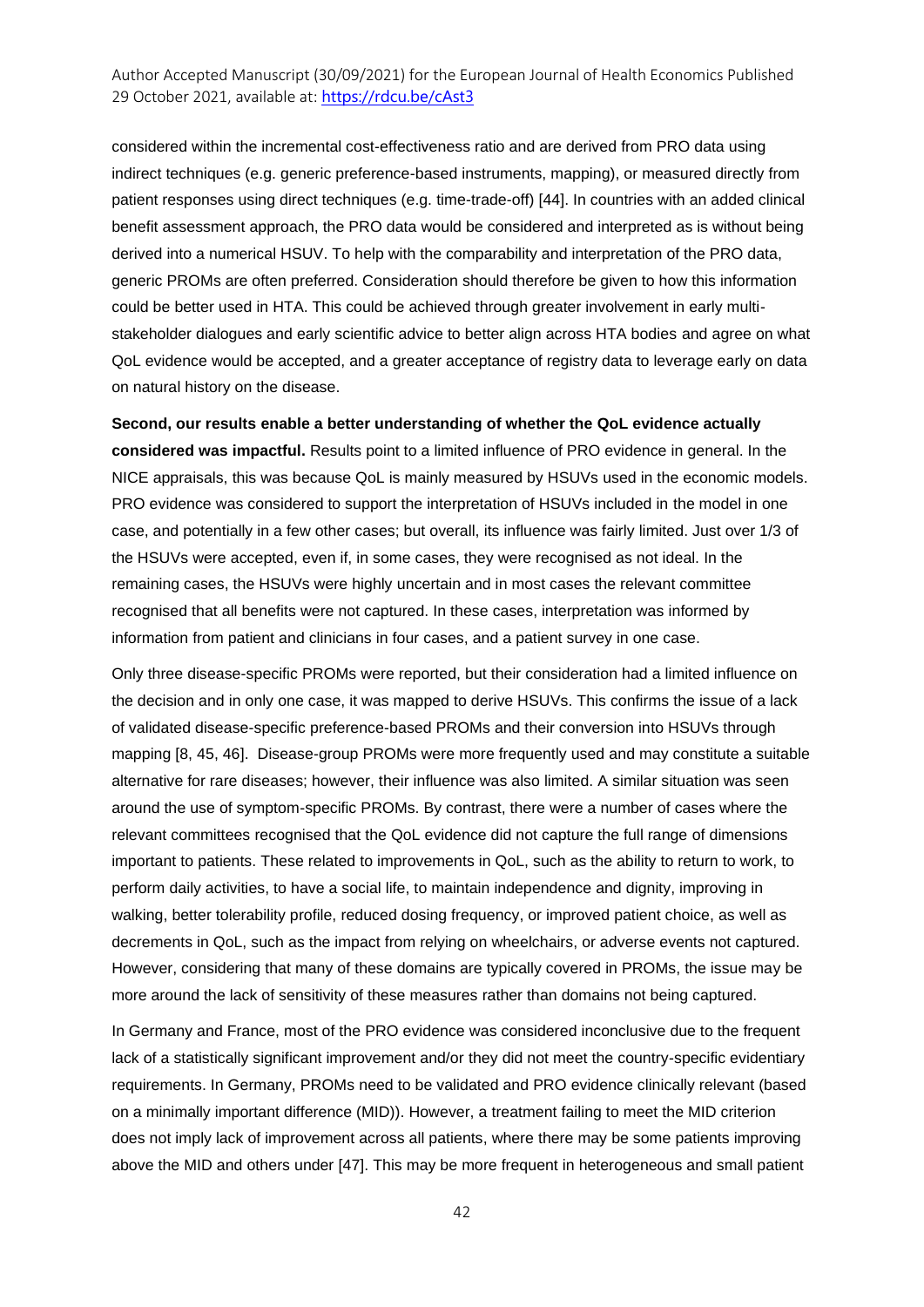populations [48]. In France, the PRO endpoint should be a significant one (e.g. primary endpoint). In only one case in France and two cases in Germany was QoL considered improved, and this concerned different treatments. Similarly in the Netherlands, the PRO evidence was generally inconclusive and the HSUVs reported in three cases were considered very uncertain.

Overall, findings suggest that a big proportion of the PRO evidence and HSUVs appraised are either not considered or provide inconclusive uncertain outcomes. The main contrast between NICE and the other countries is their willingness to account for other forms of evidence, such as patient surveys or expert input to provide additional and complementary information on QoL impact. They also appear to be more flexible when interpreting QoL evidence, e.g. in recognising that all benefits are not captured by the measures used, and account for that when making their decisions.

**We then tried to understand whether the issues highlighted by the relevant committees related to nature of rare disease treatments**. One main distinction seen in NICE's HST Programme is a greater likelihood of treatments targeting children/infants or treating heterogeneous and/or multisystemic conditions. In the 15 NICE appraisals affecting children, only three considered childrenspecific PROMs (PedsQL) and none considered any proxy-reported PRO evidence. This confirms the frequent lack of validated measures in children [10], but does not reflect the common reliance on proxy-reported data [9]. In only one case was the PedsQL mapped to EQ-5D, but results were limited and the challenges in collecting data from children recognised (together with another case).

The extent to which it may be more difficult to capture meaningful and generalisable outcomes in heterogenous populations and conditions affecting multiple organs [9, 10, 49] was not entirely clear from the results. There were, however, cases where evidence on QoL was lacking to estimate the HSUVs required by the model (ataluren), to capture all relevant symptoms (asfotase alfa), or to deal with multiple co-morbidities (mannitol).

Patient numbers for three HST treatments were small (an incidence of 1-7 patients/year in England), possibly resulting in uncertain aggregated results [9]. In one case (cerliponase), the HST Committee recognised an initial improvement in QoL based on PRO evidence. However, vignettes were used to derive HSUVs due to the lack of correspondence of PRO evidence with health states. The other two cases either did not report (asfotase alfa), nor collect (strimvelis) any PRO evidence, and published literature was used to derive HSUVs.

No existing treatments were available for almost 60% of the 12 HST and 17% of the 12 TA treatments (in total, 9 of 24 treatments). Current standards of care for these diseases require multi-disciplinary specialised services and are considered burdensome for patients and their carers. They generally entail monitoring of disease, management of symptoms, complications or disability, and/or supportive care (e.g. counselling, occupational therapy, physiotherapy, social care, palliative care, etc.). This may create additional challenges in identifying the relevant domains of QoL to measure in the comparative arm [50].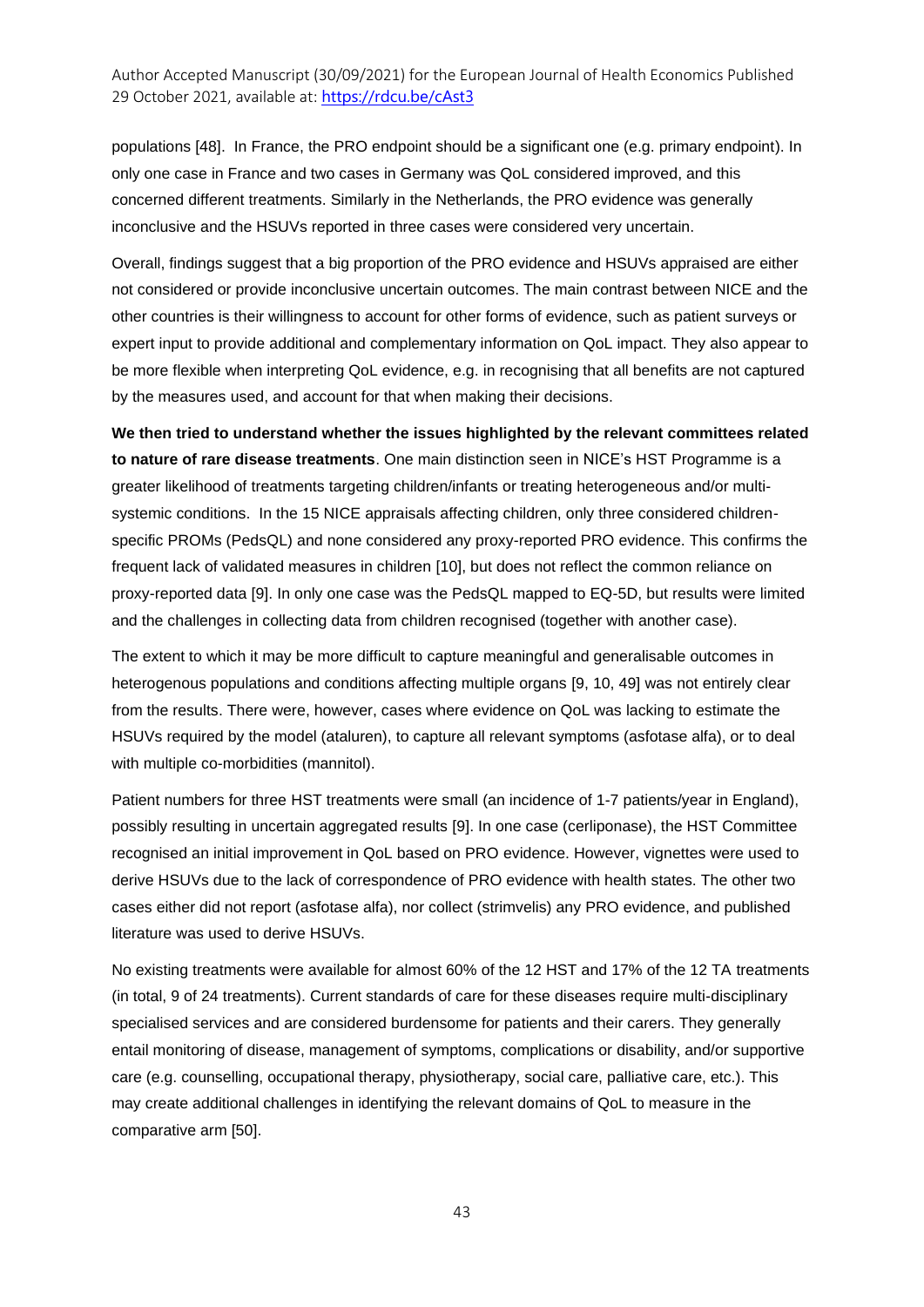Three quarters of the conditions appraised affect QoL of families and carers, and the treatments were considered to improve their QoL. None of the PRO evidence collected and reported related to carer burden. However, the NICE Committees did account for the impact on carers either qualitatively or in cases where impact on carer's QoL was collected within a patient and carer survey (eculizumab). On the other hand, carer HSUVs were estimated in only eight cases for which more than half the data were uncertain or inconclusive. This further emphasises the tendency for inconsistent inclusion of carer HSUVs and the variety of approaches used for their measurement [51]. There is a need for methodological guidance on when and how to include carer HSUVs in QALY and non-QALY approaches to HTA [52]. Considering that 80% of rare diseases affect children, and are often severe and disabling, including carer QoL is crucial in determining the added benefit of a new treatment.

#### **Limitations**

This study is not without limitations. First, it relies on information from a small number of appraisals, which is unavoidable given the small number of RDTs (excluding oncology treatments) considered each year. Secondly, it relies on official reports, which may not comprehensively depict the full appraisal process. This was more pronounced for some study countries that do not provide detail of their appraisal of the evidence. Based on expectations around transparency, we considered that the items documented in the HTA reports included the most important determinants of decisions. Further, there may have been some limitations relating to language barriers given the use of google translator for some of the countries. However, no inconsistencies across countries were identified that could indicate missing or misinterpreted information. Additionally, our document analysis was qualitative and as a result, we may have missed or misinterpreted some aspects leading to the decision. Given the complexity of some of these appraisals, it was challenging to identify explanations for some of the limitations highlighted, and how they related to the nature of rare diseases. However, we attempted to identify some possible explanations and examples on some of the implications. Finally, this study highlights some of the nuances in considering QoL evidence in rare diseases. It is possible that some of the same issues could arise in the HTA of more common diseases. Further research would be needed to compare the results from this analysis with those from a similar analysis of HTAs for common non-cancer treatments.

#### **Conclusions**

This study highlights some of the limitations and challenges in appraising PRO evidence and HSUVs to understand the impacts of a rare condition and treatments on QoL, and the influence of these aspects on determination of value. In many cases, PRO evidence did not have a major influence in HTA decisions, as it often did not demonstrate meaningful change or was inconclusive. The HSUVs were often very uncertain due to numerous reasons, such as being insensitive to change, ceiling effects, limited face validity, not capturing all domains important to patients, lack of long-term data or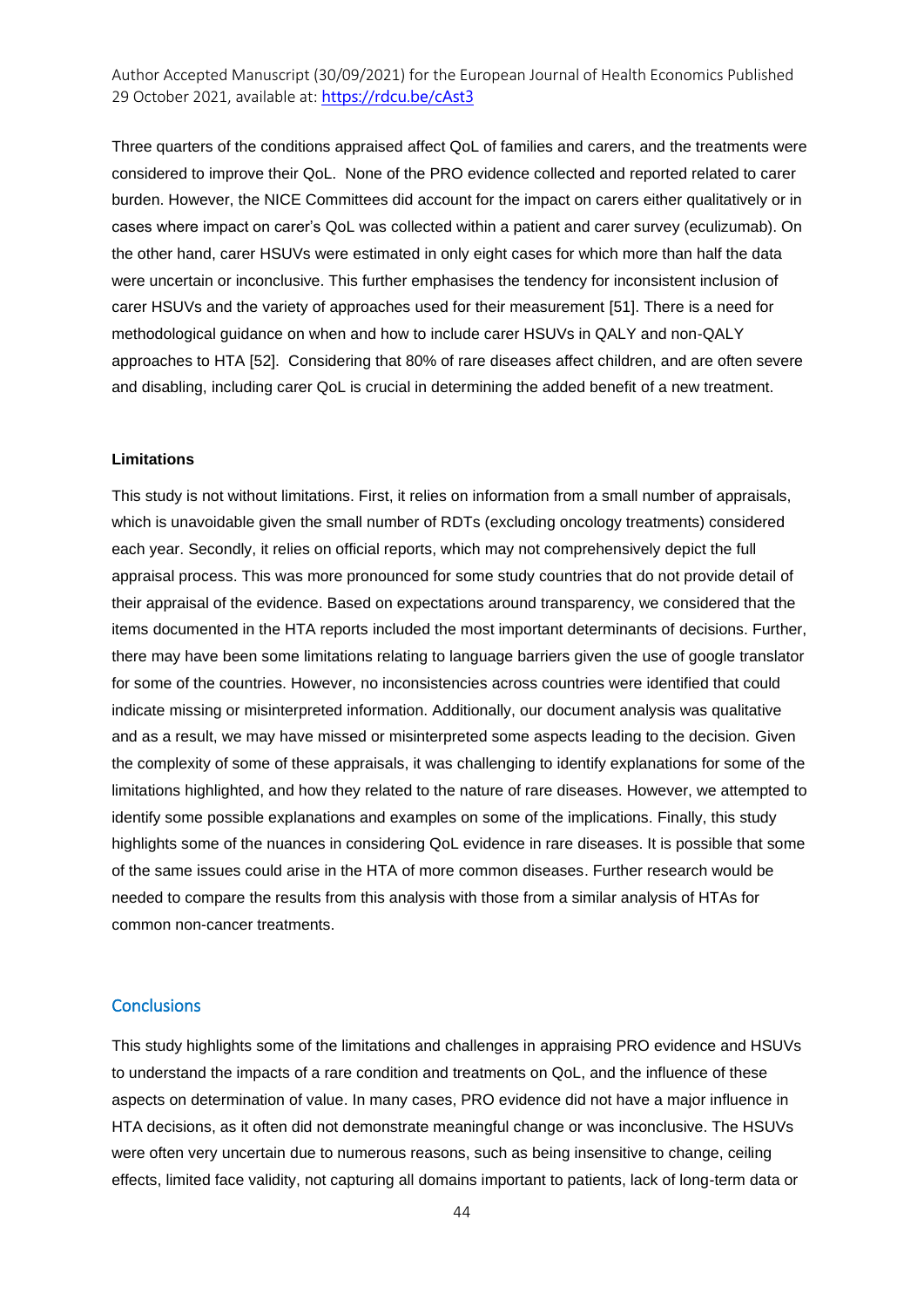methodological issues. This emphasises the need for improved development, testing, use and reporting of PRO evidence, and use of HSUVs that are better adapted to rare disease specificities, such as small sample sizes. HTA bodies would also benefit from greater flexibility in accepting less conventional techniques to derive HSUVs, for example, using vignettes, but there is a need to develop methodologies that support their robust development and application. Additionally, patient evidence, including patient surveys, focus groups, interviews, and expert testimony, have shown to be crucial for providing information about the burden of illness, treatment benefits including outcomes that matter most, and in supporting the interpretation of uncertain aspects of the QoL evidence considered important for the decision.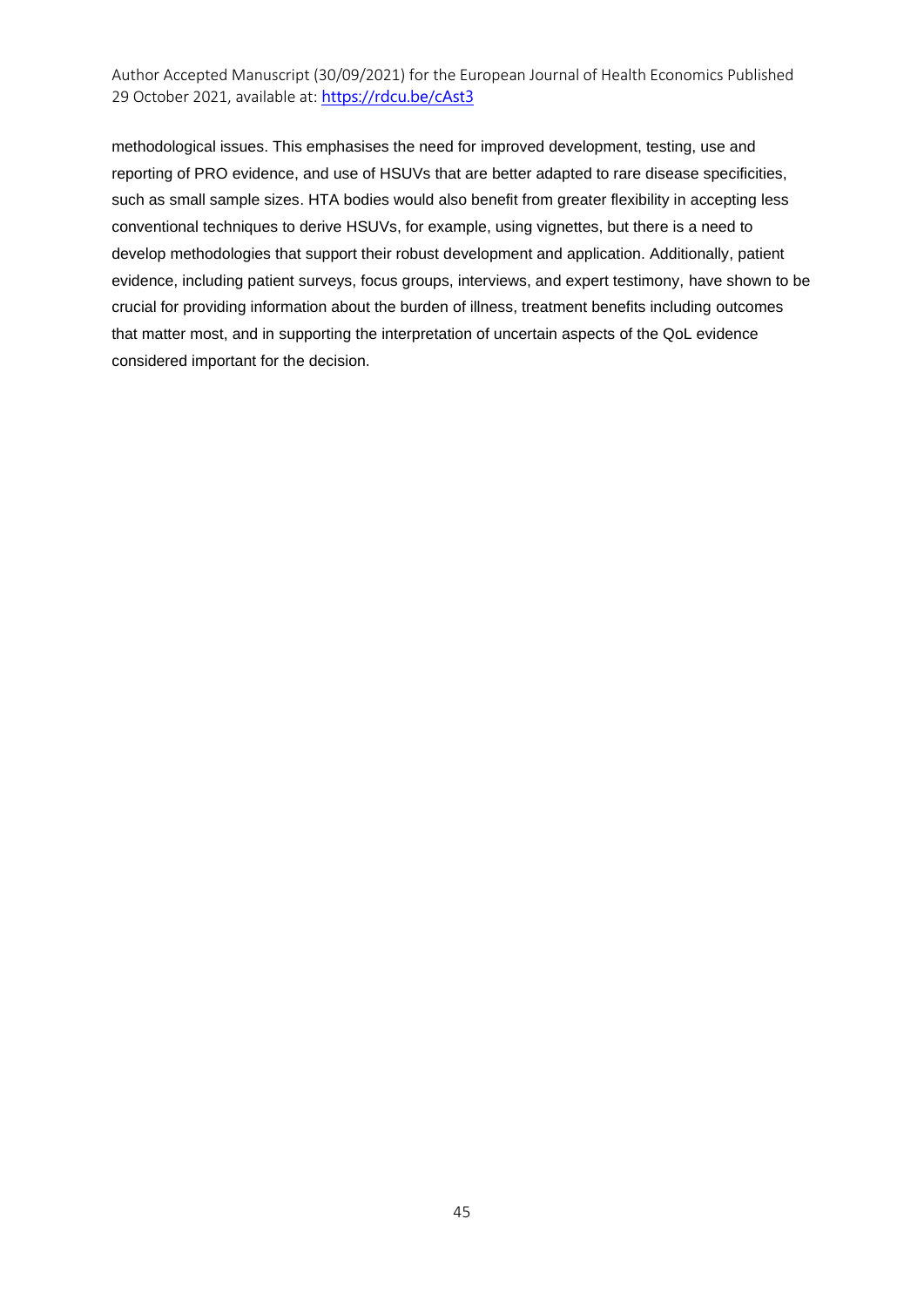### **REFERENCES**

- 1. European Commission: Orphan medicinal products, https://ec.europa.eu/health/humanuse/orphan-medicines\_en
- 2. Eurordis: About rare diseases, https://www.eurordis.org/about-rare-diseases
- 3. Bogart, K.R., Irvin, V.L.: Health-related quality of life among adults with diverse rare disorders. Orphanet J. Rare Dis. (2017). https://doi.org/10.1186/s13023-017-0730-1
- 4. Drummond, M., Sculpher, M., Claxton, K., Stoddart, G., Torrance, G.: Measuring and valuing health effects. In: Methods for economic evaluation in health care. pp. 123–180. Oxford University Press, Oxford (2015)
- 5. FDA: Guidance for industry Patient-reported outcome measures: use in medical product development to support labeling claims. (2009)
- 6. Kingsley, C., Patel, S.: Patient-reported outcome measures and patient-reported experience measures. BJA Educ. 17, 137–144 (2017). https://doi.org/10.1093/bjaed/mkw060
- 7. Brazier, J., Ara, R., Azzabi, I., Busschbach, J., Chevrou-Séverac, H., Crawford, B., Cruz, L., Karnon, J., Lloyd, A., Paisley, S., Pickard, A.S.: Identification, Review, and Use of Health State Utilities in Cost-Effectiveness Models: An ISPOR Good Practices for Outcomes Research Task Force Report. Value Heal. (2019). https://doi.org/10.1016/j.jval.2019.01.004
- 8. Whittal, A., Meragaglia, M., Nicod, E.: The use of patient-reported outcome measures (PROMs) in rare diseases and implications for HTA. Patient. under revi, (2020)
- 9. Benjamin, K., Vernon, M.K., Patrick, D.L., Perfetto, E., Nestler-Parr, S., Burke, L.: Patient-Reported Outcome and Observer-Reported Outcome Assessment in Rare Disease Clinical Trials: An ISPOR COA Emerging Good Practices Task Force Report. Value Heal. (2017). https://doi.org/10.1016/j.jval.2017.05.015
- 10. Slade, A., Isa, F., Kyte, D., Pankhurst, T., Kerecuk, L., Ferguson, J., Lipkin, G., Calvert, M.: Patient reported outcome measures in rare diseases: A narrative review, (2018)
- 11. Pearson, I., Rothwell, B., Olaye, A., Knight, C.: Economic Modeling Considerations for Rare Diseases. Value Heal. 21, 515–524 (2018). https://doi.org/10.1016/j.jval.2018.02.008
- 12. Towse, A., Garau, M.: Appraising ultra-orphan drugs: is cost-per-QALY appropriate? A review of the evidence. (2018)
- 13. Annemans, L., Aymé, S., Le Cam, Y., Facey, K., Gunther, P., Nicod, E., Reni, M., Roux, J.-L., Schlander, M., Taylor, D., Tomino, C., Torrent-Farnell, J., Upadhyaya, S., Hutchings, A., Le Dez, L.: Recommendations from the European Working Group for Value Assessment and Funding Processes in Rare Diseases (ORPH-VAL). Orphanet J. Rare Dis. 12, 50 (2017). https://doi.org/10.1186/s13023-017-0601-9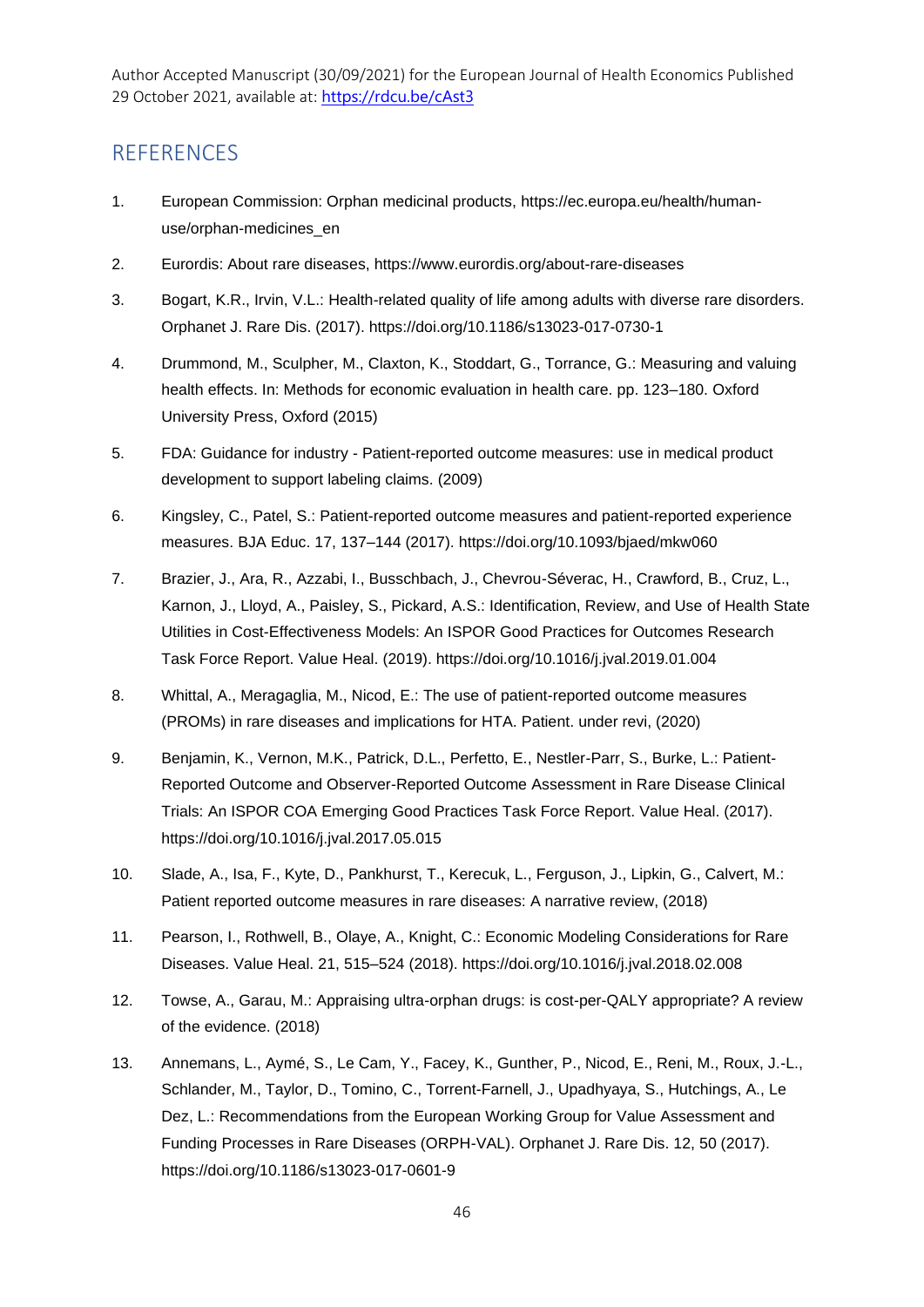- 14. Gutierrez, L., Patris, J., Hutchings, A., Cowell, W.: Principles for consistent value assessment and sustainable funding of orphan drugs in Europe. Orphanet J. Rare Dis. 10, 53 (2015). https://doi.org/10.1186/s13023-015-0269-y
- 15. Kleijnen, S., Leonardo Alves, T., Meijboom, K., Lipska, I., De Boer, A., Leufkens, H.G., Goettsch, W.G.: The impact of quality-of-life data in relative effectiveness assessments of new anti-cancer drugs in European countries. Qual. Life Res. (2017). https://doi.org/10.1007/s11136-017-1574-9
- 16. National Institute for Health and Care Excellence.: Asfotase alfa for treating paediatric-onset hypophosphatasia. HST6. (2017)
- 17. National Institute for Health and Care Excellence.: Eculizumab for treating atypical haemolytic uraemic syndrome. HST1. 2015.
- 18. National Institute for Health and Care Excellence.: Colistimethate sodium and tobramycin dry powders for inhalation for treating pseudomonas lung infection in cystic fibrosis. TA276. (2013)
- 19. National Institute for Health and Care Excellence.: Migalastat for treating Fabry disease. HST4. (2017)
- 20. National Institute for Health and Care Excellence.: Inotersen for treating hereditary transthyretin amyloidosis. HST9. (2019)
- 21. National Institute for Health and Care Excellence.: Voretigene neparvovec for treating inherited retinal dystrophies caused by RPE65 gene mutations. HST11. (2019)
- 22. National Institute for Health and Care Excellence.: Mannitol dry powder for inhalation for treating cystic fibrosis. TA266. (2012)
- 23. National Institute for Health and Care Excellence.: Lumacaftor–ivacaftor for treating cystic fibrosis homozygous for the F508del mutation. TA398. (2016)
- 24. National Institute for Health and Care Excellence.: Elosulfase alfa for treating mucopolysaccharidosis type IVa. HST2. (2015)
- 25. National Institute for Health and Care Excellence.: Burosumab for treating X-linked hypophosphataemia in children and young people. HST8. (2018)
- 26. National Institute for Health and Care Excellence.: Strimvelis for treating adenosine deaminase deficiency–severe combined immunodeficiency. HST7. (2018)
- 27. National Institute for Health and Care Excellence.: Nusinersen for treating spinal muscular atrophy. TA588. (2019)
- 28. National Institute for Health and Care Excellence.: Letermovir for preventing cytomegalovirus disease after a stem cell transplant. TA591. (2019)
- 29. National Institute for Health and Care Excellence.: Mepolizumab for treating severe refractory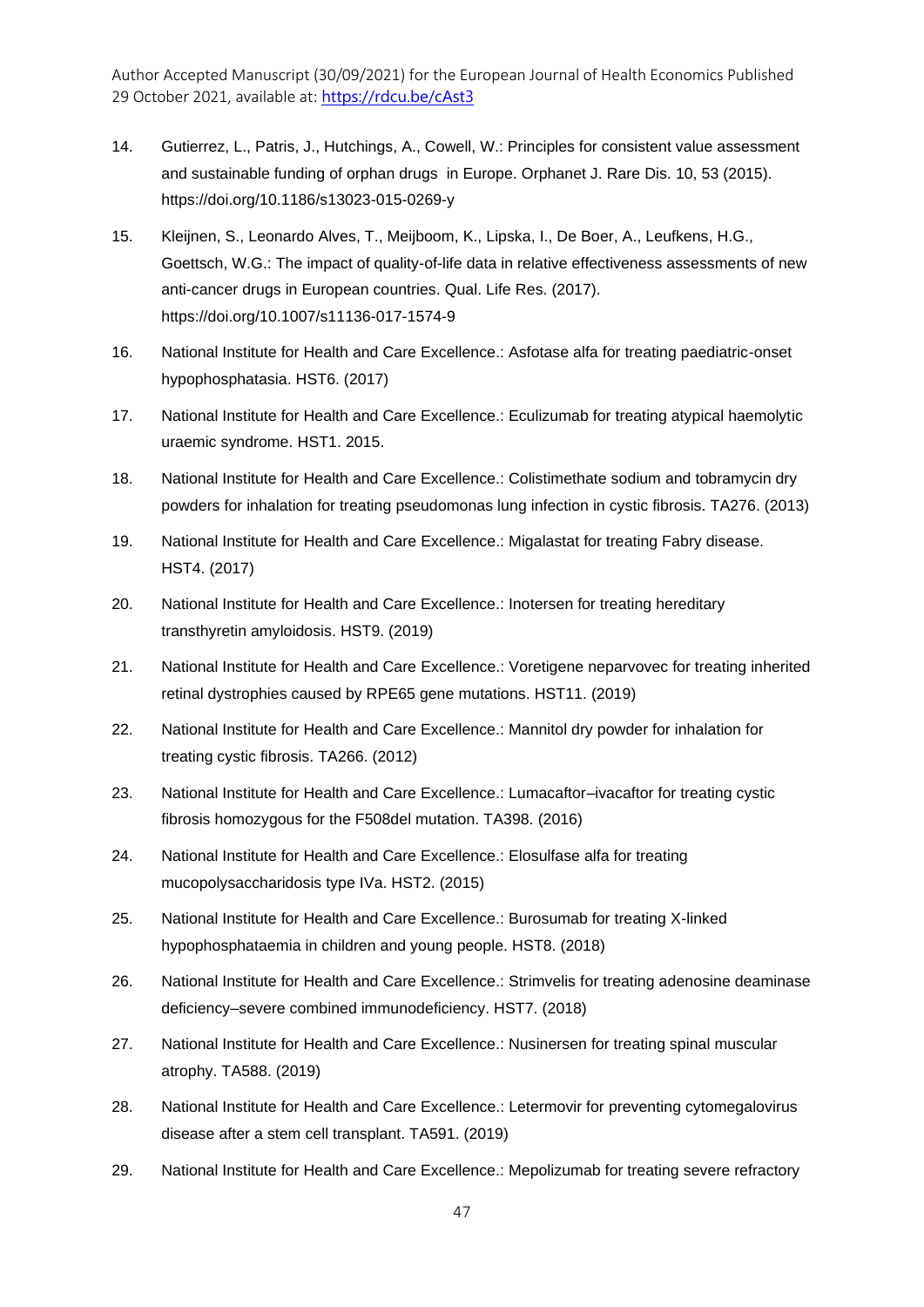eosinophilic asthma. TA431. (2017)

- 30. National Institute for Health and Care Excellence.: Patisiran for treating hereditary transthyretin amyloidosis. HST10. (2019)
- 31. National Institute for Health and Care Excellence.: Darvadstrocel for treating complex perianal fistulas in Crohn's disease. TA556. (2019)
- 32. National Institute for Health and Care Excellence.: Eliglustat for treating type 1 Gaucher disease. HST5. (2017)
- 33. National Institute for Health and Care Excellence.: Holoclar for treating limbal stem cell deficiency after eye burns. TA467. (2017)
- 34. National Institute for Health and Care Excellence.: Lanadelumab for preventing recurrent attacks of hereditary angioedema. TA606. (2019)
- 35. National Institute for Health and Care Excellence.: Obeticholic acid for treating primary biliary cholangitis. TA443. (2017)
- 36. National Institute for Health and Care Excellence.: Cerliponase alfa for treating neuronal ceroid lipofuscinosis type 2. HST12. (2019)
- 37. National Institute for Health and Care Excellence.: Pirfenidone for treating idiopathic pulmonary fibrosis. TA504. (2018)
- 38. National Institute for Health and Care Excellence.: Nintedanib for treating idiopathic pulmonary fibrosis. TA379. (2016)
- 39. National Institute for Health and Care Excellence.: Ataluren for treating Duchenne muscular dystrophy with a nonsense mutation in the dystrophin gene. HST3. (2016)
- 40. Nicod, E., Kanavos, P.: Developing an evidence-based methodological framework to systematically compare HTA coverage decisions: A mixed methods study, (2016)
- 41. Bryman, A.: Social Research Methods. , Oxford (2004)
- 42. Lerman, J.A., Sullivan, E., Barnes, D.A., Haynes, R.J.: The Pediatric Outcomes Data Collection Instrument (PODCI) and functional assessment of patients with unilateral upper extremity deficiencies. J. Pediatr. Orthop. (2005). https://doi.org/10.1097/01.bpo.0000149866.80894.70
- 43. Jones, P.W., Quirk, F.H., Baveystock, C.M.: The St George's Respiratory Questionnaire. Respir. Med. (1991). https://doi.org/10.1016/S0954-6111(06)80166-6
- 44. Meregaglia, M., Nicod, E., Drummond, M.: The estimation of health state utility values in rare diseases: overview of existing techniques. Int. J. Technol. Assess. Health Care. (2020). https://doi.org/10.1017/S0266462320000665
- 45. Guidance to submitting companies for completion of new product assessment form (NPAF).